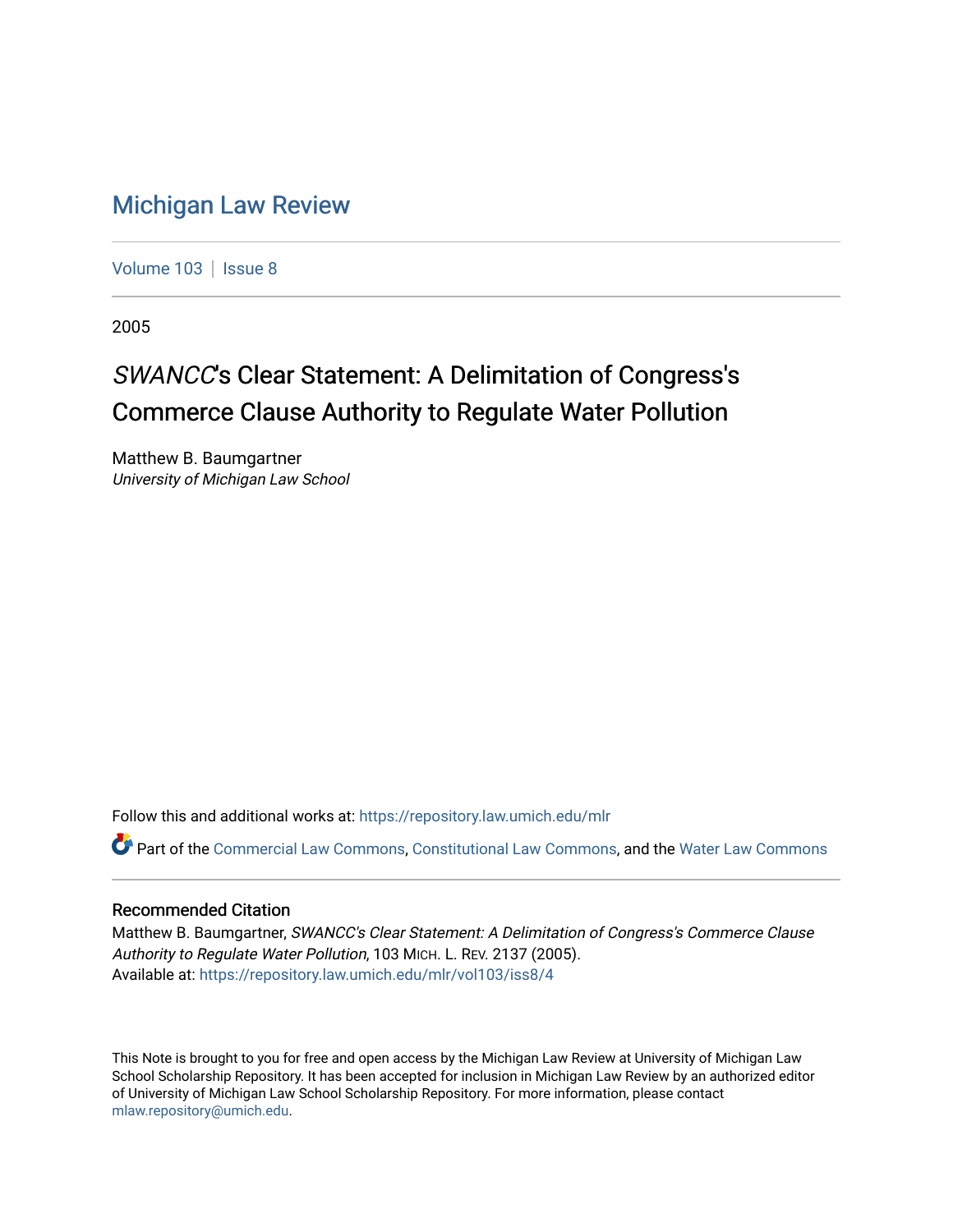# **NOTE**

# SWANCC's Clear Statement: A Delimitation of Congress's Commerce Clause Authority to Regulate Water Pollution

Matthew B. Baumgartner

# TABLE OF CONTENTS

|     | <b>INTRODUCTION</b>                                                | 2138  |
|-----|--------------------------------------------------------------------|-------|
| L.  | THE NAVIGABLE WATERS DOCTRINE AS A CHANNELS-                       |       |
|     |                                                                    | 2145  |
| II. | CONGRESS'S AUTHORITY TO REGULATE WATER                             |       |
|     | POLLUTION UNDER THE CHANNELS-OF-COMMERCE                           |       |
|     | POWER IS WELL-SETTLED AND BROAD IN SCOPE 2149                      |       |
|     | Toward a Hydrological Connection Test<br>А.                        | .2150 |
|     | Restrictive Interpretations of the Navigation Power<br>В.          |       |
|     | <b>Unduly Restrict Federal Jurisdiction over Channels of</b>       |       |
|     |                                                                    | 2153  |
| HL. | STRUCTURAL FEDERALISM CONCERNS IN THE WATER                        |       |
|     | POLLUTION CONTROL ARENA                                            | 2156  |
|     | A. Water Pollution Regulations Are Properly Considered             |       |
|     | Environmental Laws as Distinct from Land Use                       |       |
|     |                                                                    | .2158 |
|     | The First Principles of Interstate Commerce Clause<br><b>B.</b>    |       |
|     | Jurisprudence Support Federal Regulation of Water                  |       |
|     | Pollution.                                                         | 2161  |
|     | IV. ECONOMIC OR NONECONOMIC: POTENTIAL REGULATION                  |       |
|     | OF WATER POLLUTION UNDER THE SUBSTANTIAL                           |       |
|     | EFFECTS DOCTRINE WOULD SATISFY THE LOPEZ                           |       |
|     |                                                                    | .2162 |
|     | Wetland Protections Regulate Economic Activity 2165<br>А.          |       |
|     | <b>Upholding Federal Wetland Regulations Does Not</b><br><b>B.</b> |       |
|     |                                                                    | .2170 |
|     |                                                                    | 2171  |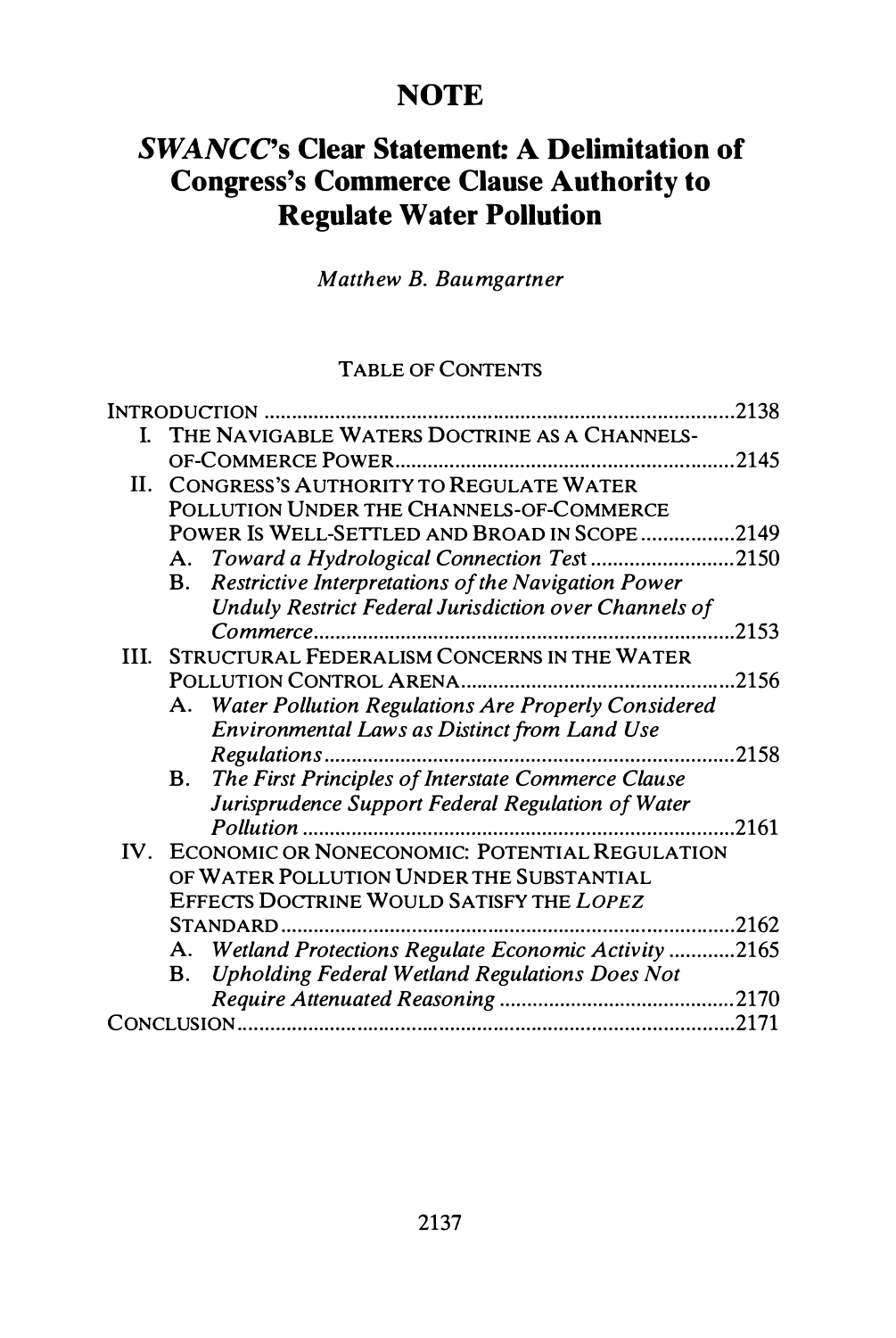#### **INTRODUCTION**

Perhaps the most controversial aspect of federal water pollution law is wetland regulation.<sup>1</sup> Wetlands are typically marshy or swampy areas with hydrologic soils and vegetation. Their ecological value is widely recognized,<sup>2</sup> but wetlands often stand in the way of lucrative commercial development projects.<sup>3</sup> Thus, the battle over the validity of federal wetland regulation is a classic fight between environmentalists and industry.4 The wetlands controversy is also paradigmatic of the perpetual struggle to define the constitutional limits to federal regulation.

The country's main water pollution control law, the Clean Water Act (CWA), purports to regulate all "navigable waters,"<sup>5</sup> which it defines as "waters of the United States."6 Although wetlands are not themselves navigable, section 404 of the CWA requires obtaining a federal permit from the Army Corps of Engineers ("the Corps") before discharging "dredged or fill material"7 into wetlands. The permit requirement applies to individual property owners and commercial developers alike,<sup>8</sup> and is therefore a significant

2. See Elaine Bueschen, Do Isolated Wetlands Substantially Affect Interstate Commerce? 46 AM. U. L. REV. 931, 955-56 (1997) (noting that wetlands promote biodiversity as well as play an important role in flood control, preventing \$30.9 billion in flood damage annually); see also Houck & Rolland, supra note 1, at 1243-50.

3. See Houck & Rolland, supra note 1, at 1243 (noting that federal wetland regulation "pits America's most biologically-productive and most rapidly-diminishing ecosystems against rights of private ownership and property development"). A well-publicized case involving a commercial developer's challenge to CW A-based wetland permit requirements is United States v. Wilson, 133 F.3d 251 (4th Cir. 1997). Wilson was developing a large-scale project in Charles County, Maryland, when he was indicted for, and eventually convicted of, illegally filling over fifty acres of protected wetlands without obtaining the required permit from the Army Corps of Engineers. Id. at 254. Wilson appealed his conviction to the Fourth Circuit, and won on Commerce Clause grounds. Id. at 257.

4. See Houck & Rolland, supra note 1, at 1243 (describing the federal regulation of wetlands as a "tough, nasty business") (quoting Efforts to Combat Marine Pollution Not Keeping Pace with Growth, State Group Told, 18 Env't Rep. (BNA) 1934, 1934-35 (Dec. 18. 1987) (quoting Jim Ross, Director of Oregon Department of Land Conservation and Development)).

<sup>1.</sup> See Oliver A. Houck & Michael Rolland, Federalism in Wetlands Regulation: A Consideration of Delegation of Clean Water Act Section 404 and Related Programs to the States, 54 MD. L. REV. 1242, 1243 (1995) (noting that section 404 is the center of the federal wetlands regulation controversy because its scope has been in dispute since the CWA was enacted in 1972).

<sup>5. 33</sup> U.S.C. § 1344(a) (2000).

<sup>6.</sup> Id. § 1362(7).

<sup>7.</sup> Id. § 1344.

<sup>8.</sup> See Jonathan H. Adler, Wetlands, Waterfowl and the Menace of Mr. Wilson: Commerce Clause Jurisprudence and the Limits of Federal Wetland Regulation, 29 ENVTL. L. 1, 26 (1999); Houck & Rolland, supra note 1, at 1252.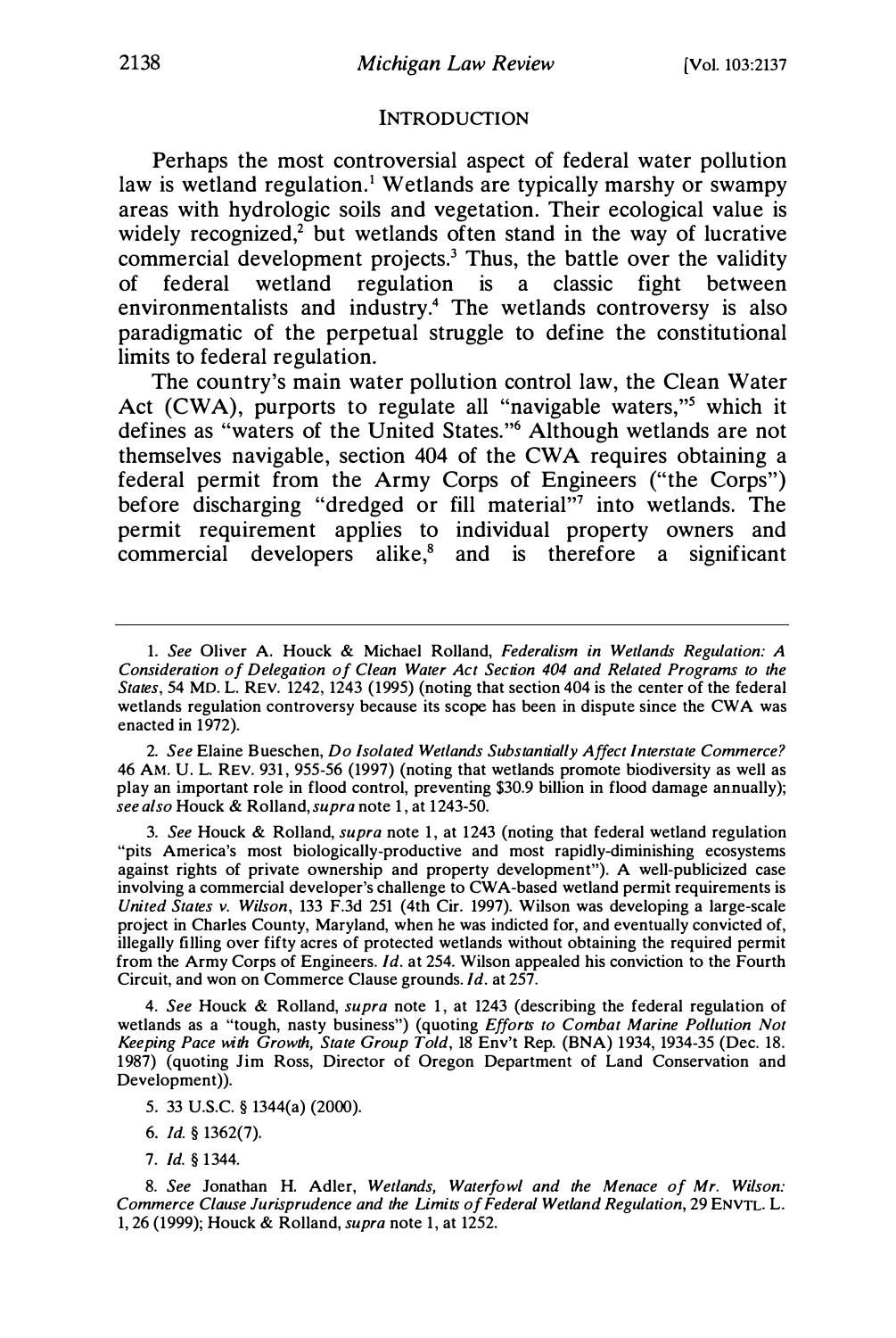impediment to development projects that involve wetlands.<sup>9</sup> In addition, critics have always maintained that Congress's regulatory power does not extend to isolated wetlands because they are not navigable.10

The Federal Government's constitutional authority to regulate water pollution arises from the Interstate Commerce Clause.<sup>11</sup> Historically, Congress's power over waters was tied to the national need to regulate navigation as an aspect of commerce.<sup>12</sup> This authority has come to be known as the "navigable waters doctrine" and was expanded by Congress early on to serve environmental goals.<sup>13</sup> In fact, Congress's authority under the doctrine to regulate pollution of navigable-in-fact waters  $-$  waters that are actually navigable, as distinguished from "navigable waters," which has become a term of art  $-$  has been well-settled for more than a century.<sup>14</sup> However, the extent to which the federal government can constitutionally regulate waters that are not navigable-in-fact has never been clear, and is controversial to this day.

10. See e.g., Adler, supra note 8, at 36 (arguing that the federal interest in protecting wetlands arises from the need to keep navigable waterways navigable and thus does not implicate isolated wetlands).

11. The Interstate Commerce Clause endows the Congress of the United States with the authority to make laws to "regulate Commerce with foreign Nations, and among the several States." U.S. CONST. art. I, § 8, cl. 3.

12. See Gibbons v. Ogden, 22 U.S. (9 Wheat.) 1, 190 (1824) ("All America understands, and has uniformly understood, the word 'commerce,' to comprehend navigation .... The power over commerce, including navigation, was one of the primary objects for which the people of America adopted their government, and must have been contemplated in forming it."); The Daniel Ball, 77 U.S. (10 Wall.) 557, 563 (1871); Gilman v. Philadelphia, 70 U.S. (3 Wall.) 713, 724-25 (1866).

13. For example, the Rivers and Harbors Act of 1899, codified as amended at 33 U.S.C. § 401 (2000), mandated that no person may deposit refuse in navigable waters or their tributaries unless a federal permit was obtained. See Virginia S. Albrecht & Stephen M. Nickelsburg, Could SWANCC Be Right? A New Look at the Legislative History of the Clean Water Act, 32 ENVfL. L. REP. 11042, 11043-45 (2002), available at http://www.elr.info/ articles/vol32/32.11042.cfrn (discussing the early navigable waters doctrine and the Rivers and Harbors Act of 1899); Roderick E. Walston, The Federal Commerce and Navigation Powers: Solid Waste Agency of Northern Cook County's Undecided Constitutional Issue, 42 SANTA CLARA L. REV. 699, 723-24 (2002) (same).

14. See Walston, supra note 13, at 722-23.

<sup>9.</sup> See Jonathan Adler, Swamp Rules: The End of Federal Wetland Regulation?, 22 REG., Summer 1999, at 11, 14, available at http://www.cato.org/pubs/regulation/ regv22n2/swamprules.pdf ("To developers and property rights activists, Section 404 imposes a repressive burden that often disenfranchises small land owners."); see also, Fed. Reg. 38,650, 38,659 (July 27, 1995) (discussing the reduction in the "regulatory burden" that would be achieved through an alternative permitting program for non-commercial singlefamily home renovation projects, as opposed to the usual section 404 wetlands permit). Even more daunting than the burdens imposed by the section 404 permit requirement itself are the potential consequences of non-compliance. In United States v. Wilson, for example, developer James Wilson failed to procure the necessary permits before filling over fifty acres of wetlands, which resulted in a jury conviction, a 21-month jail term, and several million dollars in fines. 133 F.3d 251, 254 (4th Cir. 1997).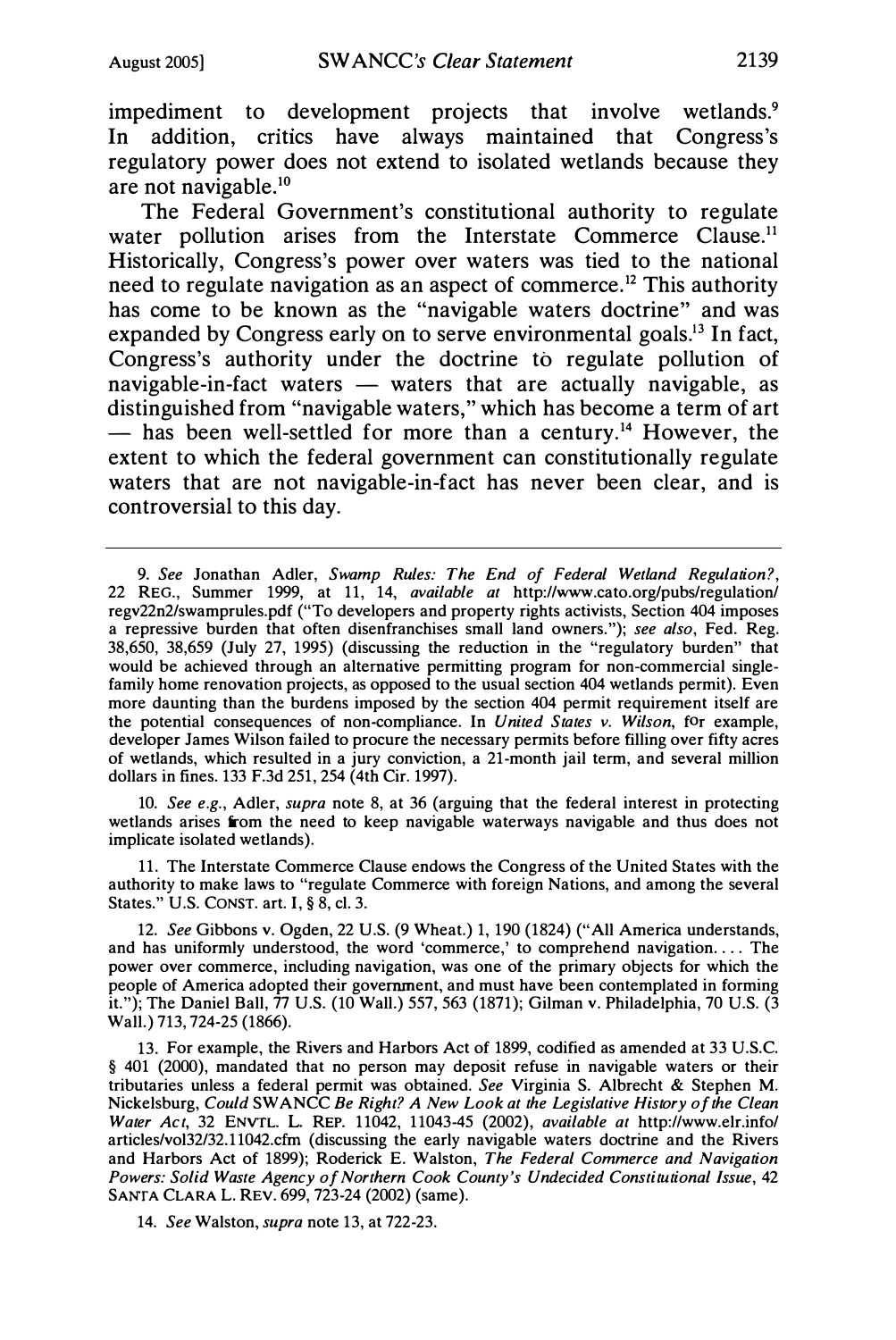Proponents of federalism in this area have always maintained that regulation of intrastate wetlands should be left to the states as part of the traditional state authority over land use.15 Such federalism concerns, of course, emerged as a driving force in the Supreme Court's Commerce Clause jurisprudence in the mid-1990s. The Court's opinions in United States v. Lopez<sup>16</sup> and United States v. Morrison,<sup>17</sup> striking down Commerce Clause-based federal regulation of criminal activity, only increased the calls for scaling back the most controversial wetland measures.<sup>18</sup>

Any Commerce Clause-based regulation must now be evaluated through the lens of the Lopez Commerce Clause framework.<sup>19</sup> In Lopez, the Court denied federal jurisdiction to criminally prosecute Alfonso Lopez for violating the Gun-Free School Zones Act (GFSZA) on the ground that the law was not within Congress's power to regulate interstate commerce. In so holding, the Court stated that it was refusing to extend the federal commerce power any further than it had been extended in the previous half-century.<sup>20</sup> The Lopez Court appraised the Court's previous Commerce Clause cases, and concluded that three broad categories of activity are recognized as within Congress's regulatory authority.<sup>21</sup> First, the Court recognized Congress's plenary authority to regulate the use of channels of commerce.<sup>22</sup> Second, Congress is empowered to regulate the instrumentalities of commerce, identified as persons or things in interstate commerce.<sup>23</sup> Third, *Lopez* recognized Congress's authority to regulate activities that substantially affect interstate commerce.<sup> $24$ </sup> Two of these categories are potential sources of water pollution laws. Congress may legislate to protect the channels of commerce, including "navigable waters."<sup>25</sup> Congress may further regulate

16. 514 U.S. 549 (1995).

18. See Adler, supra note 8, at 42 (arguing that "[w]etland federalism is likely to provide sounder policy and more effective environmental protection than the current approach.").

19. See Morrison, 529 U.S. at 609 ("Lopez ... provides the proper framework for conducting the required analysis.").

20. Lopez, 514 U.S. at 567-68 (acknowledging the broad language of past Commerce Clause opinions, but declining to "proceed any further").

21. Id. at 558-59.

- 22. Id. at 558.
- 23. Id.

24. Id. at 558-59 ("Finally, Congress' commerce authority includes the power to regulate those activities having a substantial relation to interstate commerce.") (citations omitted).

25. See, e.g., United States v. Ashland Oil & Transp. Co., 504 F.2d 1317 (6th Cir. 1974).

<sup>15.</sup> See, e.g., Adler, supra note 8, at 36.

<sup>17. 529</sup> U.S. 598 (2000).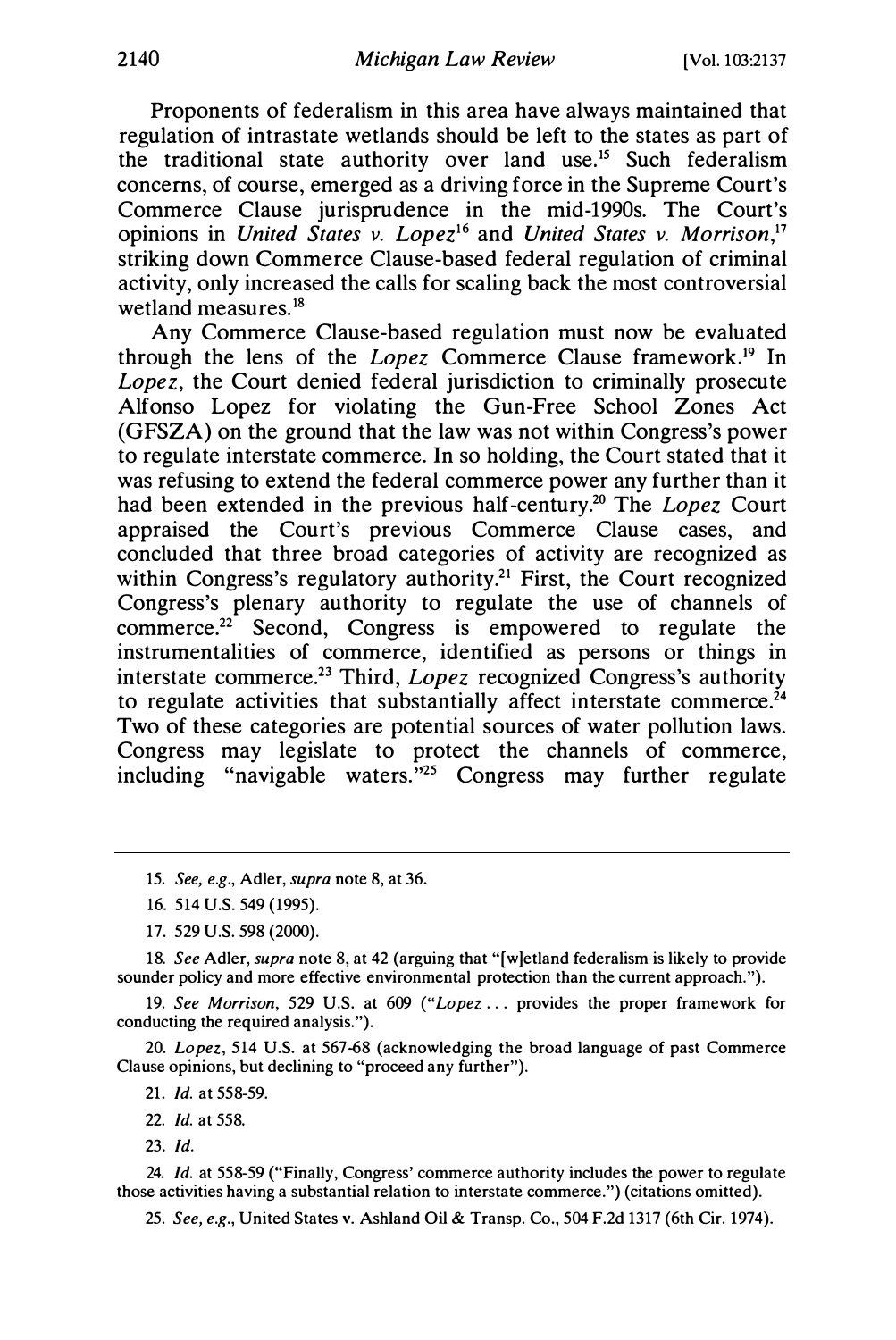activities that pollute waters where those activities substantially affect interstate commerce.26

The navigable waters doctrine was traditionally a subset of the channels-of-commerce power and dates back to Chief Justice Marshall's opinion in Gibbons v. Ogden.<sup>27</sup> However, until the Supreme Court considered the issue in  $2000$ ,<sup>28</sup> it was widely thought that the navigation power allowed Congress to regulate waters that substantially affected commerce.<sup>29</sup> In fact, then-Justice Rehnquist wrote for the Court in Kaiser Aetna v. United States that "congressional authority over the waters of this Nation does not depend on a stream's 'navigability."'30 Rehnquist went on to write that the federal navigation power  $-$  or even the presence of water  $-$  is irrelevant in determining whether the regulated activities are "susceptible of congressional regulation under the Commerce Clause," since the only relevant inquiry is the effect on interstate commerce.31 This language illustrates that federal water regulation fell into what the Lopez Court subsequently termed the "substantial effects" category, rather than the "channels of commerce" category.<sup>32</sup>

After Kaiser Aetna, and an important case from the U.S. District Court for the District of Columbia holding that the Corps must define "navigable waters" broadly to include as many waters as possible under the Commerce Clause, $33$  the Corps promulgated CWA-based

28. See infra notes 38-47 and accompanying text.

29. See, e.g., Quivira Mining Co. v. EPA, 765 F.2d 126, 129 (10th Cir. 1985) (holding that Congress intended the CW A to cover, as much as possible, all waters of the United States); Deltona Corp. v. United States, 657 F.2d 1184, 1186 (Ct. Cl. 1981) (same).

30. Kaiser Aetna, 444 U.S. at 173-74. This case involved a challenge to the application of the federal "navigable servitude" to a marina that was formerly, before dredging, a "pond" on private property. Id. The holding of the case was that although the Corps has the authority to regulate a navigable marina in the interests of interstate commerce, forcing the owners of the private marina to open it up to the public amounted to a compensable taking. Id. at 178.

31. Id. at 173-74.

32. Kaiser Aetna preceded Lopez by nearly two decades, and went unmentioned by the Lopez Court in its appraisal of past Commerce Clause cases. Kaiser Aetna made clear, however, that "[t]he cases that discuss Congress' paramount authority to regulate waters used in interstate commerce are ... best understood when viewed in terms of more traditional Commerce Clause analysis [i.e., whether the regulated "activities 'affect' interstate commerce"] than by reference to whether the stream in fact is capable of supporting navigation...."  $Id.$  at 174.

33. Natural Res. Def. Council, Inc. v. Callaway, 392 F. Supp. 685 (D.D.C. 1975). In the water pollution context, the substantial effects doctrine reaches bodies of water not

<sup>26.</sup> See, e.g., Kaiser Aetna v. United States, 444 U.S. 164 (1979).

<sup>27. 22</sup> U.S. (9 Wheat.) 1, 189-90 (1824); see also Kaiser Aetna, 444 U.S. at 170-80 (1979); United States v. Grand River Darn Auth., 363 U.S. 229 (1960); United States v. Twin City Power Co., 350 U.S. 222 (1955); United States v. Appalachian Elec. Power Co., 311U.S. 377 (1940); United States v. Chandler-Dunbar Water Power Co., 229 U.S. 53 (1913); United States v. Rio Grande Dam & Irrigation Co., 174 U.S. 690 (1899).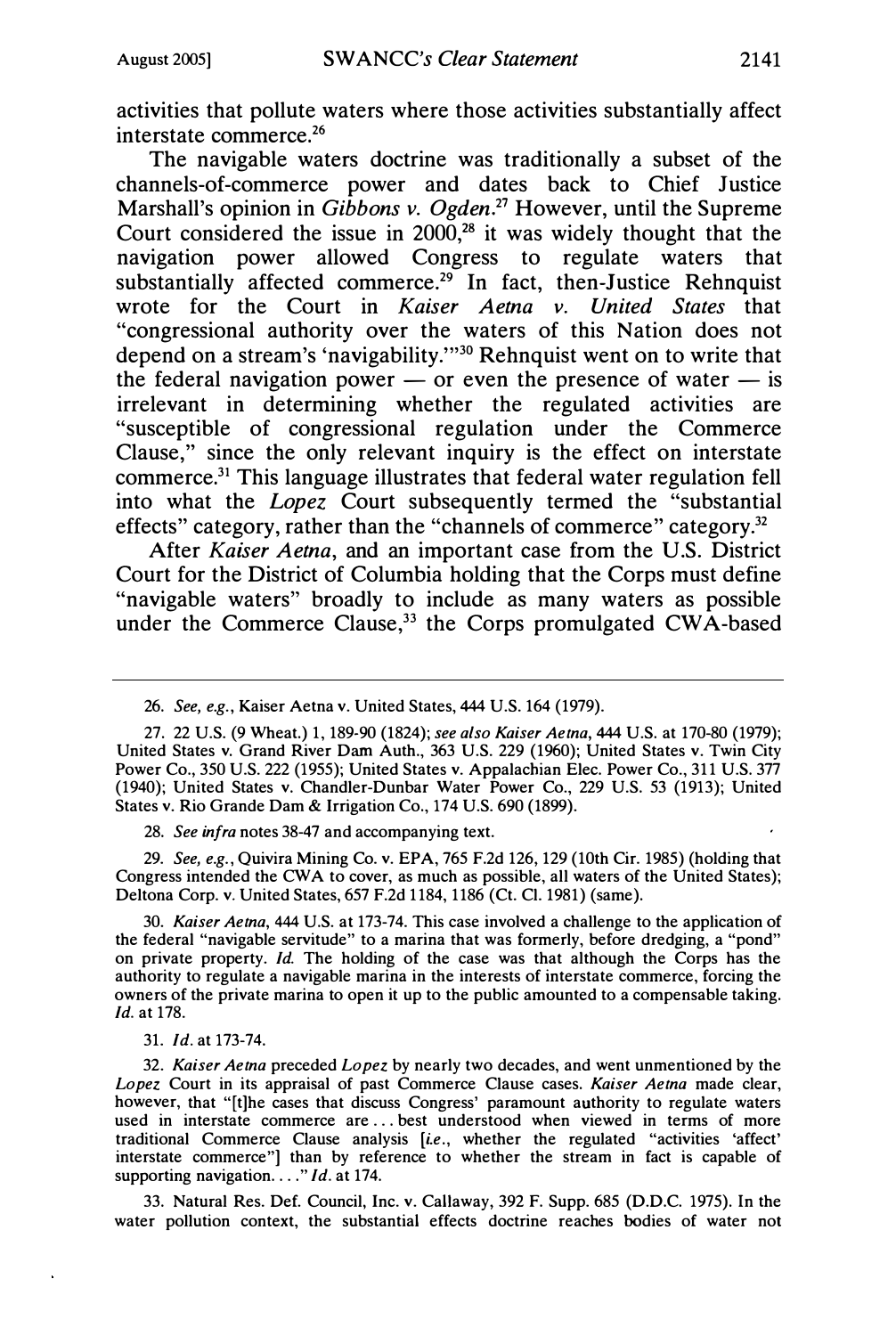regulations over waters based on their effect on interstate commerce.<sup>34</sup> Thus, the judicial willingness to consider the navigable waters doctrine as coextensive with the substantial effects power, rather than the channels-of-commerce power, paved the way for expansive federal regulations under the CWA.<sup>35</sup> The agencies soon asserted, and the courts upheld, jurisdiction over intrastate, isolated wetlands, even when situated completely on private property  $-$  all based on a substantial effect on interstate commerce.<sup>36</sup>

Despite the seemingly limitless expansion of federal jurisdiction in this area, the term "navigable waters" remained the operative statutory language. Although the language seemed like something of a holdover from a bygone era, $37$  it surprisingly became the centerpiece of the Supreme Court's decision in Solid Waste Agency of Northern Cook County v. United States Army Corps of Engineers (SWANCC).<sup>38</sup> SWANCC involved a challenge to the "Migratory Bird Rule"

reachable under the channels-of-commerce power, because of the latter's reliance on the concept of navigability.

- 34. The Corps has issued regulations defining "waters of the United States" to include:
- (1) All waters which are currently used, or were used in the past, or may be susceptible to use in interstate or foreign commerce, including all waters which are subject to the ebb and flow of the tide;
- (2) All interstate waters including interstate wetlands;
- (3) All other waters such as intrastate lakes, rivers, streams (including intermittent streams), mudflats, sandflats, wetlands, sloughs, prairie potholes, wet meadows, playa lakes, or natural ponds, the use, degradation or destruction of which could affect interstate or foreign commerce . . .;
- (4) All impoundments of waters otherwise defined as waters of the United States under the definition;
- (5) Tributaries of waters identified in paragraphs  $(a)(1)$  through  $(4)$  of this section;
- (6) The territorial seas;
- (7) Wetlands adjacent to waters (other than waters that are themselves wetlands) identified in paragraphs (a)(l) through (6) of this section.

33 C.F.R. § 328.3(a) (2004).

35. See Adler, supra note 8, at 25-26 (discussing the Corps' efforts to expand its jurisdiction over waters that were not navigable-in-fact following *Callaway*).

36. See United States v. TGR Corp., 171 F.3d 762, 764-65 (2d Cir. 1999); United States v. Eidson, 108 F.3d 1336, 1341-42 (11th Cir. 1997); Leslie Salt Co. v. United States, 55 F.3d 1388, 1394-95 (9th Cir. 1995), cert. denied, Cargill, Inc. v. United States, 516 U.S. 955 (1995); Hoffman Homes, Inc. v. EPA, 999 F.2d 256 (7th Cir. 1993); Quivira Mining Co. v. EPA, 765 F.2d 126, 129-30 (10th Cir. 1985); United States v. Texas Pipeline Co., 611 F.2d 345, 347 (10th Cir. 1979); United States v. Ashland Oil & Transp. Co., 504 F.2d 1317, 1325 (6th Cir. 1974); United States v. Phelps Dodge Corp., 391 F. Supp. 1181, 1185-86 (D. Ariz. 1975).

37. See Ashland Oil, 504 F.2d at 1323 (noting that the conference bill of the CWA defines the term "navigable waters" broadly for water quality purposes: "It means all 'the waters of the United States' in a geographical sense. It does not mean 'navigable waters of the United States' in the technical sense as we sometimes see in some laws." (quoting 118 CONG. REC. 33756 (1972) (Statement of Rep. Dingell))).

38. 531 U.S. 159 (2001).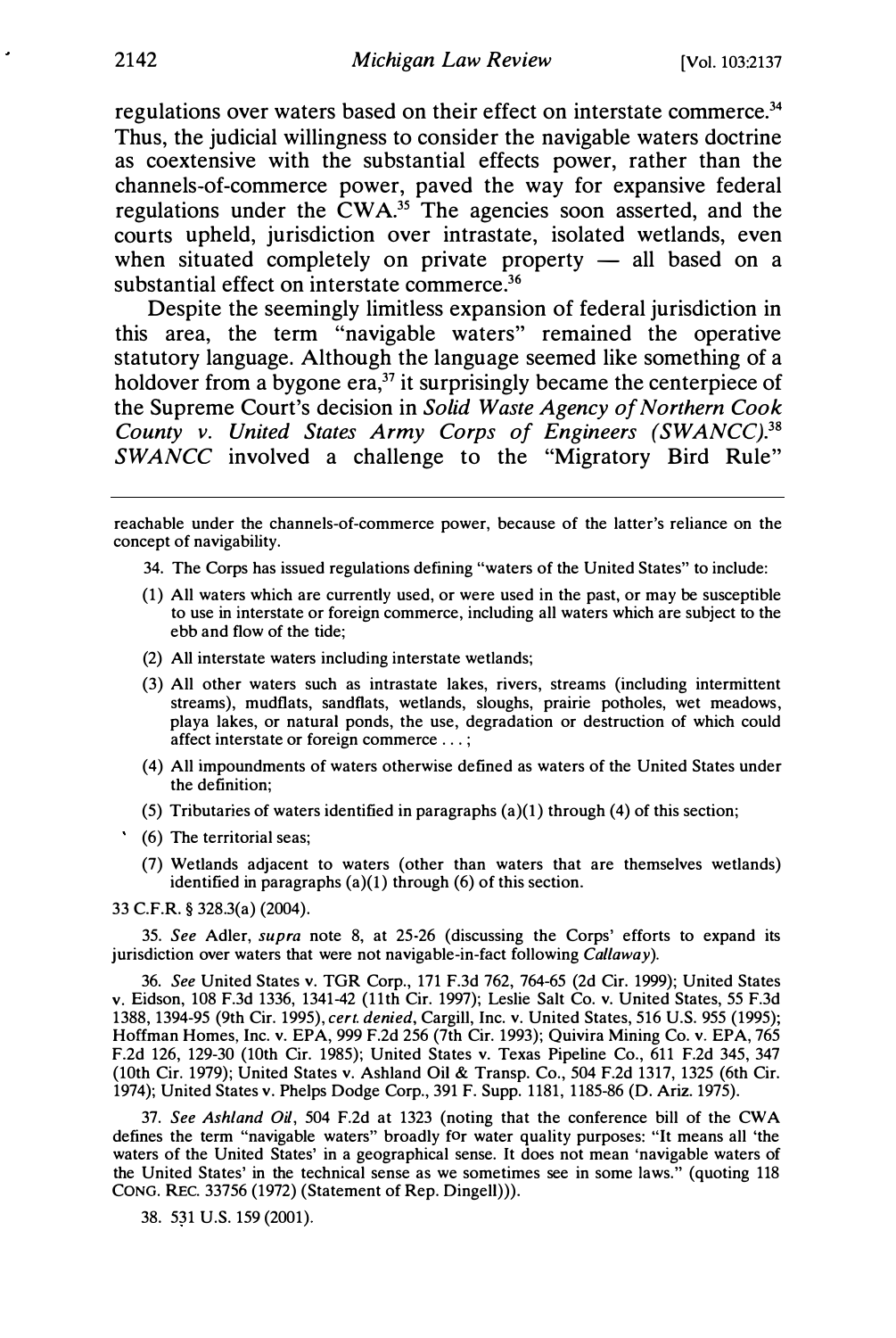$(MBR)$ ,<sup>39</sup> which served as the basis for federal jurisdiction over abandoned gravel pits that had filled with water<sup>40</sup> and were used by migrating birds in their interstate travels.<sup>41</sup> The municipal consortium challenging the federal permit requirement argued that Congress could not require a section 404 permit because there were no "navigable waters" involved.<sup>42</sup> The consortium also claimed that federal regulatory jurisdiction over intrastate wetlands was not within Congress's Commerce Clause powers.43 The Corps countered that the CW A's legislative history and broad definition of "navigable waters" as "waters of the United States" - along with the Court's past expansive reading of the navigable waters doctrine  $-$  indeed permitted regulation of any water that substantially affected commerce. Here, the substantial effect was the several million dollars spent annually by hunters and bird watchers on migrating birds, who necessarily use water pits as they migrate.44

The Court never reached the validity of the Corps' argument, however. In deciding SWANCC, the same 5-4 majority that decided Lopez construed the CWA narrowly to find that Congress had not expressed a "clear intent" to apply section 404 to isolated, intrastate waters based only on a substantial effect on interstate commerce.<sup>45</sup> For

- a. Which are or would be used as habitat by birds protected by Migratory Bird Treaties; or
- b. Which are or would be used as habitat by other migratory birds which cross state lines; or
- c. Which are or would be used as habitat for endangered species; or
- d. Used to irrigate crops sold in interstate commerce.

51 Fed. Reg. 41,217 (Nov. 13, 1986).

40. The waters at issue in SWANCC were not wetlands, but were alleged by the government to nonetheless be "waters of the United States." SWANCC, 531 U.S. at 164. For purposes of the Commerce Clause analysis, there is no meaningful difference between SWANCC's isolated ponds and isolated, intrastate wetlands.

- 41. Id. at 164-65, 173.
- 42. Id. at 165-66.
- 43. Id.
- 44. Id. at 173.

45. See Jaimie Y. Tanabe, The Commerce Clause Pendulum: Will Federal Environmental Law Survive in the Post-SWANCC Epoch of "New Federalism"?, 31 ENVTL. L. 1051, 1067-68 (2001); see also id. at 1060 n.75 ("Chief Justice Rehnquist authored the majority decision [in Lopez] joined by Justices Scalia and Thomas. Justices Kennedy and O'Connor concurred in the decision. The dissenting Justices were Souter, Breyer, Stevens, and Ginsburg. This is the same five-to-four split as in the SWANCC decision.") (citing Lopez, 514 U.S. at 567-68 and SWANCC, 531 U.S. at 159).

<sup>39.</sup> The MBR was the Corps' attempt to "clarify" the scope of its jurisdiction under the regulation at issue in Wilson, which covered wetlands and other waters that "could affect interstate or foreign commerce." See SWANCC, 531 U.S. at 163-64 (citing 33 C.F.R. §  $328(a)(3)$ ). The MBR states that the section  $404(a)$  permit requirement extends to *intrastate* waters: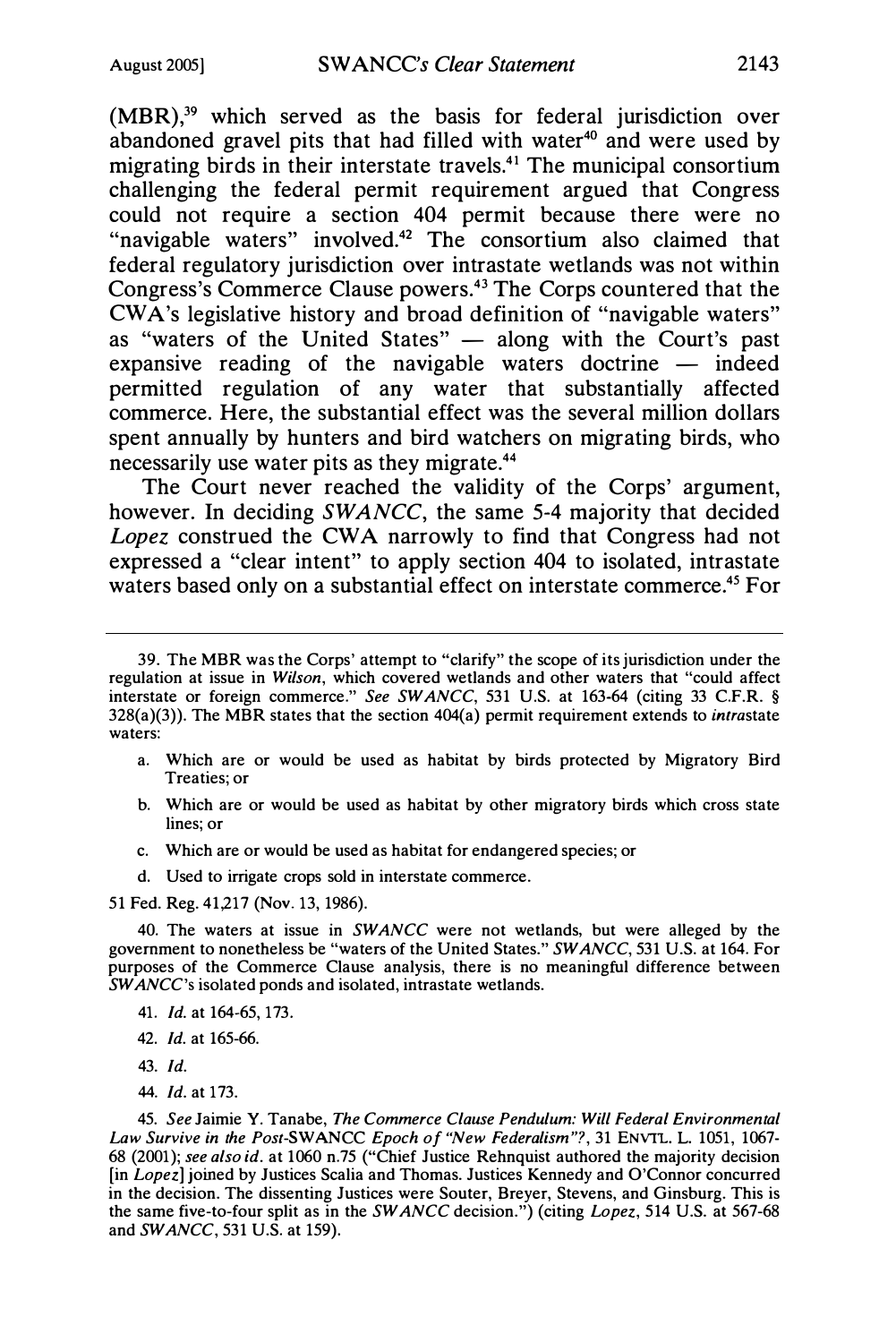the Court to even reach the issue of whether the agency's interpretation was constitutionally valid required a clear statement from Congress that the agency was permitted to promulgate regulations that "would result in a significant impingement of the States' traditional and primary power over land and water use."46 To avoid these "significant constitutional and federalism questions," the Court held that section 404's jurisdiction was limited to "navigable waters," a term that must be interpreted to exclude waters that merely affect commerce, and are neither navigable-in-fact waters, nor connected to any such waters.47

A slew of challenges have been brought to CW A-based wetland regulations in the wake of SWANCC, with varying results in the lower courts.48 The courts are split as to whether the effect of SWANCC was to limit CWA jurisdiction to only those wetlands that are directly adjacent to navigable-in-fact waters, or to allow federal regulation of wetlands where there is any hydrological connection to "navigable" waters." Because SWANCC itself did not undertake a constitutional analysis, these post-SWANCC cases mostly interpret the CWA, and what SWANCC said about its terms.

This Note explains the constitutional framework of federal water pollution regulation, and uses post-SWANCC cases for illustration and support in that endeavor. Part I argues that  $SWANCE$ 's avoidance of the difficult constitutional issue through the use of the clear statement rule revives the navigable waters doctrine as a channels-of-commerce power. One important implication of this argument is that any regulation, like the MBR, that invokes substantial effects-based reasoning is not valid under the CWA.<sup>49</sup> Part II argues that because the channels-of-commerce power is both well-settled and broad in scope, the federal government can regulate any body of water that is hydrologically connected to a navigable-in-fact waterway. Part III addresses the structural federalism concerns underlying Lopez, arguing that the hydrological connection test advocated for in Part II

49. As noted, the CWA is limited to "navigable waters," which it defines as "waters of the United States, including the territorial seas." 33 U.S.C. § 1362(7) (2000). This Note argues that because the CWA was meant as a broad exertion of Congress's commerce power, the statute extends as far as the relevant constitutional doctrine allows. See infra Section 11.B. What the relevant constitutional doctrine is, is a separate question. The principal argument of this Note is that SWANCC has interpreted the relevant constitutional doctrine to be the channels-of-commerce power rather than the substantial effects power.

<sup>46.</sup> SWANCC, 531 U.S. at 174.

<sup>47.</sup> Id.

<sup>48.</sup> See Treacy v. Newdunn Assocs., 344 F.3d 407 (4th Cir. 2003); United States v. Deaton, 332 F.3d 698 (4th Cir. 2003); United States v. Rapanos, 339 F.3d 447 (6th Cir. 2003); United States v. Krilich, 303 F.3d 784 (7th Cir. 2002); Cmty. Ass'n for Restoration of the Env't v. Henry Bosma Dairy, 305 F.3d 943 (9th Cir. 2002); Headwaters v. Talent Irrigation Dist., 243 F.3d 526 (9th Cir. 2001).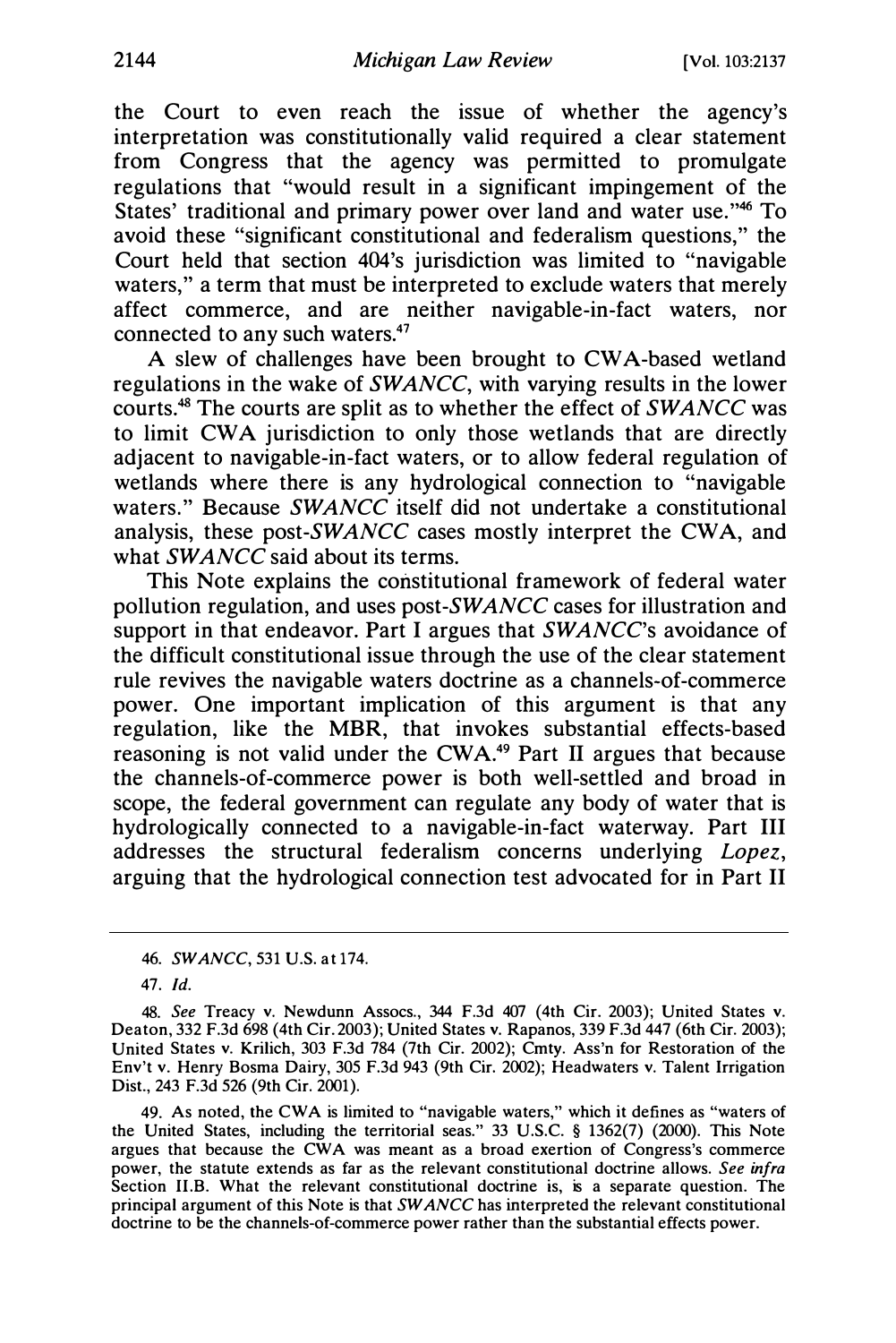does not offend principles of federalism. Part IV applies the Lopez substantial effects analysis to potential federal regulation of isolated, intrastate wetlands, concluding that such regulation is valid because the filling of wetlands is typically an integral aspect of economic activity.

# I. THE NAVIGABLE WATERS DOCTRINE AS A CHANNELS-OF-COMMERCE POWER

SWANCC's narrow construction of the CWA, and its term "navigable waters," necessarily precludes federal jurisdiction on the basis of a substantial effect on commerce, thereby reviving the navigable waters doctrine as a channels-of-commerce power. The narrow statutory construction employed in SWANCC stemmed from the Court's desire to avoid a controversial constitutional analysis that it viewed as "needless" in light of a statutory holding that raised no significant constitutional questions.<sup>50</sup> "This concern is heightened," the Court wrote, "where the administrative interpretation alters the federal-state framework by permitting federal encroachment upon a traditional state power. "51 The Court then alluded to the substantial effects arguments that *might* justify the MBR, noting that it "would have to evaluate the precise object or activity that, in the aggregate, substantially affects interstate commerce."<sup>52</sup> However, the Court refused to undertake this substantial effects analysis on the ground that an assertion of such a far-reaching constitutional authority went well beyond the statutory authority conferred by the term "navigable" waters.<sup>"53</sup> The Court indicated that the navigable waters doctrine is distinct from the substantial effects prong of Congress's commerce power by noting that inclusion of the term "navigable waters" in the CWA indicated that Congress intended for jurisdiction to at least be related to navigable-in-fact waters.<sup>54</sup> Thus, the Court made clear that the statutory term "navigable waters" indicates an exercise of the channels-of-commerce power, and not the more controversial substantial effects power.

<sup>50.</sup> SWANCC, 531 U.S. at 172-73 (citing Edward J. DeBartolo Corp. v. Florida Gulf Coast Bldg. & Constr. Trades Council, 485 U.S. 568, 575 (1988)).

<sup>51.</sup> Id. at 173 (citing United States v. Bass, 404 U.S. 336, 349 (1971)).

<sup>52.</sup> Id.

<sup>53.</sup> Id: (noting that the substantial effects rationale underlying the MBR is "a far cry, indeed, from 'navigable waters' and 'waters of the United States' to which the statute by its terms extends").

<sup>54.</sup> Id. at 172 ("The term 'navigable' has at least the import of showing us what Congress had in mind as its authority for enacting the CWA: its traditional jurisdiction over waters that were or had been navigable in fact or which could reasonably be so made.").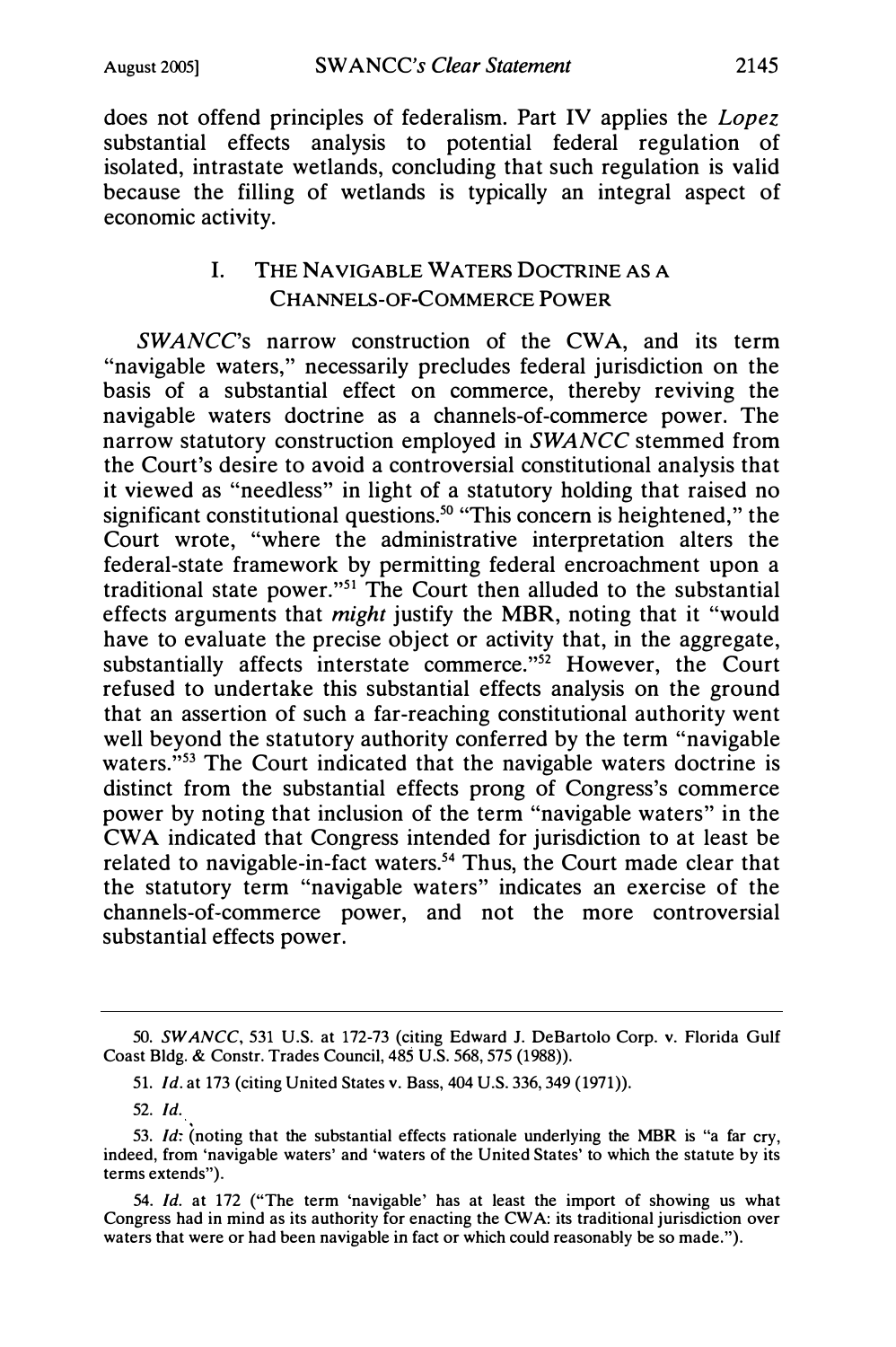Even though SWANCC avoided the issue of how Lopez affects federal constitutional authority to protect the environment, the same strictures of federalism that guided the Lopez decision also guided the Court's statute-based holding in SWANCC. Indeed, it was through the use of a now familiar, but still controversial,<sup>55</sup> canon of statutory construction known as the "clear statement rule"<sup>56</sup> that the even more controversial constitutional analysis was avoided. The precise principle of statutory construction relied on by the SWANCC Court is that agencies will not be permitted to construe statutes in such a way that raises serious constitutional doubts.57 For the Court to consider the constitutionality of questionable agency action, a clear statement that Congress intended such action is required.58 Professor Cass Sunstein has noted that this canon of statutory construction goes "well beyond" the uncontroversial notion that agencies cannot construe statutes in such a way that makes them unconstitutional.<sup>59</sup> Rather, all that is necessary in order for the reviewing court to invoke constitutional avoidance is that the constitutional issue must be "serious and substantial," and that the statute be fairly capable of an interpretation contrary to that offered by the agency. $\omega$  Because of the presence of the term "navigable waters" in section 404, the Court concluded that an alternative interpretation of the navigable waters doctrine as a channels-of-commerce power is just as plausible, and avoids the thorny federalism questions raised by the substantial effects

- 58. Id.
- 59. Id.

<sup>55.</sup> See Cass R. Sunstein, Nondelegation Canons, 67 U. CHI. L. REV. 315, 331 (2000) (asserting that the modern clear statement rule is more controversial than the traditional rule that prohibited agencies from construing a statute so as to make it unconstitutional).

<sup>56.</sup> Professor William Eskridge describes the Rehnquist Court's use of canons of statutory construction such as clear statement rules as "a self-conscious effort to provide a subconstitutional way to enforce 'underenforced' constitutional norms," specifically structural constitutional norms such as nondelegation and federalism. WILLIAM N. ESKRIDGE, JR., DYNAMIC STATUTORY INTERPRETATION 286-87 (1994). These structural concerns are, Eskridge argues, almost never enforced through constitutional invalidation of federal statutes. Id.

<sup>57.</sup> See Sunstein, supra note 55, at 331.

<sup>60.</sup> Sunstein concludes that this principle trumps the normal rule of deference to the agency interpretation, as announced in Chevron U.S.A., Inc. v. Natural Res. Def. Council, Inc., 467 U.S. 837 (1984). Sunstein, supra note 55, at 331. "Chevron deference" is the doctrinal rule that where statutory language is ambiguous, reasonable agency interpretations will be upheld. Indeed, the dissent in  $SWANCE$  argued for Chevron deference. SWANCC, 531 U.S. at 191 (Stevens, J., dissenting). The majority, however, "read the statute as written to avoid the significant constitutional and federalism questions raised by respondents' interpretation, and therefore reject [ed] the request for administrative deference."  $\mathbf{I}d$ . at 174. This Note takes no position on this particular criticism, except to argue that in light of SWANCC's preference for a narrow construction of the CW A, a precise analysis of the statutory language is now required for an accurate assessment of current federal jurisdiction to regulate water pollution.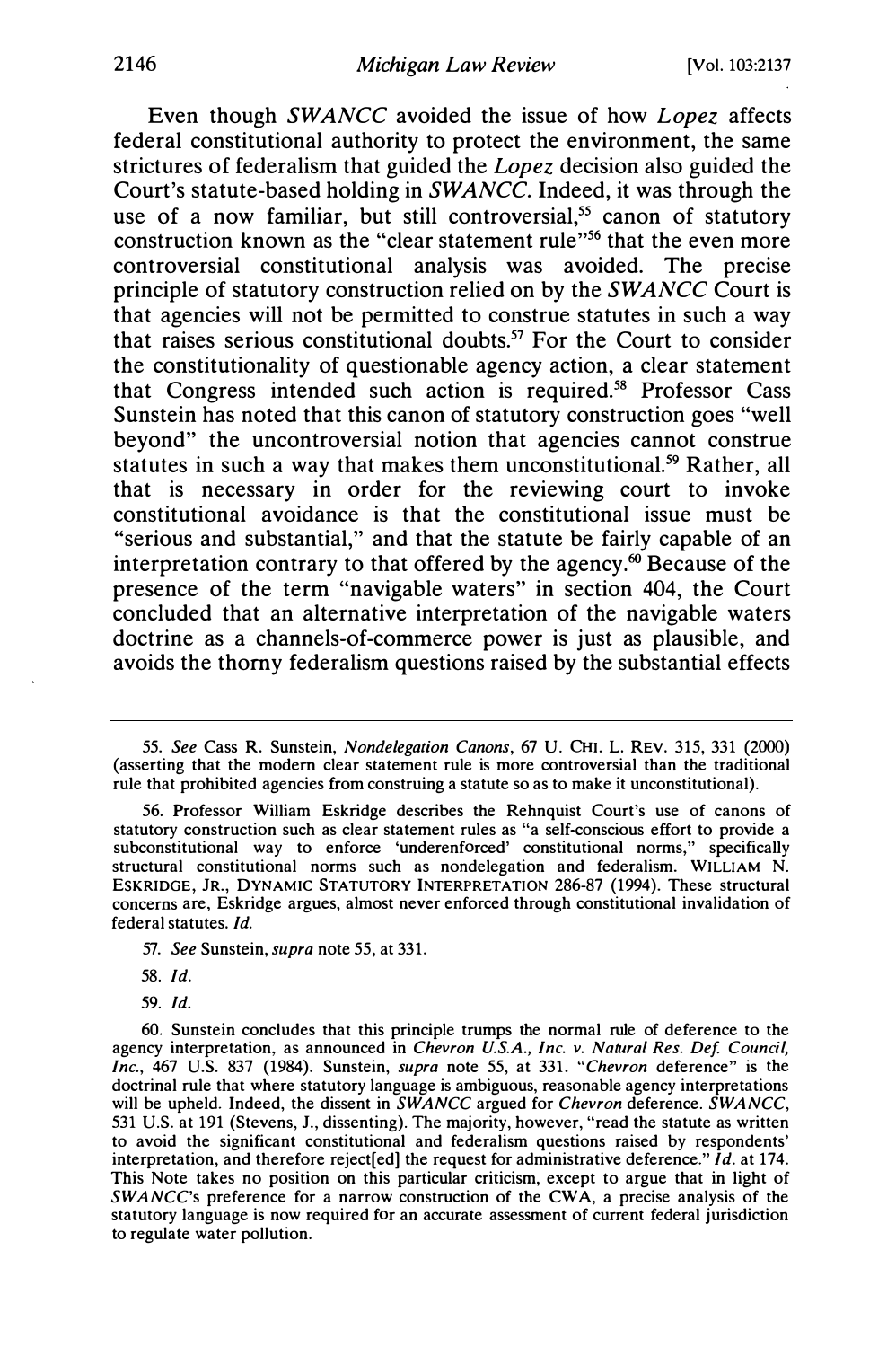rationale offered by the Corps in defense of the MBR.<sup>61</sup> The navigable waters doctrine  $-$  interpreted as a channels-of-commerce power  $$ does not raise such serious constitutional questions; otherwise the Court could not have relied on that term in avoiding the difficult constitutional issue.

The relevant scholarship and policymaking has largely overlooked the Court's use of this canon, and what it means for the current scope of federal jurisdiction to regulate water pollution.62 For instance, the Clinton administration issued a guidance memorandum interpreting SWANCC on the narrowest possible grounds, as invalidating the MBR, but not CWA jurisdiction based on other ways in which isolated waters could affect interstate commerce.<sup>63</sup> The memorandum urged regulators to consult legal counsel where there may be alternate "connections with interstate commerce [which] might support the

62. A recent Note argues that the legislative history of the CW A, as relied upon in SWANCC, indicates that the CWA "sounds in the federal 'power over navigation,' not in the general commerce power to regulate intrastate activities that substantially affect interstate commerce." Jennifer DeButts Cantrell, Note, For the Birds: The Statutory Limits of the Army Corps of Engineers' Authority Over Intrastate Waters After SWANCC, 77 S. CAL. L. REV. 1353, 1375 (2004). Cantrell's Note distinguishes between the navigation power and Congress's general commerce power, whereas this Note argues that the navigation power is properly considered a form of the commerce power. The two notes reach the same conclusion, however: that any substantial effects-based regulation is not supported by the CWA, as interpreted in SWANCC. Id. at 1375-76. Other literature addressing the statutory basis for federal jurisdiction after SWANCC also focuses on the legislative history of the CW A On one end of the spectrum, Albrecht and Nickelsburg argue that in the absence of a clear expression of Congressional intent to regulate waters other than navigable-in-fact waters and their immediately adjacent wetlands, there is no federal jurisdiction under section 404 to regulate tributaries based on a hydrological connection or any other "new jurisdictional test." Albrecht & Nickelsburg, supra note 13, at 11056-57. Lance Wood, an environmental lawyer for the Army Corps of Engineers, has responded specifically to the Albrecht and Nickelsburg article with an alternative reading of the legislative history of the CWA that supports uniform CWA jurisdiction over tributaries of navigable-in-fact waters. See Lance D. Wood, Don't Be Misled: CWA Jurisdiction Extends to All Nonnavigable Tributaries of the Traditional Navigable Waters and to their Adjacent Wetlands, 34 ENVTL. L. REP. 10187 (2004), available at http://www.elr.info/articles/vol34/34.10187.pdf.

63. Memorandum from Gary S. Guzy, General Counsel U.S. Environmental Protection Agency, and Robert M. Andersen, Chief Counsel U.S. Army Corps of Engineers, to a Distribution List of EPA Administrators, Corps Commanders et al., Subject: Supreme Court Ruling Concerning CWA Jurisdiction over Isolated Waters (Jan. 19, 2001), at http://www.saj.usace.army.mil/permit/documents/swancc.pdf [hereinafter Guzy Memo]. The memorandum specifically noted that "[w]aters covered solely by subsection (a)(3) that could affect interstate commerce solely by virtue of their use as habitat by migratory birds are no longer considered 'waters of the United States."" Id. at 4. "Waters covered solely by subsection  $(a)(3)$ " refers to waters that are not otherwise covered by section 328.3, making (a)(3) the catch-all subsection for regulatory jurisdiction. See supra note 39.

<sup>61.</sup> Sunstein sees this canon as protecting a background rule of federalism. Sunstein, supra note 55, at 331 ("The constitutional source of this principle is the evident constitutional commitment to a federal structure, a commitment that may not be compromised without a congressional decision to do so  $-$  an important requirement in light of the various safeguards against cavalier disregard of state interests created by the system of state representation in Congress.").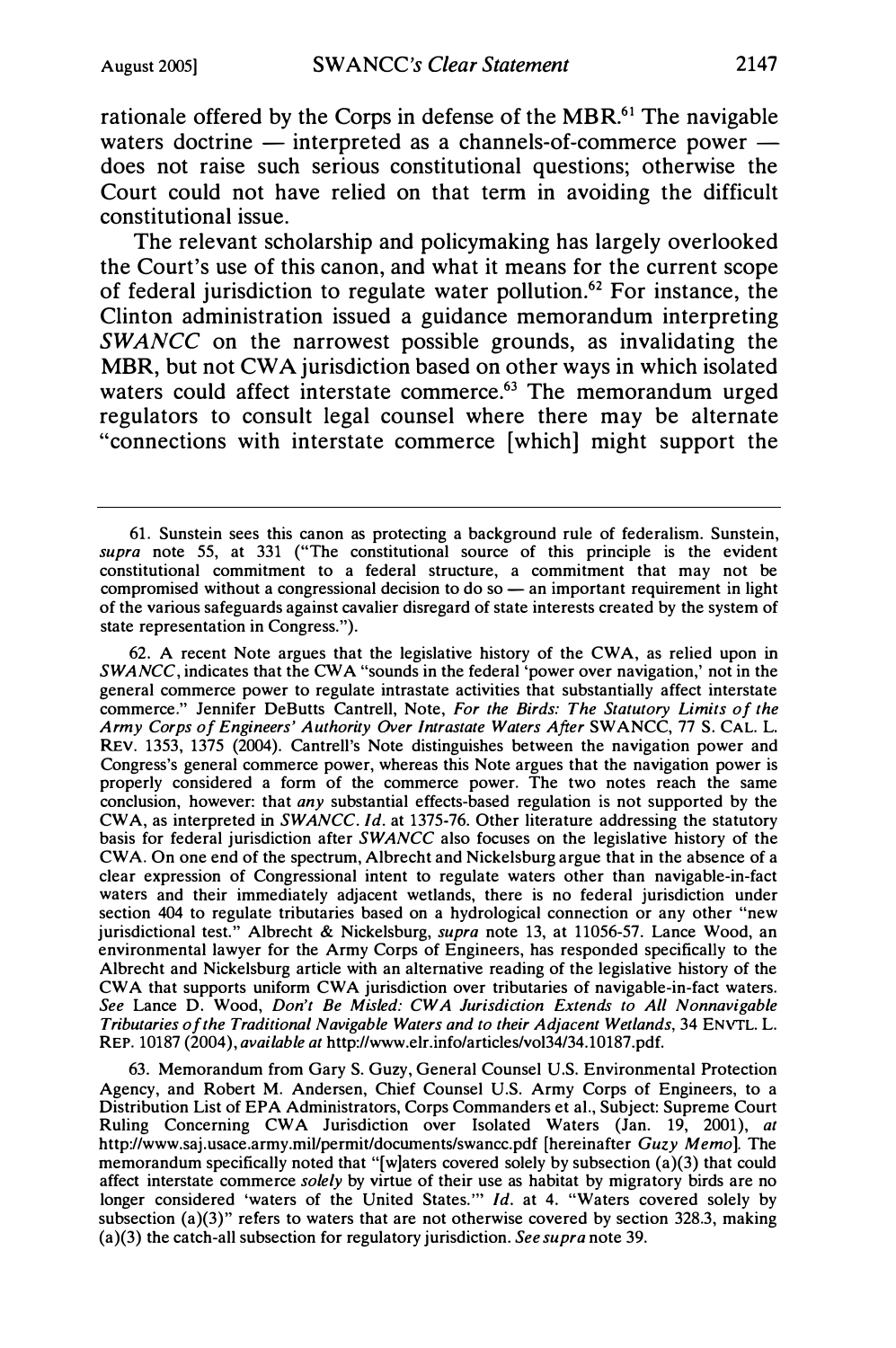assertion of CWA jurisdiction over 'nonnavigable, isolated, intrastate waters under subsection  $(a)(3)$ ."<sup>64</sup>

Environmental advocacy groups have also urged a narrow reading of SWANCC on the ground that the Court only specifically invalidated the MBR.<sup>65</sup> This interpretation would allow for CWA jurisdiction over wetlands that are used, for example, to irrigate crops that are transported and sold in interstate commerce.<sup>66</sup>

These arguments are flawed because they ignore the SWANCC Court's reasoning that the CWA does not authorize federal jurisdiction over waters based on a constitutionally questionable rationale. As noted above, the Court not only invalidated federal jurisdiction based on the MBR, it refused to undertake a *Lopez* substantial effects analysis because the Court concluded that the CWA term "navigable waters" does not support a constitutionally questionable substantial effects-based regulation. The Court's narrow method of statutory construction means that had the regulation at issue asserted *any* substantial effects rationale  $-$  migratory birds, crops sold in interstate commerce, etc.  $-$  the outcome would have been the same. Thus, neither the Clinton administration guidance nor the environmental groups' position is valid under the reasoning of  $SWANCE$ , which cabins federal jurisdiction under the CWA in Congress's power to regulate the channels of interstate commerce.<sup>67</sup>

SWANCC's use of the clear statement rule in refusing to consider a substantial effects-based regulation under the CWA means that the statute is an exercise of Congress's authority over channels of commerce. As a channels-of-commerce power, the navigable waters doctrine requires some connection to navigable-in-fact waters. This authority does not extend to waters which substantially affect interstate commerce. Thus, any assertion of jurisdiction over waters

64. Guzy Memo, supra note 63, at 4.

66. The Corps asserted  $-$  along with the MBR  $-$  in 1986, that the "waters of the United States" include those waters that are "[u]sed to irrigate crops sold in interstate commerce." 51 Fed. Reg. 41, 206, 41,217 (Nov. 13, 1986).

67. This is true despite a strong argument that such Lopez category three jurisdiction actually better serves the purpose of the statute and intent of the enacting Congress. See, e.g., NRDC v. Callaway,  $392$  F. Supp. at 686 (holding the Corps' pre-1975 regulations asserting jurisdiction over only those waters subject to the ebb and flow of the tide to be unreasonably narrow on the grounds that Congress intended to regulate as many waters as possible under the Commerce Clause for purposes of controlling water pollution).

<sup>65.</sup> See, e.g. , Press Release, Natural Resources Defense Council, Bush Administration Plans to Limit Scope of Clean Water Act (July 11, 2003), available at http://www.nrdc.org/media/pressreleases/030203.asp (last visited Oct. 24, 2004); Sierra Club,, Supreme Court Removes Wetlands Protection, CLEAN WATER & WETLANDS NEWS (Jan. 9, 2001), at http://www.sierraclub.org/wetlands/news/jan9\_01.asp (last visited Oct. 24, 2004) (asserting that SWANCC only invalidated CW A jurisdiction where the Migratory Bird Rule is the sole basis for regulation).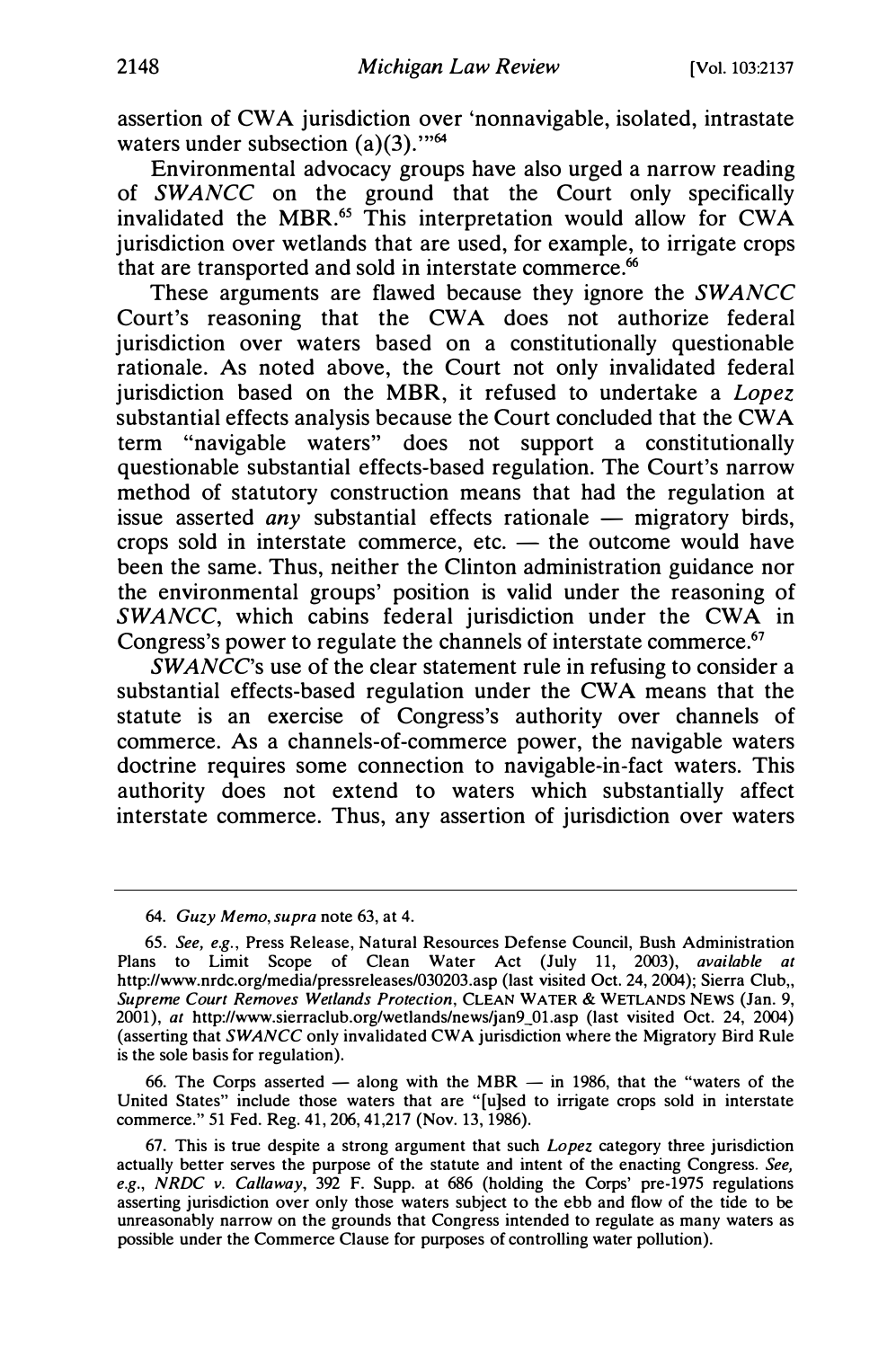that are not somehow connected to navigable-in-fact waters is not valid under the statute.

# II. CONGRESS'S AUTHORITY TO REGULATE WATER POLLUTION UNDER THE CHANNELS-OF-COMMERCE POWER IS WELL-SETTLED AND BROAD IN SCOPE

This Part clarifies the extent of the navigable waters doctrine as a channels-of-commerce power, something the Fourth Circuit has acknowledged has never been "entirely clear."68 Indeed, over what waters the CWA currently permits federal regulations is a debated issue among the lower courts in the wake of SWANCC. Most post-SWANCC decisions have upheld federal jurisdiction over wetlands that are hydrologically connected to a navigable-in-fact body of water.<sup>69</sup> Section II.A argues that the hydrological connection test identified by this line of cases is a proper delimitation of Congress's authority over channels of commerce. This rationale is supported by the Lopez Court's recognition of the broad reach of Congress's powers to not only regulate channels of commerce, but also to protect them from external sources of harm.<sup>70</sup> A minority of courts has interpreted the SWANCC decision broadly, to require that any regulated body of water must have a "significant nexus"<sup>71</sup> with, or be directly adjacent to, a navigable waterway.<sup>72</sup> Section II.B argues that

70. See Lopez, 514 U.S. at 558. Deaton issued an especially strong acknowledgement of Lopez's affirmation of the channels-of-commerce power by rejecting an argument that this power restricts Congress to preventing only physical obstructions to navigability. The court held that Congress's authority to regulate the navigable waters is no less extensive than its power over any other channel of commerce. Deaton, 332 F.3d at 707 ("[T]here is no reason to believe Congress has less power over navigable waters than over other interstate channels such as highways, which may be regulated to prevent their 'immoral and injurious use."' (quoting Carninetti v. United States, 242 U.S. 470, 491 (1917))).

71. The term "significant nexus" was used by the SWANCC Court in distinguishing waters at issue in the present case from the adjacent wetlands at issue in United States  $v$ . Riverside Bayview Homes, Inc., 474 U.S. 121 (1985). SWANCC, 531 U.S. at 167.

72. In re Needham, 354 F.3d 340, 345-46 (5th Cir. 2003); Rice v. Harken Exploration Co., 250 F.3d 264 (5th Cir. 2001); FD&P Enters., Inc. v. United States Army Corps of Eng'rs, 239 F. Supp. 2d 509 (D.N.J. 2003); see generally Liebesman, supra note 69, at 10903-04 (discussing post-SWANCC cases).

<sup>68.</sup> Wilson, 133 F.3d at 256.

<sup>69.</sup> Treacy v. Newdunn Assocs., 344 F.3d 407 (4th Cir. 2003); United States v. Rapanos, 339 F.3d 447 (6th Cir. 2003); United States v. Deaton, 332 F.3d 698 (4th Cir. 2003); Cmty. Ass'n for Restoration of the Env't v. Henry Bosma Dairy, 305 F.3d 943 (9th Cir. 2002); United States v. Krilich, 303 F.3d 784, 791 (7th Cir. 2002) (upholding lower court's determination that "the precise holding of SWANCC was not so broad" as to "remove from the Corps' regulatory authority all waters that are not adjacent to bodies of open water"); Headwaters v. Talent Irrigation Dist., 243 F.3d 526 (9th Cir. 2001); see generally Lawrence R. Liebesman, Judicial, Administrative, and Congressional Responses to SWANCC, 33 ENVTL L. REP. 10899 (2003), available at http://www.elr.info/articles/vol33/33.10899.cfrn (discussing post-SWANCC cases).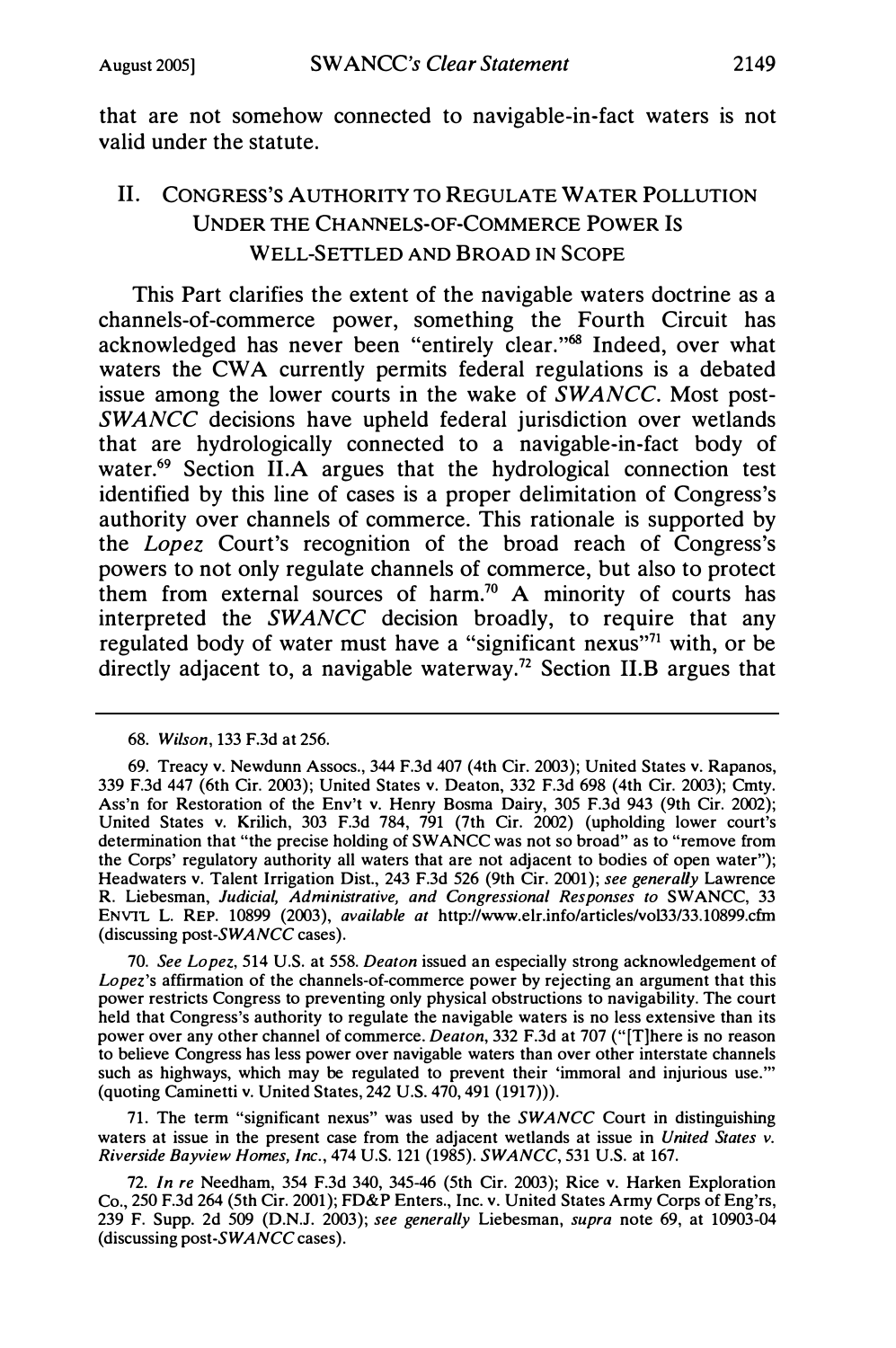this line of cases unduly limits federal jurisdiction to regulate the channels of commerce.73

### A. Toward a Hydrological Connection Test

Congress's power over the channels of commerce is broad enough to support federal jurisdiction over wetlands that are hydrologically connected to navigable-in-fact waters. The channels-of-commerce power is plenary and is given great deference by the Court<sup>74</sup> because it does not raise the important federalism concerns that regulation of an intrastate activity affecting commerce does.75 Rather, the navigable waters doctrine assumes that navigable waters are tied to national  $interests$  — and, presumably, a legitimate exercise of federal power while nonnavigable waters are tied to local interests and are not the proper subject for federal regulation.<sup>76</sup> In addition to being wellsettled, Congress's authority to regulate the channels of commerce is extensive. Lopez reaffirmed the broad scope of this power by quoting from Caminetti v. United States, which upheld the Mann Act barring the transport of "any woman or girl" in interstate channels for an "immoral purpose."<sup> $\vec{r}$ </sup> The Act was within congressional authority, even though the defendant's conduct — transporting a woman across state lines to "be and become his mistress and concubine" $78 -$  was entirely noncommercial. Thus, Congress's authority to regulate the channels of interstate commerce is also quite broad in scope, properly barring the "injurious uses" of the nation's channels of commerce.<sup>79</sup>

In 1976 the Sixth Circuit Court of Appeals applied this rationale in upholding federal jurisdiction over nonnavigable tributaries in United

<sup>73.</sup> See, e.g., Deaton, 332 F.3d at 706-07 (holding that this view of the channels-ofcommerce power is too narrow in light of Supreme Court decisions recognizing Congressional authority to legislate to prevent the injurious use of navigable waters, including the entry of pollutants from nonnavigable tributaries). The question all these post- $SWANCC$  cases address is whether the asserted connection to navigable waters supports Clean Water Act jurisdiction. This Note contends that because the CWA is an exercise of Congress's navigation power — which is itself a channels-of-commerce power — these cases can be viewed as constitutional cases. Thus, when discussing CW A jurisdiction, this Note is simultaneously discussing the extent of the Congress's power over waters as channels of commerce.

<sup>74.</sup> See Lopez, 514 U.S. at 558 ("[T]he authority of Congress to keep the channels of interstate commerce free from immoral and injurious uses has been frequently sustained, and is no longer open to question.") (citations omitted).

<sup>75.</sup> See Walston, supra note 13, at 740-41.

<sup>76.</sup> Id.

<sup>77.</sup> Lopez, 514 U.S. at 558 (quoting Caminetti v. United States, 242 U.S. 470, 491 (1917)); see also Caminetti, 242 U.S. at 485.

<sup>78.</sup> Caminetti, 242 U.S. at 483.

<sup>79.</sup> Lopez, 514 U.S. at 558.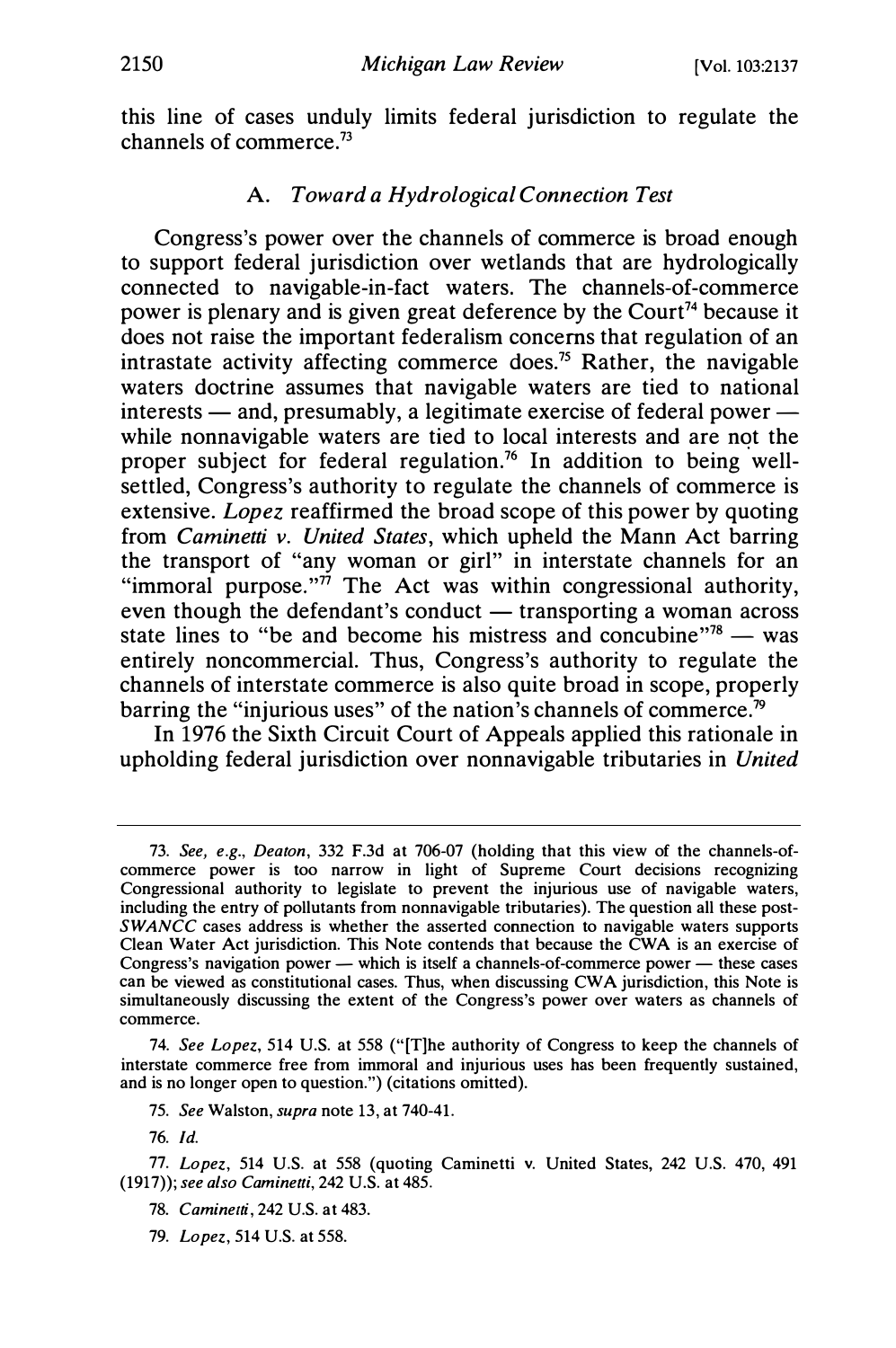States v. Ashland Oil and Transportation  $Co^{80}$  The court noted that water pollution is a "direct threat to navigation  $-$  the first interstate commerce system in this country's history and still a very important one . . . . It would, of course, make a mockery of those powers if [Congress's] authority to control pollution was limited to the bed of the navigable stream itself. "81 The court went on to warn that in the absence of federal control, the tributaries could then be used "as open sewers" carrying waste into the navigable waters and completely undermining the federal regulations.<sup>82</sup> This rationale is the basis for federal regulation of waters that are not themselves navigable, but are hydrologically connected to navigable waters, and is still just as valid in the wake of SWANCC as it was when the Ashland Oil court issued its holding.

In Headwaters v. Talent Irrigation District, $83$  the first significant post-SWANCC CWA case, the Ninth Circuit held that even a tenuous hydrological connection was sufficient to support federal jurisdiction.<sup>84</sup> Noting that this holding was necessary to preserve the central goal of the CWA, which SWANCC left intact, the Headwaters court reasoned that " [t]he [CWA] is concerned with the pollution of tributaries as well as with the pollution of navigable streams, and 'it is incontestable that substantial pollution of one not only may but very probably will affect the other."<sup>35</sup>

The Fourth Circuit followed suit in United States v. Deaton,<sup>86</sup> finding even intermittent and very distant hydrological connections to be sufficient to support CWA jurisdiction. The Deaton court specifically held that the channels-of-commerce power permits Congress to legislate to prevent the injurious use of navigable waters, as it did in enacting the CWA.<sup>87</sup> Thus, the court upheld federal jurisdiction over wetlands adjacent to a nonnavigable artificial ditch that flows into the navigable Wicomico River, because there is

80. 504 F.2d 1317 (6th Cir. 1974).

81. Id. at 1325-26.

82. Id. at 1326 ("The navigable part of the river could become a mere conduit for upstream waste.").

83. 243 F.3d 526 (9th Cir. 2001).

84. Id. at 534.

85. Id. (quoting Ashland Oil, 504 F.2d at 1329).

86. 332 F.3d 698 (4th Cir. 2003).

87. Id. at 707 ("For example, Congress may outlaw the use of navigable waters as dumping grounds for fill material. The power over navigable waters also carries with it the authority to regulate nonnavigable waters when that regulation is necessary to achieve Congressional goals in protecting navigable waters.").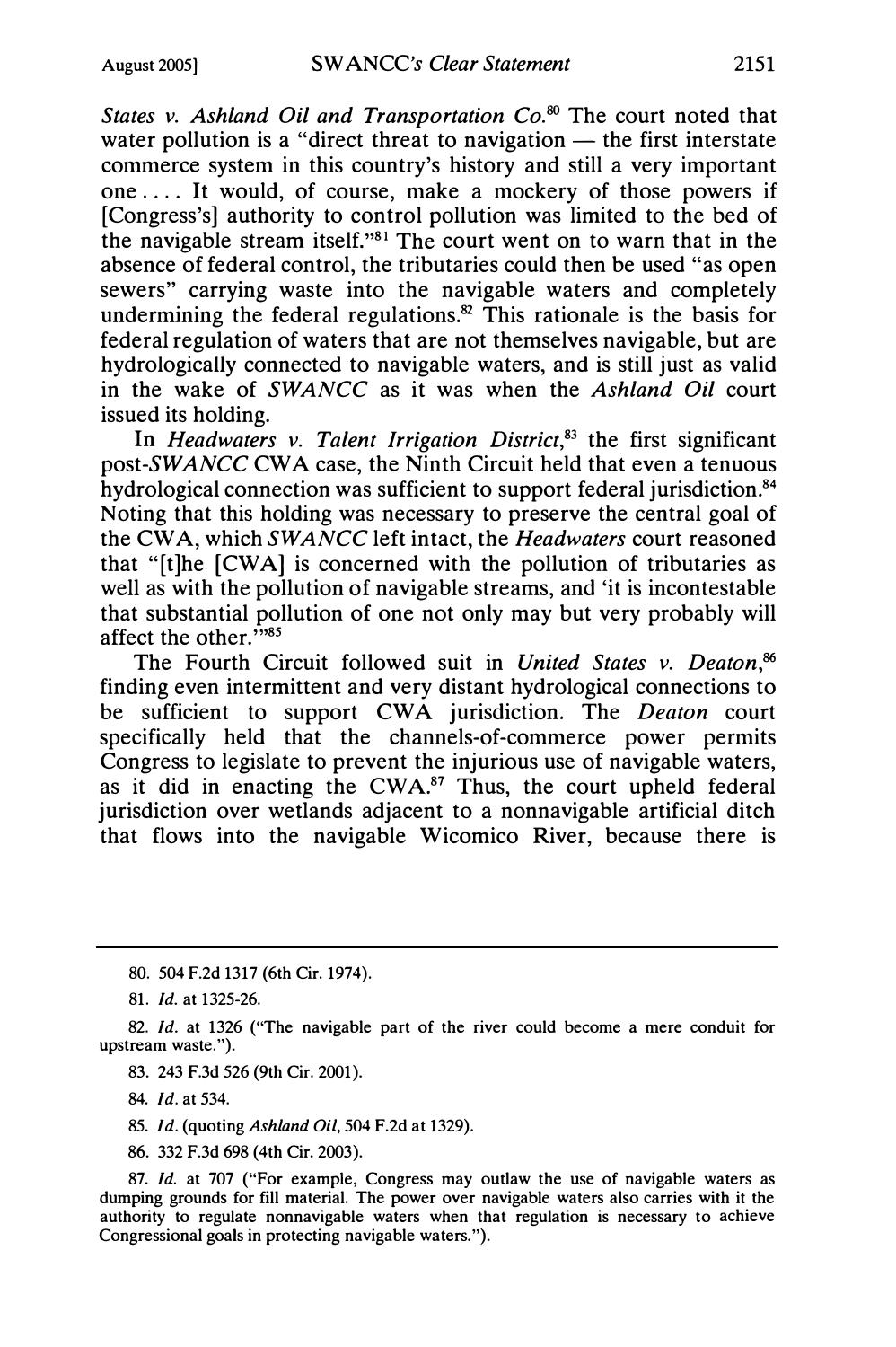a "hydrologic connection between the Deaton wetlands and navigable waters."88

More recently, in *Treacy v. Newdunn Associates*, $89$  the Fourth Circuit found wetlands<sup>90</sup> situated on private land, and separated by an interstate highway from a traditionally navigable river, to be within CWA jurisdiction.<sup>91</sup> The court found that the wetlands were historically connected to the Stony Run River, but following the construction of a highway, the connection was more attenuated, through intermittent surface waters over 2.4 miles of streams and manmade ditches.<sup>92</sup> In support of its holding that the wetlands were within the meaning of "navigable waters,"<sup>93</sup> the court noted that SWANCC acknowledged that "Congress' concern for the protection of water quality and aquatic ecosystems indicated its intent to regulate wetlands 'inseparably bound up with the "waters" of the United States."<sup>94</sup> Accordingly, SWANCC merely held that "the Corps's attempted exercise of jurisdiction over isolated ponds that had

89. 344 F.3d 407 (4th Cir. 2003).

90. Newdunn Associates bought 43 acres of land, 38 of which were wetlands within the Corps' CWA regulations. Id. at 409-10 (quoting 33 C.F.R. § 328.3(b) (2002)). The Corps' regulations define "wetlands" as "those areas that are inundated or saturated by surface or ground water at a frequency and duration sufficient to support, and that under normal circumstances do support, a prevalence of vegetation typically adapted for life in saturated soil conditions." Id. at 409 (quoting 33 C.F.R. § 328.3(b) (2002)).

- 91. Id. at 415.
- 92. Id. at 410.

93. Id. at 415 ("We cannot say that the Corps' conclusion that adjacent wetlands are inseparably bound up with the 'waters' of the United States  $-$  based as it is on the Corps' and the EPA's technical expertise - is unreasonable." (quoting United States v. Riverside Bayview Homes, Inc., 474 U.S. 121, 134 (1985))).

94. *Id.* (quoting *SWANCC*, 531 U.S. at 167).

<sup>88.</sup> Id. at 703. Of all the post-SWANNC cases, the Deaton opinion comes closest to supporting this Note's assertion that SWANCC effectively categorized the navigation power as a channels-of-commerce power rather than as a substantial effects power. Id. at 709 ("SWANCC, of course, emphasizes that the CWA is based on Congress's power over navigable waters, suggesting that covered nonnavigable waters are those with some connection to navigable ones."). The *Deaton* court also held, as this Note asserts, that this power is plenary and extends as far as necessary to prevent the injurious uses of channels of commerce, including entry of pollution into navigable waters. Id. at 707. However, the Deaton court did not indicate in its opinion that it gave any consideration to the method of statutory construction employed in SWANCC. The Deaton opinion is bolstered by this Note's assertion that the  $\overline{SWANCC}$  Court must, because it relied on this as a constitutionally "safe" statutory construction, consider the navigable waters doctrine to be uncontroversial, even when invoked to regulate nonnavigable waters. See supra Section I.B. This is not to argue that there is no federalism concern when the navigable waters doctrine is invoked. Indeed, that doctrine assumes that some waters will be within the power of the states to regulate. See Walston, supra note 13, at 740-41. Part III infra considers the structural federalism concerns in the context of federal water pollution regulations under the channelsof-commerce power.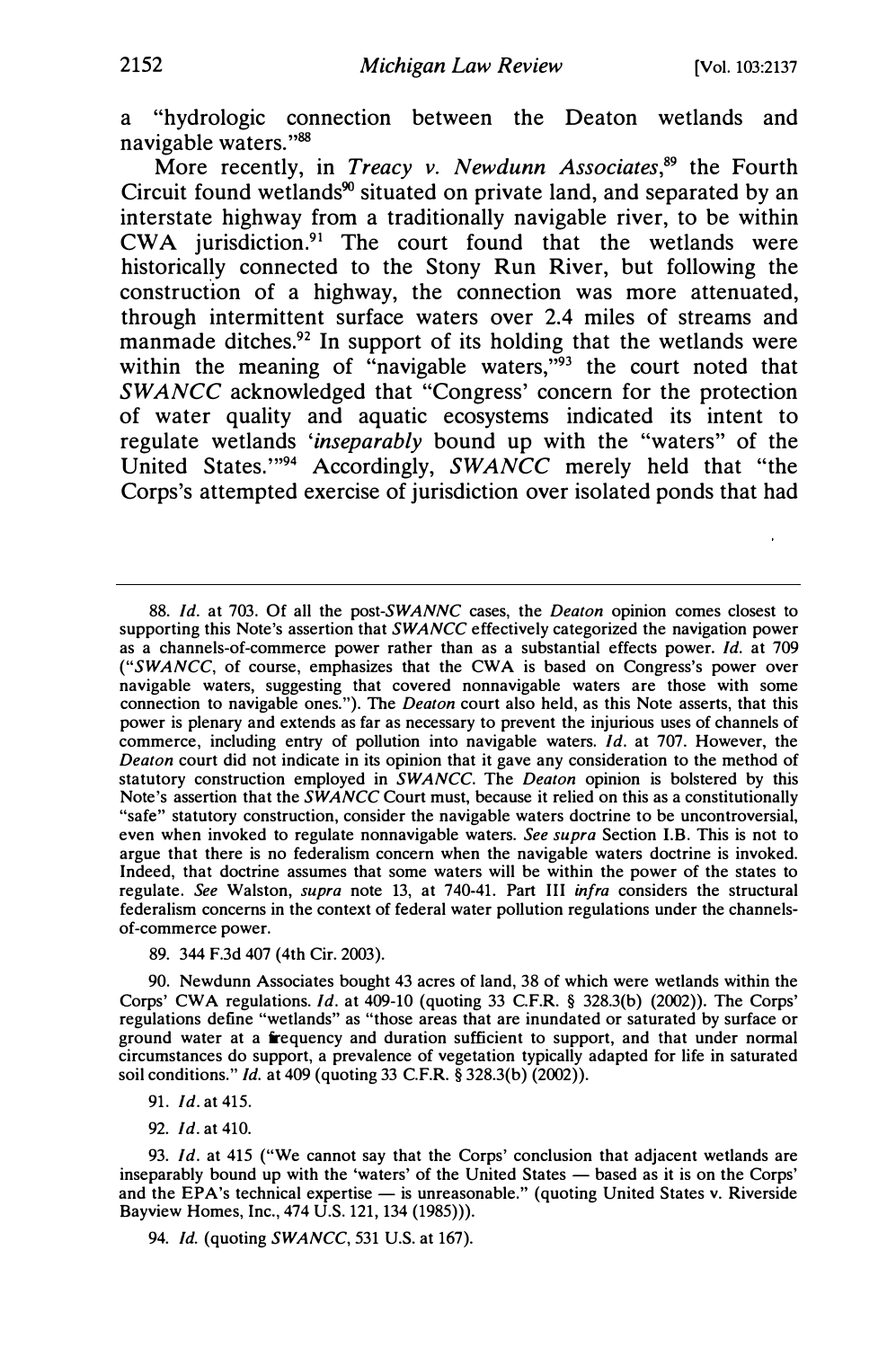no hydrologic connection whatsoever to navigable waters could not stand. "95

The Fourth Circuit's interpretation is correct because, as demonstrated by past navigable waters cases,<sup>96</sup> and even under SWANCC, the federal navigation power is extensive enough to support measures that seek to prevent pollution from entering navigable waters, whether directly or via a hydrological connection. The Fourth Circuit has thus adopted the proper standard, permitting the Corps to exert its jurisdiction over "any branch of a tributary system that eventually flows into a navigable body of water."<sup>97</sup> To limit the navigable waters doctrine any further would unduly restrict Congress's well-settled authority to legislate against the injurious uses of the channels of interstate commerce.<sup>98</sup>

# B. Restrictive Interpretations of the Navigation Power Unduly Restrict Federal Jurisdiction over Channels of Commerce

A few courts have issued more limited holdings that improperly restrict federal regulation.<sup>99</sup> In Rice v. Harken Exploration Co.,<sup>100</sup> an Oil Pollution Act (OPA)<sup>101</sup> case, the Fifth Circuit determined that SWANCC precluded federal jurisdiction over any water that is not "actually navigable or is adjacent to an open body of navigable water."<sup>102</sup> The court thus removed from the reach of federal regulators groundwater and a nonnavigable creek into which pollutants seeped, even though the pollutants from each found their way into the navigable Canadian River.103

More recently, the Fifth Circuit declared that neither CWA nor OPA jurisdiction is conferred by a hydrological connection, holding instead that a nonnavigable body of water is jurisdictional only if it flows "directly into" a navigable waterway.<sup>104</sup> The court reiterated its definition of adjacency first announced in Rice, that "there must be a

95. Id.

- 98. See Lopez, 514 U.S. at 558; see also Deaton, 332 F.3d at 707.
- 99. See Liebesman, supra note 69, at 10899.
- 100. 250 F.3d 264 (5th Cir. 2001).

101. The OPA contains the term, "navigable waters," prompting the plaintiffs to argue, and the court to conclude, that Congress intended for the term to have the same meaning as under the CWA. Id. at 270.

- 103. Id. at 265.
- 104. In re Needham, 354 F.3d 340, 345-47 (5th Cir. 2003).

<sup>96.</sup> See, e.g., Riverside Bayview, 474 U.S. 121; United States v. Ashland Oil & Transp. Co., 504 F.2d 1317 (6th Cir. 1974).

<sup>97.</sup> Deaton, 332 F.3d at 711.

<sup>102.</sup> Id.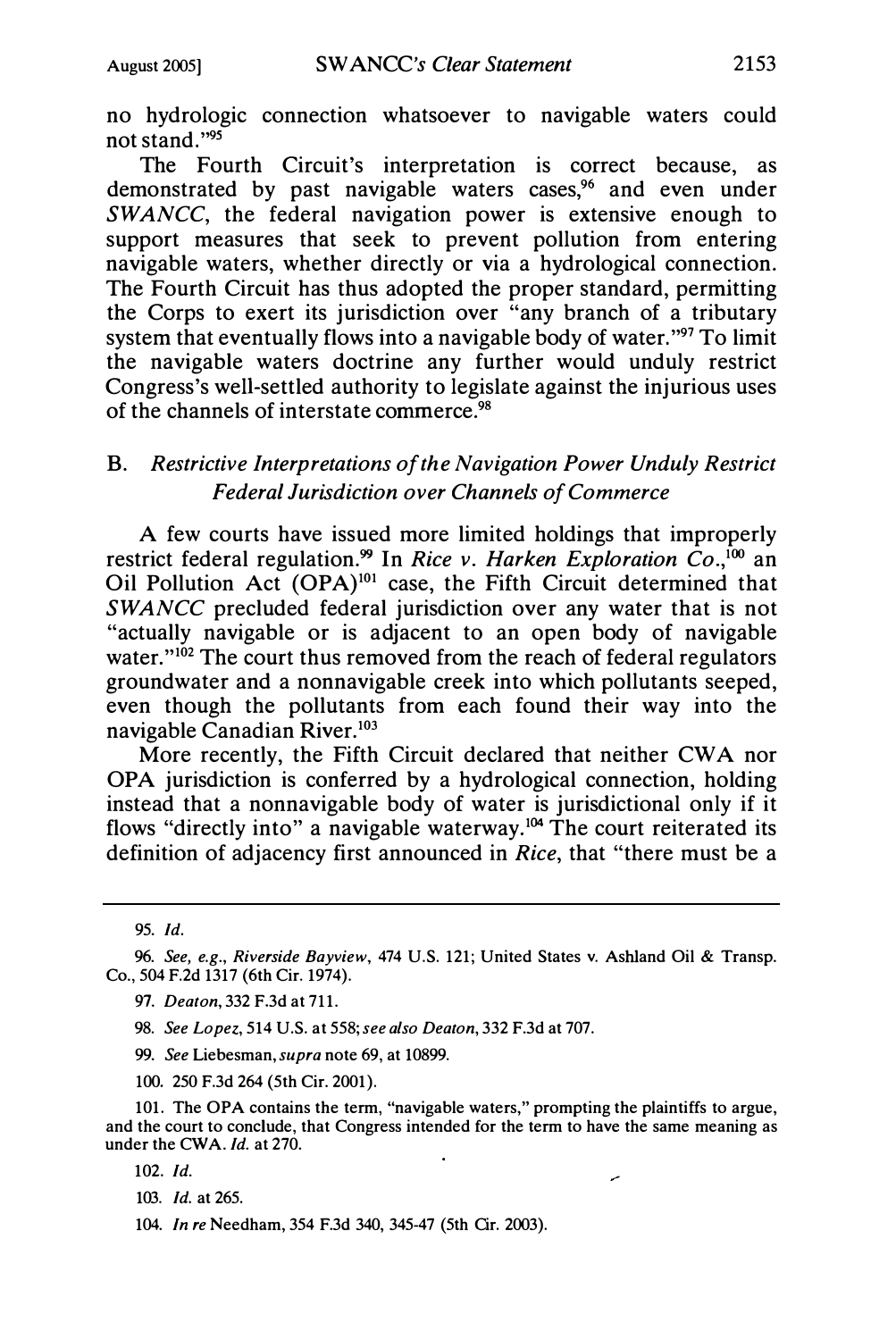close, direct and proximate link."105 In the same vein as the Fifth Circuit cases, a New Jersey District Court held in FD&P Enterprises, Inc. v. United States Army Corps of Engineers<sup>106</sup> that  $\hat{C}WA$ jurisdiction, and thus the federal navigation power, had shifted away from a "hydrological connection" test and toward a "significant nexus" test. $107$ 

Both principle and precedent inveigh against such restrictive interpretations, however. First, the rationale employed by these courts unduly limits the federal navigation power as a *Lopez* category one power. One need look no further than Lopez itself for support of Ashland Oil's and Newdunn's necessary-and-proper reasoning as it relates specifically to the federal power over channels of commerce. The *Lopez* Court noted the long-settled rule that this power includes the authority "to keep the channels of interstate commerce free from immoral or injurious uses."<sup>108</sup> This has long included the regulation of nonnavigable waters from which pollution can flow into navigable waters.109

The CWA invokes the full extent of this constitutional principle.<sup>110</sup> The Supreme Court recognized in United States v. Riverside Bayview Homes, Inc.<sup>111</sup> that the statute extends to nonnavigable waters in order to keep the navigable waters free from pollution outlawed by federal regulations.112 The Court specifically sanctioned the Corps' argument for jurisdiction over hydrologically connected wetlands because they are "inseparably bound up with the 'waters' of the United States."113 In turn, SWANCC specifically endorsed Riverside Bayview's

106. 239 F. Supp. 2d 509 (D.N.J. 2003).

107. Id. at 516. The FD&P Enterprises court interpreted SWANCC to require more than a "mere hydrological connection" to support jurisdiction based on the federal navigation power, thus limiting the navigation power to immediately adjacent wetlands. Id.

108. Lopez, 514 U.S. at 558.

109. See Deaton, 332 F.3d at 707 ("The power over navigable waters also carries with it the authority to regulate nonnavigable waters when that regulation is necessary to achieve Congressional goals in protecting navigable waters.") (citing United States v. Grand River Dam Auth., 363 U.S. 229, 232 (1960); Oklahoma ex rel. Phillips v. Guy F. Atkinson Co., 313 U.S. 508, 525-26 (1941); United States v. Rio Grande Dam Irrigation Co., 174 U.S. 690, 708- 09 (1899)).

110. See H.R. REP. No. 92-911, at 131 (1972); H.R. REP. No. 92-1465, at 144 (1972) (both reports indicating that the House committee fully intended that the term "navigable waters" be given the broadest possible constitutional interpretation); see also Deaton, 332 F.3d at 707 ("Indeed, the principle that Congress has the authority to regulate discharges into nonnavigable tributaries in order to protect navigable waters has long been applied to the Clean Water Act.") (citing Ashland Oil, 504 F.2d at 1325-29).

112. Id. at 133.

113. Id. at 134.

<sup>105.</sup> Id. at 346 n.9 (quoting Rice, 250 F.3d at 272) (quotation marks omitted).

<sup>111. 474</sup> U.S. 121 (1985).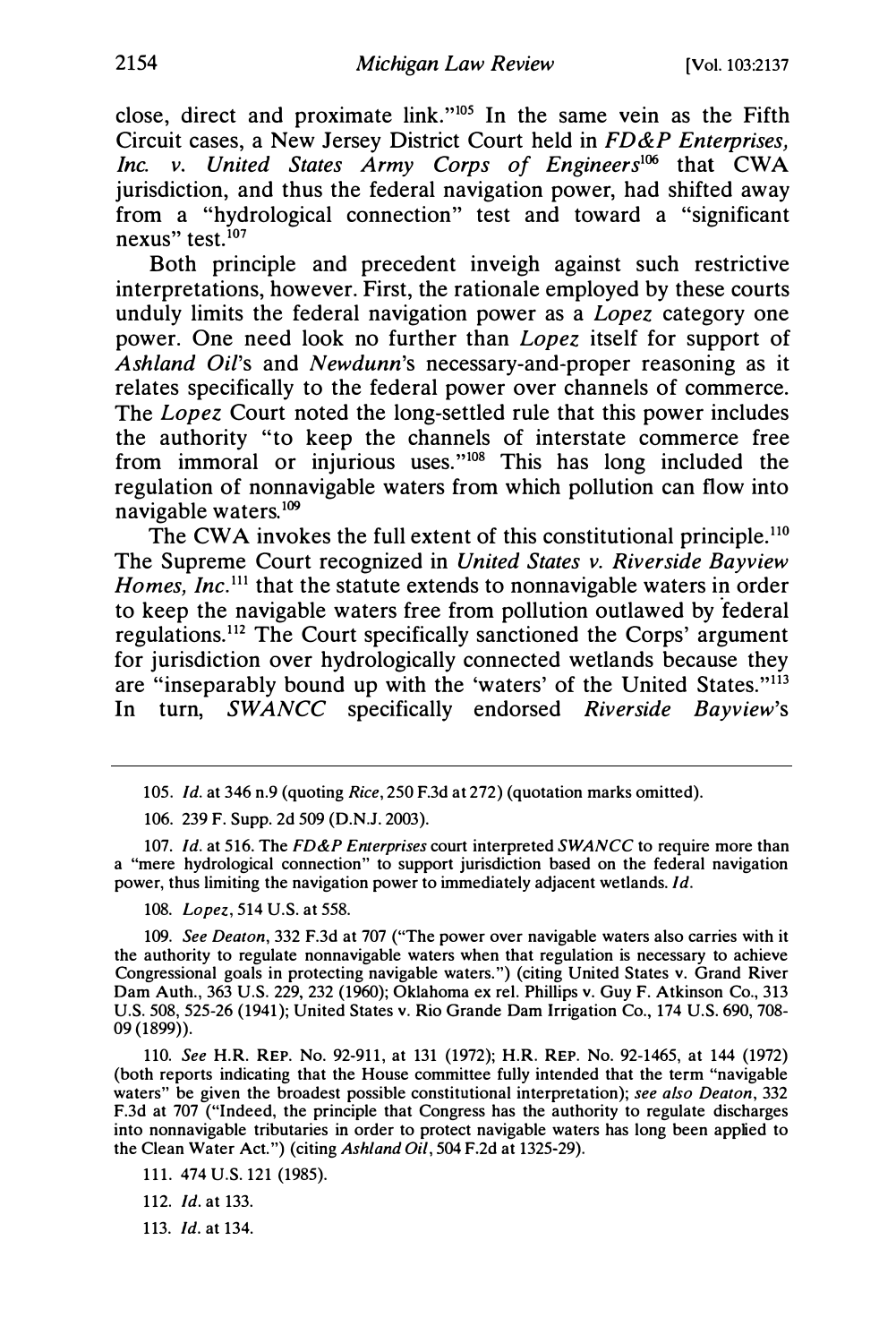reasoning, alluding to the "significant nexus" between the wetlands and open water only to indicate what led the Riverside Bayview Court to uphold federal jurisdiction in that case.<sup>114</sup> As SWANCC merely refused to undertake a substantial effects analysis,<sup>115</sup> there was no indication in that case that the Court intended the navigable waters doctrine to itself be recast as a more limited power.

The FD&P Enterprises court's interpretation of the "significant" nexus" language in  $\overline{SWANCE}$ , as evidence that a "mere hydrological connection"116 to a navigable water is not enough to establish federal jurisdiction, is therefore inconsistent with precedent as well as the well-settled federal power to keep pollution out of navigable waters. Likewise, the Fifth Circuit's adjacency rationale unduly limits federal jurisdiction to the facts of Riverside Bayview, completely ignoring that Court's view of wetlands as inseparably bound up with waters of the United States.

Both the adjacency and significant nexus tests are also less manageable than the hydrological connection test.<sup>117</sup> It is unclear what a significant connection is  $\overline{\phantom{a}}$  one that is obvious to the naked eye, or one through which vast amounts of pollution can enter federal waters. Either new jurisdictional test would require judicial assessment of an area that is within the expertise of the Corps and EPA, with little, if any, predictability. Thus, if federal regulations do constitutionally extend to those waters that are connected to navigable waters — which has been settled law since Riverside  $Bayview$  — then any hydrological connection should suffice as far as the courts are concerned.118

116. FD&P Enters., 239 F. Supp. 2d at 516.

117. See Wood, supra note 62, at 10188 ("For example, it is unclear what water bodies the Fifth Circuit's Needham panel would consider to be 'adjacent' to navigable-in-fact water bodies, etc.").

118. Deaton held that if Congress has the authority to regulate nonnavigable waters as part of its power over channels of commerce, it also has the authority to delegate it to the Corps, provided Congress provides an "intelligible principle"  $-$  in this case, the goal of the CW A itself: "to restore and maintain the chemical, physical, and biological integrity of the Nation's waters" — upon which the Corps can base its regulatory decisions. *Deaton*, 332 F.3d at 707 (4th Cir. 2003) (quoting Clean Water Act, 33 U.S.C. § 1251(a) (2000)); see id. ("This use of delegated authority is well within Congress's traditional power over navigable waters."). Thus, under the *Chevron* rule of deference, courts should defer to the Corps' reasonable regulatory decisions in this area. See id. at 709-10.

<sup>114.</sup> SWANCC, 531 U.S. at 167 ("Congress' concern for the protection of water quality and aquatic ecosystems indicated its intent to regulate wetlands 'inseparably bound up with the "waters" of the United States."'); see Wood, supra note 62, at 10202 (arguing that it would be "completely illogical" to permit federal CW A jurisdiction to adjacent wetlands into order to implement the CW A's goal of protecting water quality but not to allow such jurisdiction over nonnavigable tributaries, "which have far greater importance to the quality of the navigable waters than adjacent wetlands do").

<sup>115.</sup> See supra Section I.A.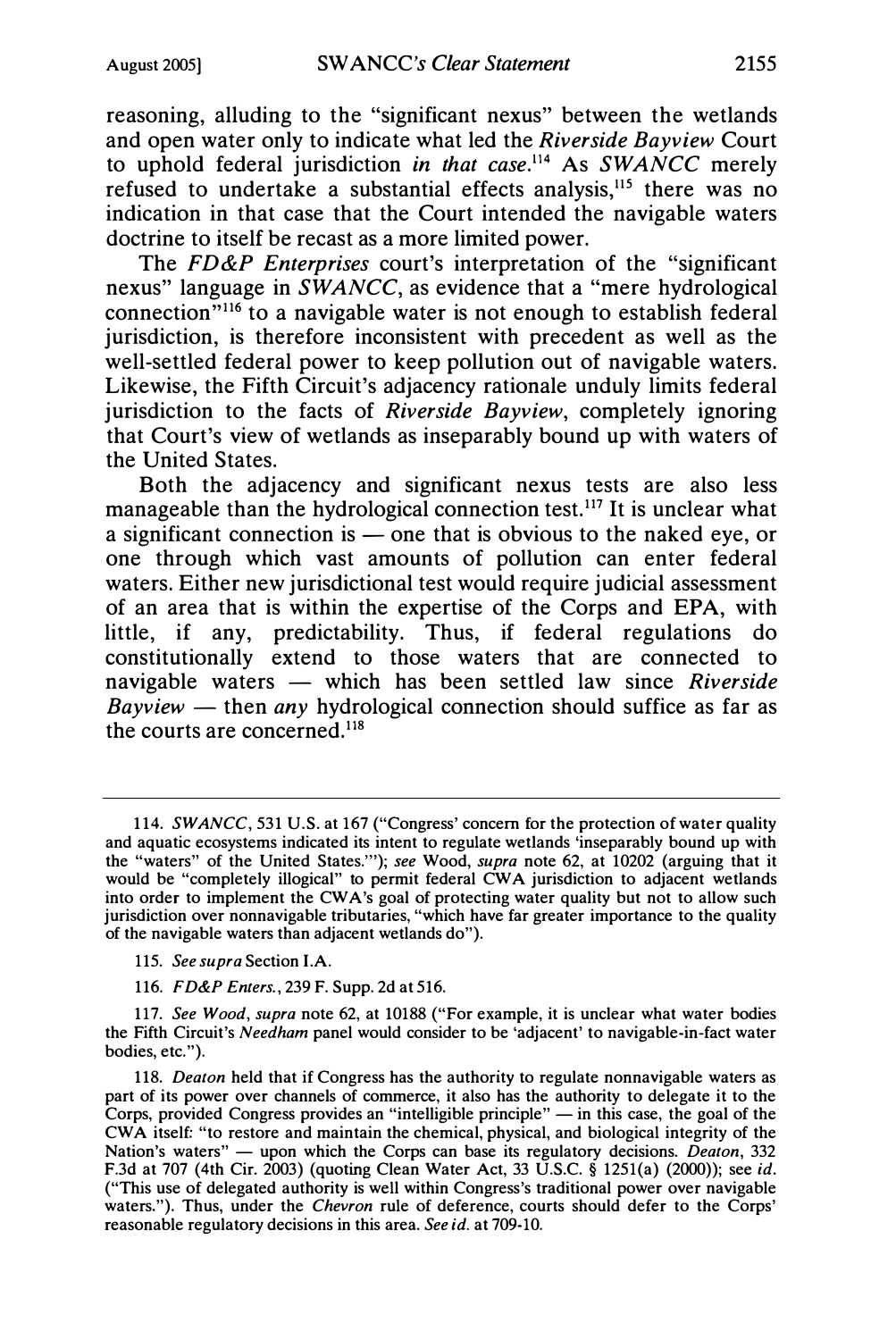In addition to being both judicially manageable and consistent with Congress's well-settled authority to regulate what actually enters the channels of commerce, the hydrological connection standard is actually quite a moderate use of the channels-of-commerce power. In a notable post-Lopez channels-of-commerce case, National Association of Home Builders v. Babbitt,<sup>119</sup> the D.C. Circuit held that the Endangered Species Act's prohibition against the "taking" of an endangered species — the Delhi Sands Flower-Loving Fly — was a valid exercise of Congress's channels-of-commerce authority.<sup>120</sup> The court reasoned that for the taking clause to be preserved, it must be extended to prevent "interstate  $\arccos$ "  $-$  in that case construction materials and builders moving across state lines — from destroying the endangered fly's habitat through their use of the channels of commerce in building a hospital.<sup>121</sup>

By comparison, the case for federal regulation of hydrologically connected waters is a much easier one to make under the channels-ofcommerce power. This is because navigable waters are themselves channels of commerce over which there is clear federal jurisdiction. Thus, the extension of Lopez category one powers to cover hydrologically connected waters that the Supreme Court has found to be "inseparably bound up"<sup>122</sup> with navigable waters, which actually are channels of commerce, is quite moderate in light of existing post-Lopez case law in this area. $12^3$ 

# Ill. STRUCTURAL FEDERALISM CONCERNS IN THE W ATER POLLUTION CONTROL ARENA

This Part argues that the hydrological connection test comports with principles of federalism that have underscored the Supreme Court's recent Commerce Clause jurisprudence.124 The need for

122. See SWANCC, 531 U.S. at 167 (quoting Riverside Bayview, 474 U.S. at 134).

123. As noted, the Deaton court also considered the "waters of the United States" to be channels of commerce, over which Congress enjoys plenary policymaking authority. See Deaton, 332 F.3d at 707-08.

124. Justice Kennedy's concurrence in Lopez, along with the Court's other recent Commerce Clause decision in United States v. Morrison, 529 U.S. 598 (2000), emphasized the importance of limiting principles in Commerce Clause jurisprudence so as to avoid a federal

<sup>119. 130</sup> F.3d 1041 (D.C. Cir. 1997).

<sup>120.</sup> Id. at 1048-49.

<sup>121.</sup> Id. at 1048. The court's holding that Congress has the authority to regulate the channels of interstate commerce so as to prevent the taking of an endangered species has been criticized for its slippery-slope reasoning. See Calvert G. Chipchase, The Clean Water Act: What's Commerce Got to Do With It?, 33 ENVTL L. REP. 10775, 10783 n.135 (2003), available at http://www.elr.info/articles/vol33/33.10775.cfm (last visited Mar. 15, 2005) ("Judge Wald's argument would also transform any place where species stop or take refuge into a channel of interstate commerce. Lopez inveighs against regulations that have no identifiable stopping point, however."). This Note reserves comment on that ground.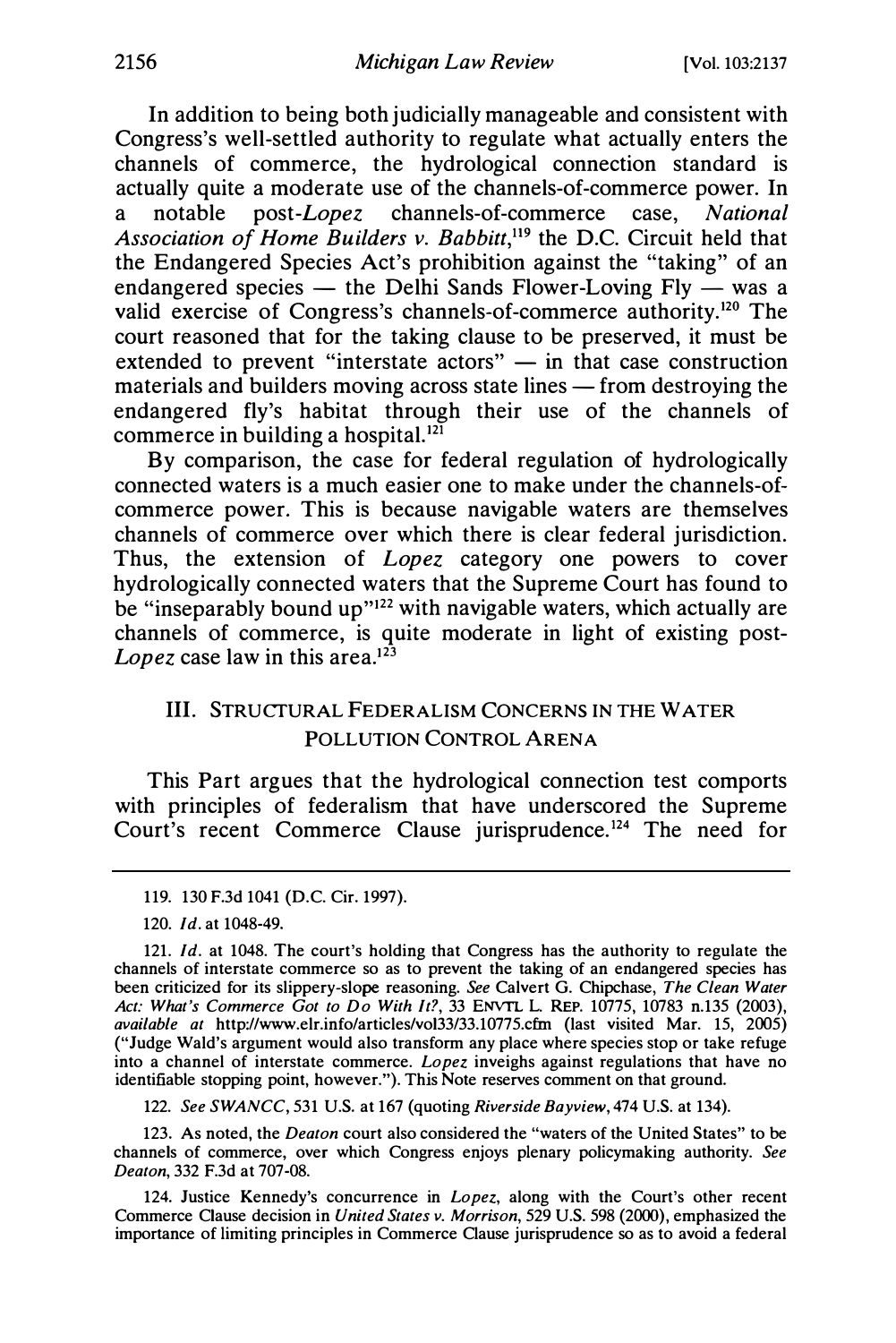limiting federal powers is not a new notion; Justice Cardozo once wrote that the judicial inquiry is to distinguish "what is national and what is local in the activities of commerce."<sup>125</sup> Thus, one job of the judiciary in Commerce Clause cases is to protect what is properly the job of the states from federal intrusion.<sup>126</sup> Moreover, the  $\overline{SWANCC}$ Court's use of the clear statement rule to protect this structural federalism concern<sup>127</sup> mandates that any complete analysis of the constitutional scope of federal powers to regulate water pollution consider the limitations imposed by that concern. As noted, the navigable waters doctrine historically respects this important concem.128 This Part, however, goes beyond the historical rationale and asserts that federal regulation of water pollution under the expansive navigable waters doctrine argued for here does not "effectually obliterate the distinction between what is national and what is local and create a completely centralized government."<sup>129</sup>

Two considerations are paramount to the structural federalism analysis. First, the most prevalent concern in the modem jurisprudence is that some areas of regulation must be left solely up to the states to regulate.<sup>130</sup> The second consideration is whether water

general police power. See Morrison 529 U.S. at 615-17; Lopez, 514 U.S. 549, 578-80 (1995) (Kennedy, J., concurring); see also United States v. Ho, 311 F.3d 589, 604 (5th Cir. 2002) (citing the need for limiting principles in valid Commerce Clause-based regulation in upholding federal asbestos abatement requirements).

125. A.L.A. Schechter Poultry Corp. v. United States, 295 U.S. 495, 554 (1935).

126. See Lopez, 514 U.S. at 556-57 (quoting NLRB v. Jones & Laughlin Steel Corp., 301 U.S. 1, 37 (1937)).

127. SWANCC, 531 U.S. at 174; see also ESKRIDGE, supra note 56 (noting the Court's use of clear statement rules to protect underserved constitutional principles such as federalism).

128. See supra notes 75-76 and accompanying text (arguing that the navigable waters doctrine assumes that navigable waters implicate important national concerns, whereas nonnavigable waters do not).

129. Lopez, 514 U.S. at 557 (quoting Jones & Laughlin Steel, 301 U.S. at 37).

130. See Lopez, 514 U.S. at 564 ("Under the theories that the Government presents ... it is difficult to perceive any limitation on federal power, even in areas such as criminal law enforcement or education where States historically have been sovereign."). Indeed, it seems at times that the Court asserts states' rights as a matter of such importance without regard to the regulation or policy at issue that one is hard pressed to decipher in what types of cases the Court considers federal authority proper within the constitutional structure. Professor Daniel Halberstam states:

The current majority has sought to revive some limitation on federal powers in an effort to protect the states' role in the federal system. But . . . the Court refuses to appeal systematically to any generalized principle of making the federal system work as a productive whole. Instead, the Court frequently seems preoccupied with protecting state autonomy as an end in itself. In other words, the Court generally relies less on a vision of the legitimate role of the states within the overall system of democratic federal governance than on appeals to what the states did or did not "surrender" upon joining the Union.

Daniel Halberstam, Of Power and Responsibility: The Political Morality of Federal Systems, 90 VA. L. REV. 731, 795 (2004). Despite the unpredictability, this Note argues that water pollution authority is a proper federal undertaking.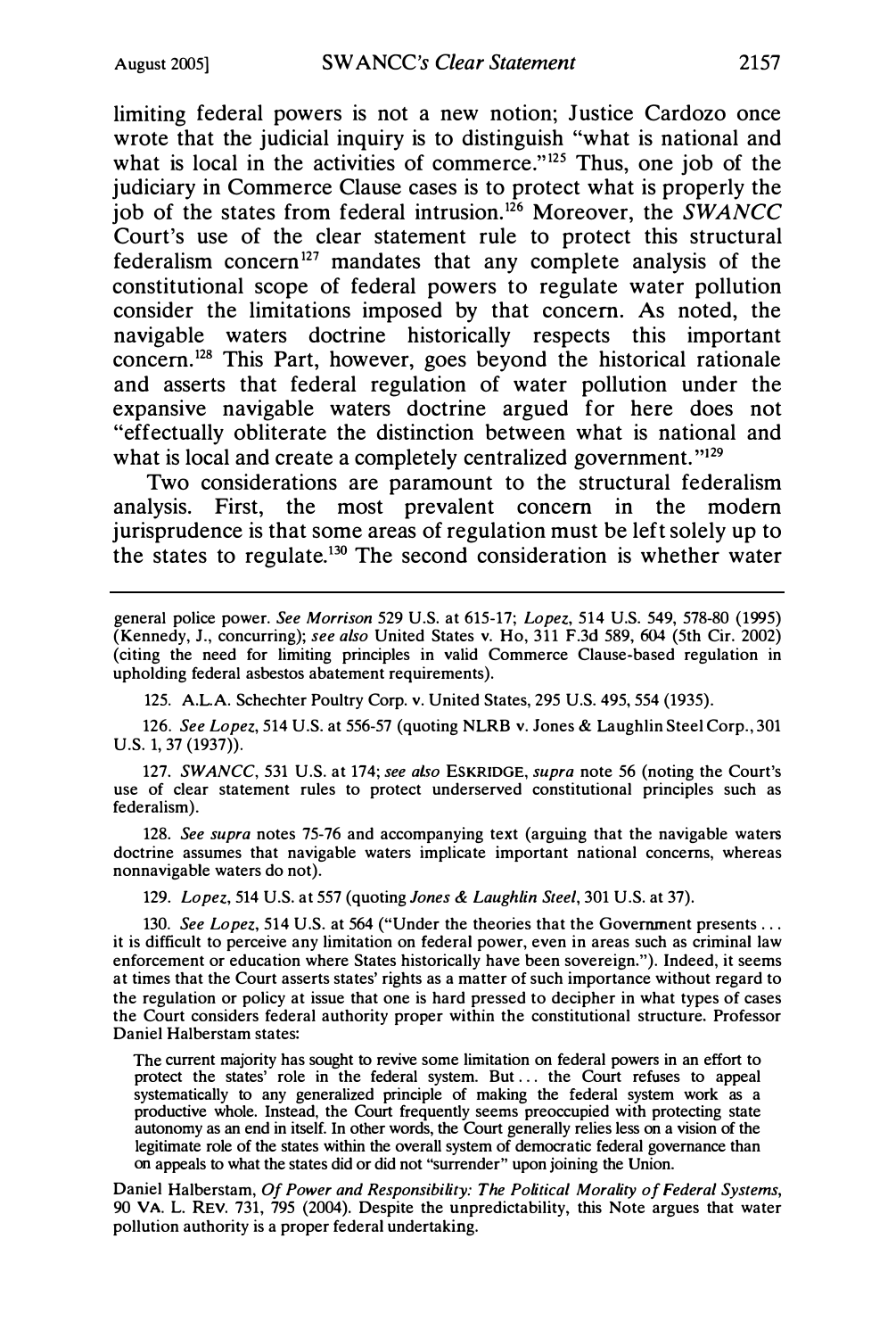pollution is an aspect of interstate commerce that states cannot effectively manage without federal policy. Section III.A argues that water pollution regulations are an essential part of national environmental policy, which the Supreme Court has deemed distinct from the traditional state power over land use. Section 111.B argues that states cannot regulate pollution of navigable waters without disturbing the policies of neighboring states, thus making it a proper use of Congress's Commerce Clause authority to impose national water pollution control standards.

# A. Water Pollution Regulations Are Properly Considered Environmental Laws as Distinct from Land Use Regulations

The main federalism concern in both *Lopez* and SWANCC is that traditional areas of state control must not be encroached upon by federal regulation.<sup>131</sup> In *Lopez*, that concern was the basis for the nullification of the Gun-Free School Zones Act, and in SWANCC, it was the basis for the Court's narrow construction of the CWA. In this way, SWANCC echoed what critics of federal wetland enforcement have long argued: that federal water pollution laws encroach on land use requirements, "perhaps the quintessential state activity."<sup>132</sup> However, the Supreme Court has distinguished the two as separate types of laws.

The argument that environmental protection measures are land use requirements has been addressed and squarely rejected by the Supreme Court in California Coastal Commission v. Granite Rock  $Co<sup>133</sup>$  Central to the Court's analysis was whether a California environmental law amounted to an illegitimate land use regulation on

<sup>131.</sup> See SWANCC, 531 U.S. at 174 (refusing to undertake the substantial effects analysis in light of existing federalism concerns because Congress had not indicated a clear intent for such expansive regulations as the MBR); Lopez, 514 U.S. at 564 (rejecting an argument for the constitutionality of the Gun-Free School Zones Act on the ground that such reasoning would, if accepted, establish a general police power of the sort only enjoyed by the states).

<sup>132.</sup> See Adler, supra note 8, at 36 (quoting Fed. Energy Regulatory Comm'n v. Mississippi, 456 U.S. 742, 768 n.30 (1982)). Although the SWANCC Court did note the land use concern, it specifically left open the question whether federal water pollution regulations amount to an unconstitutional breach of Commerce Clause authority. See SWANCC, 531 U.S. at 173-74. In contrast, the Court has held that despite the implications for land use, regulating the environmental harms resulting from surface mining is constitutional because of the substantial effect on interstate commerce. Hodel v. Virginia Surface Mining & Reclamation Ass'n, 452 U.S. 264, 281 (1981).

<sup>133. 480</sup> U.S. 572 (1987). In this case, a mining company sought relief from a state environmental compliance requirement on federal land on the grounds that the law was tantamount to a state land use regulation on federal land.  $Id$ . at 576-77. The mining company argued that only federal environmental laws should apply on federal land, and that states have no right to apply their environmental laws, which the company characterized as land use regulations, on federal property. Id. at 580.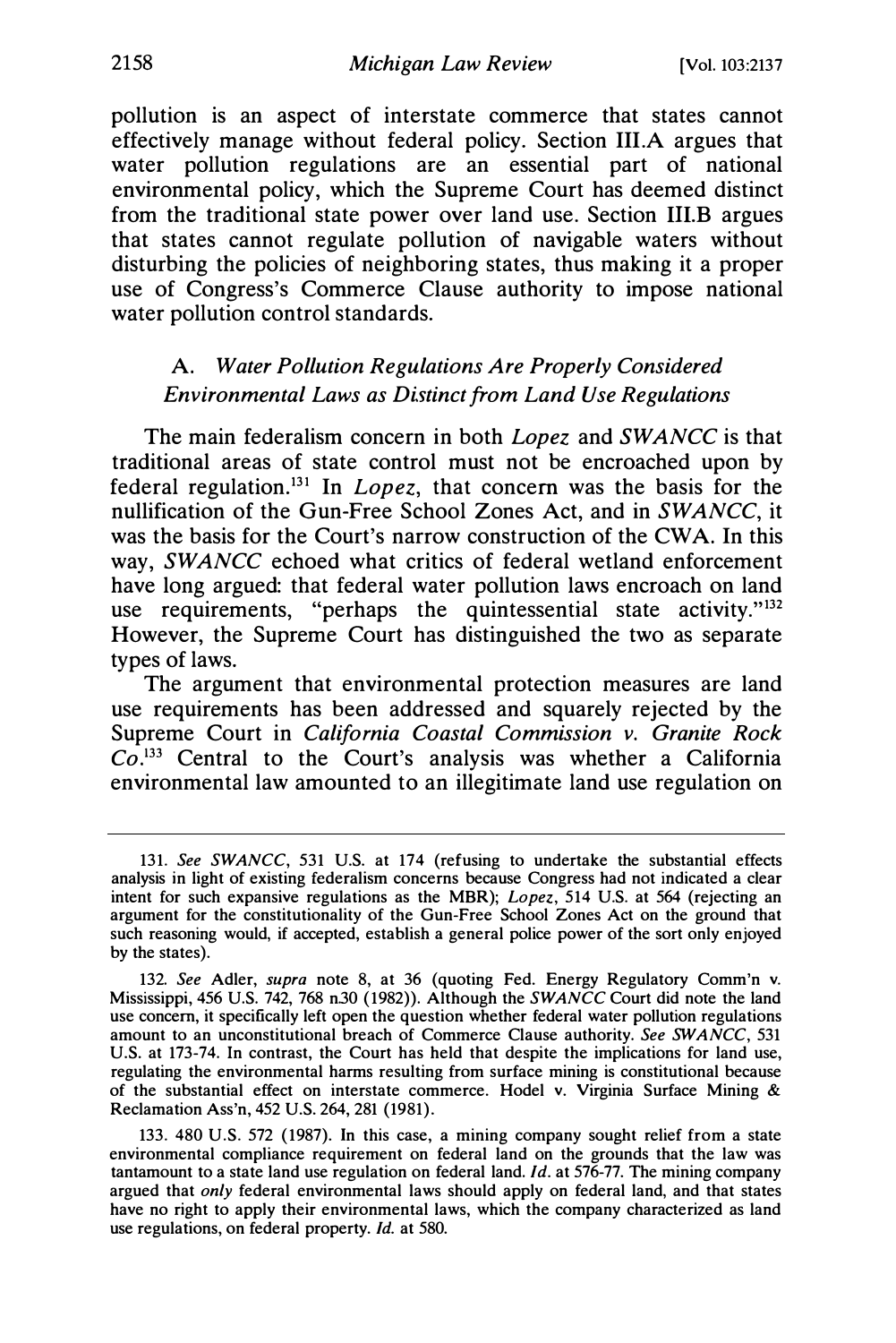federal property. The Court held that the California law is an environmental regulation that does not determine the basic uses of the federal land. 134 The Court distinguished between land use and environmental regulations on the ground that "[l]and use planning in essence chooses particular uses for the land; environmental regulation, at its core, does not mandate particular uses of the land but requires only that, however the land is used, damage to the environment is kept within prescribed limits."<sup>135</sup> Drawing such a distinction is not necessarily obvious, as the "line between environmental necessarily obvious, as the "line between environmental regulation and land use planning will not always be bright. "136 The Court, however, deferred to Congress's indication of "its understanding of land use planning and environmental regulation as distinct activities."<sup>137</sup>

The Court's recognition of environmental laws as distinct from land use laws  $-$  even where there is some overlap between the two  $$ alleviates the concern underlying Lopez and Morrison about federal infringement of states' rights.<sup>138</sup> Thus, the Court should, by its own rationale, be far less concerned about opening the flood gates to myriad federal police powers by upholding federal water regulations than, for example, by upholding federal criminal statutes.

The SWANCC Court carefully avoided this analysis, however. In employing the clear statement rule, the Court indicated only that the substantial effects-based jurisdiction argued for by the Corps would raise the difficult constitutional question of encroachment into the area of land use, not that the substantial effects analysis would invariably preclude federal jurisdiction on that ground.139 The Court

138. But see Peter Arey Gilbert, Note, The Migratory Bird Rule after Lopez. Questioning the Value of State Sovereignty in the Context of Wetland Regulation, 39 WM. & MARY L. REV. 1695, 1727 (1998) (arguing that all of CWA § 404 regulates land use, a traditional state function). Gilbert goes on to conclude, however, that the MBR does not undermine important federalism concerns, primarily because states cannot effectively manage wetland protection due to pressure to deregulate, thus creating a "race to the bottom." See id. at 1735.

139. SWANCC, 531 U.S. at 173-74. This particular method of constitutional avoidance is controversial precisely because it does not permit agency interpretations that may in fact be

<sup>134.</sup> Id. at 586-87.

<sup>135.</sup> Id. at 587.

<sup>136.</sup> Id.

<sup>137.</sup> Id. The dissent in SWANCC cited California Coastal for support of federal environmental laws. SWANCC, 531 U.S. at 191 (Stevens, J., dissenting). The dissent was specifically refuting the majority's suggestion that the Corps' interpretation of the statute encroached upon the traditional state power over land use, concluding that "[t]he CWA is not a land-use code; it is a paradigm of environmental regulation. Such regulation is an accepted exercise of federal power." Id. However, settling this dispute between the majority and dissent was not relevant to the outcome in SWANCC since the Court needed only to  $identity$  - not resolve - a serious constitutional concern in order to avoid the analysis. See supra Part I (discussing the SWANCC Court's use of the clear statement rule as a canon of statutory construction).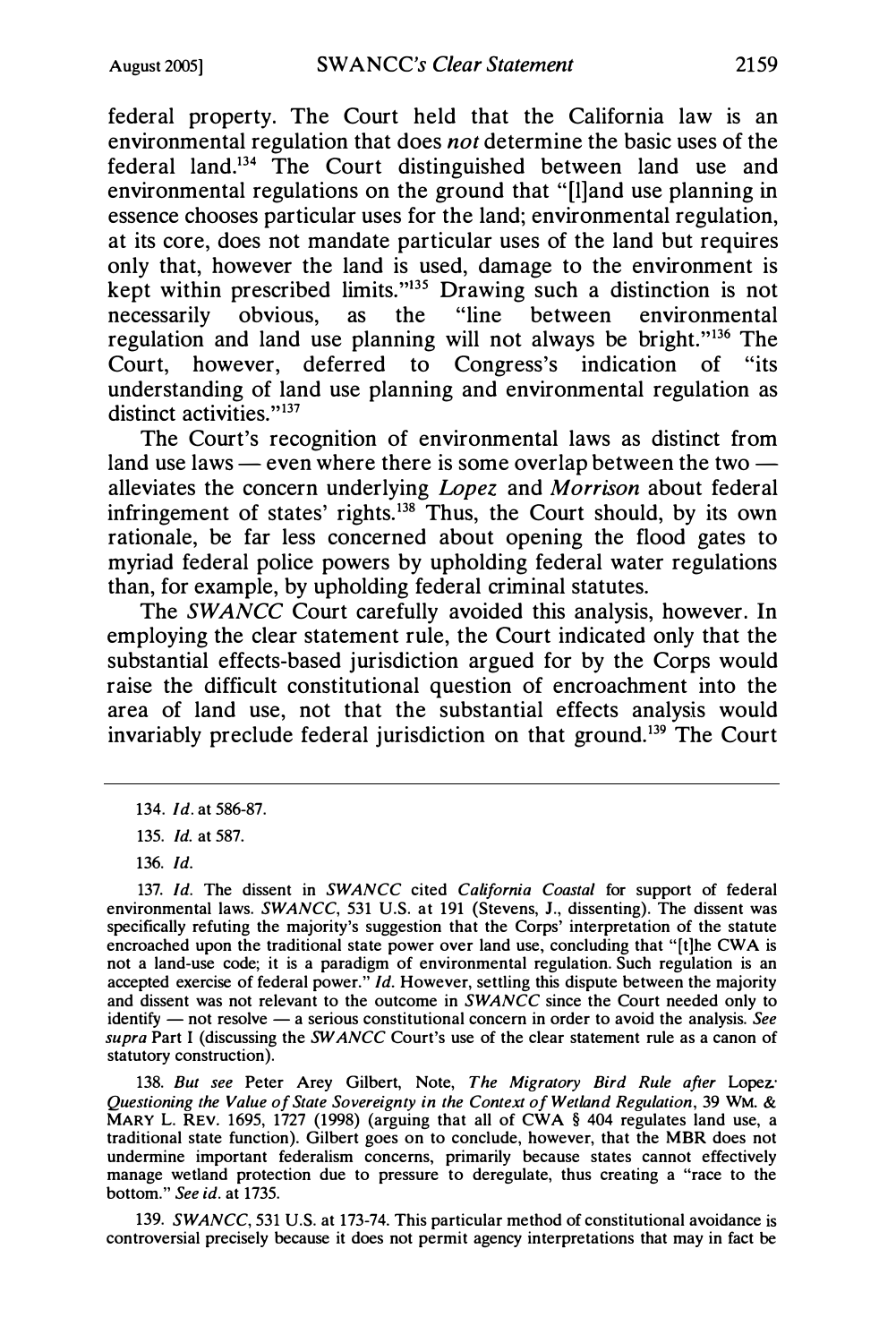specifically declined to evaluate whether or not federal jurisdiction over isolated wetlands would amount to an unconstitutional encroachment upon the traditional state power over land use.<sup>140</sup> In fact, such federal jurisdiction would not, in light of California Coastal, be a federal land use regulation.

Moreover, denying federal jurisdiction under the federalism rationale would require characterizing wetlands as "lands" rather than "waters." But as the dissent in SWANCC pointed out, the Court has already spoken on that issue, holding in no uncertain terms in Riverside Bayview that wetlands are "waters of the United States."<sup>141</sup> Thus, denying federal jurisdiction over hydrologically connected wetlands on the basis of a federal usurpation of the state power to regulate land use would be contrary to both *California Coastal* and Riverside Bayview.142

In addition to the precedent that should guide the constitutional analysis, the *approach* to federalism taken by the *California Coastal* Court is illuminating for its focus on broad sectors of social regulation, specifically environmental policy and land use policy. The Court did not seek to draw a line within these broad sectors demarcating the point at which federal jurisdiction ends and state authority begins. Such an approach is often advocated in the context of water pollution control,<sup>143</sup> but always misses the point. Federalism concerns have not typically sought to determine which bodies of water only the states get to regulate and which the federal authorities get to regulate. Rather, the federalism concern is primarily about whether there is federal encroachment into an entire area that has been traditionally left to the states, such as crime, education or family law.<sup>144</sup> The long history of federal control over the nation's navigable waters $145$  illustrates that this is not such an area of law.

141. Id. at 184, 191 (Stevens, J., dissenting) (citing Riverside Bayview, 474 U.S. at 123).

142. One may conjecture that perhaps the SWANCC Court's method of constitutional avoidance was utilized in protection of the Court's federalism concerns because the substantial effects analysis would not actually limit federal jurisdiction in light of Riverside Bayview and California Coastal. See generally Halberstam, supra note 130, at 795 (arguing that the Court seems to be "preoccupied" with asserting state autonomy as an end in itself).

143. See, e.g., Adler, supra note 8, at 36; Albrecht & Nickelsburg, supra note 13, at 11058 ("Regulating drainage ditches, ephemeral waters and wetlands that are not immediately adjacent to navigable waters will extend the federal government into 'the primary responsibilities and rights of States ... to plan the development and use ... of land and water resources."" (quoting SWANCC, 531 U.S. at 174)).

144. See Lopez, 514 U.S. at 564.

145. See supra Part I.

constitutional. Under this canon, interpretations that merely raise significant constitutional questions and are not clearly intended by Congress are prohibited. See Sunstein, supra note 55, at 331.

<sup>140.</sup> SWANCC, 531 U.S. at 174.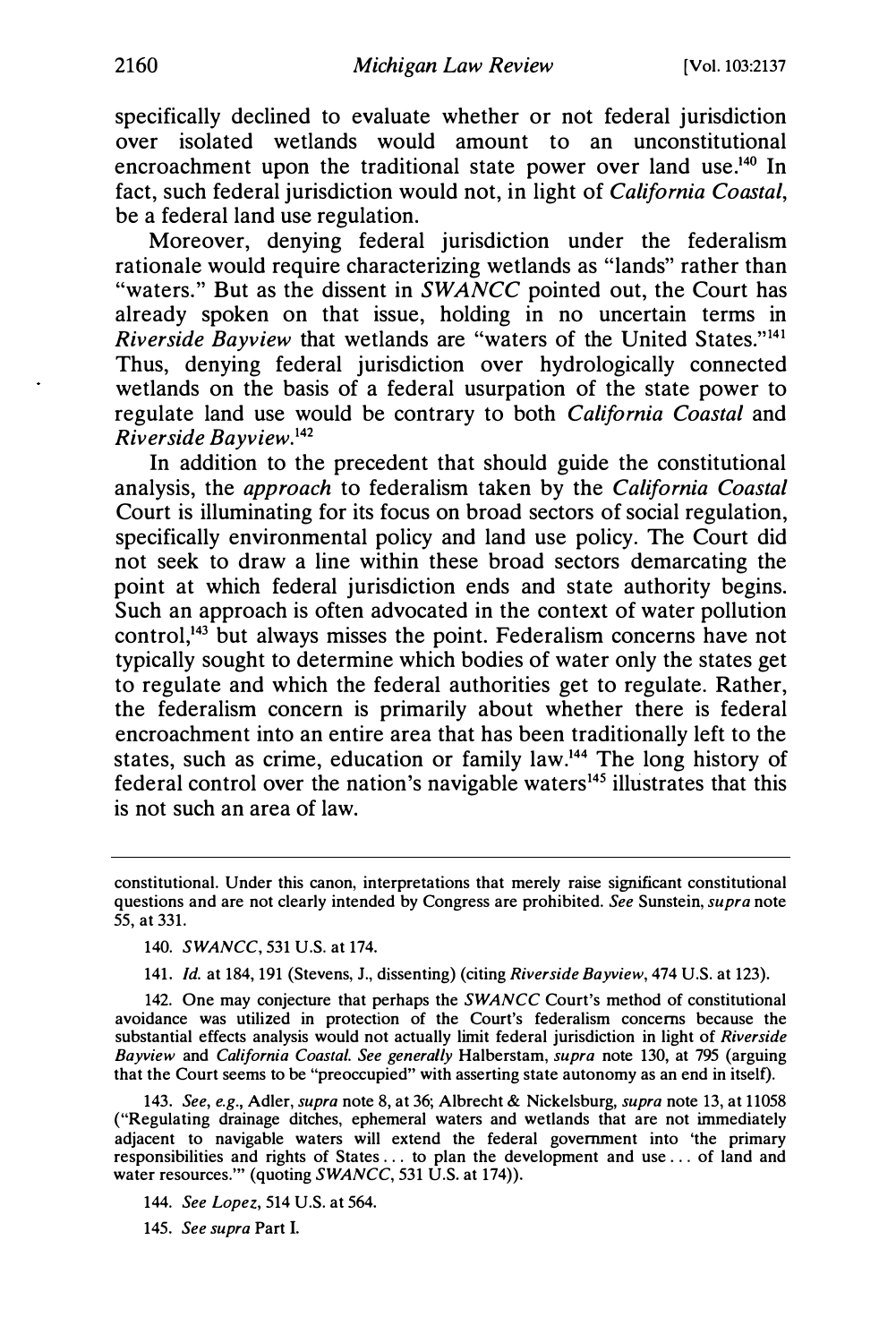# B. The First Principles of Interstate Commerce Clause Jurisprudence Support Federal Regulation of Water Pollution

Limiting federal authority to navigable-in-fact waters and their directly adjacent wetlands would undermine the rationale behind the Interstate Commerce Clause itself. The "first principles" of federal regulation of interstate commerce endorse the notion that federal control should extend to areas where the states may interfere with each other's efforts.<sup>146</sup> Indeed, *Lopez* cited language in Gibbons indicating that only internal commerce which "does not extend to or affect other States" is beyond the reach of federal powers over commerce.147 The long standing rationale for federal water pollution control is based on this very principle of "subsidiarity," which dictates that federal control is necessary where the states cannot effectively regulate themselves.148 In fact, the transboundary nature of water pollution poses the identical problem that gave rise to the need for an exclusive federal power over interstate commerce in the first place. Water pollution can be transferred from one state to another, because states often share the same river, lake or other hydrological connection with other states' waters.<sup>149</sup> Thus, even states with strong water pollution control standards would suffer from water pollution because of weak standards in neighboring states.

Prior to the enactment of a federal water pollution statute, the problem of ineffective state control led to the very "animosity and discord" between states that Hamilton intended national standards to prevent.150 In 1906, a water pollution dispute led to litigation between the States of Missouri and Illinois. In Missouri v. Illinois,  $151$  Missouri charged that Illinois's dumping of Chicago's sewage flowed via Illinois waters into the Mississippi River, causing a nuisance for the residents of St. Louis — notably, an increased incidence of typhoid.<sup>152</sup> When Chicago began dumping its sewage into a canal and down the Mississippi, its incidence of typhoid fell sharply from more than eighty

- 151. 200 U.S. 496 (1906).
- 152. Id. at 524.

<sup>146.</sup> See Lopez, 514 U.S. at 552. Hamilton famously wrote in Federalist No. 22 that a central goal of the Interstate Commerce Clause was to tame the "interfering and unneighborly regulations of some States [which] if not restrained by a national control" would become increasingly "serious sources of animosity and discord." THE FEDERALIST No. 22, at 144-45 (Alexander Hamilton) (Clinton Rossiter & Charles R. Keiser ed., 1999).

<sup>147.</sup> Lopez, 514 U.S. at 553 (quoting Gibbons v. Ogden, 22 U.S. (9 Wheat.) 1, 194 (1824)).

<sup>148.</sup> See, e.g., Wood, supra note 62, at 10193.

<sup>149.</sup> Id. at 10194.

<sup>150.</sup> THE FEDERALIST, supra note 146, at 144-45.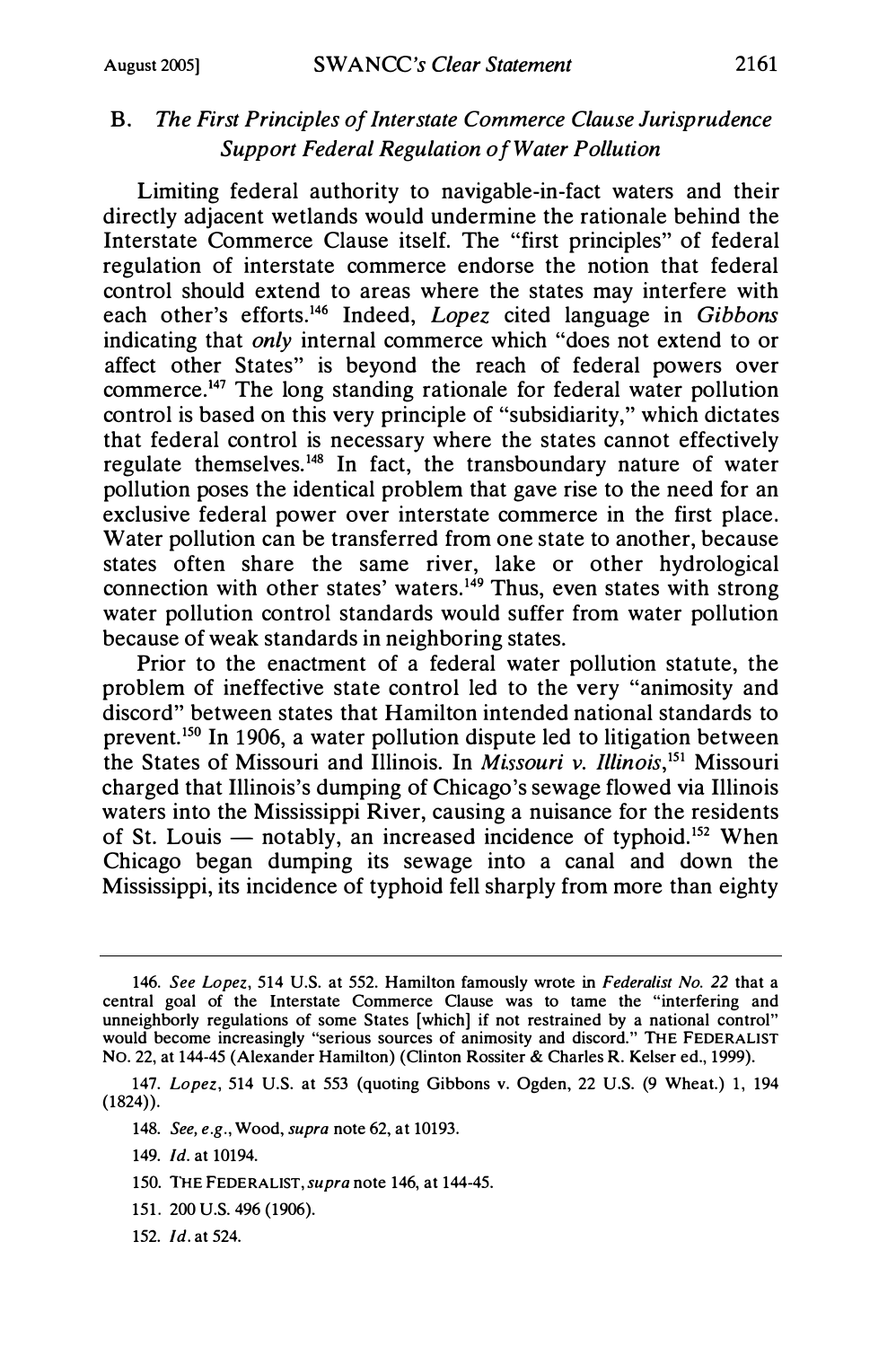cases per  $100,000$  to fewer than ten per  $100,000$ .<sup>153</sup> Thus, Illinois effectively sent Missouri its typhoid problem via transboundary water pollution.

Despite the demonstrated inability of states to regulate water pollution so as not to interfere with each other, a noted "environmental federalist," Jonathan Adler, has argued that states can more effectively regulate wetlands than the federal government.<sup>154</sup> Even Adler, however, acknowledges that the constitutional limits to federal authority would not prevent regulation of activities that result in the pollution of a navigable waterway.<sup>155</sup>

Because of the transboundary nature of water pollution, it affects more than one state.<sup>156</sup> As *Missouri v. Illinois* illustrates, water pollution is a classic element of commerce between states that frequently cannot be managed effectively without national controls.<sup>157</sup> Thus, the original subsidiarity rationale for federal power over commerce justifies federal regulation in this area. Finally, the hydrological connection test  $-\overline{\text{because}}$  a navigable-in-fact waterway must be involved  $-$  ensures that federal water pollution law is not expanded beyond a point which the subsidiarity rationale can support.

# IV. ECONOMIC OR NONECONOMIC: POTENTIAL REGULATION OF WATER POLLUTION UNDER THE SUBSTANTIAL EFFECTS DOCTRINE WOULD SATISFY THE LOPEZ STANDARD

Lopez revived the historic federalism tenets of Commerce Clause jurisprudence, and cast doubt over the constitutional foundation of environmental laws.158 Nevertheless, this Part argues that potential federal regulation of isolated, intrastate wetlands would satisfy the

155. Id. at 36-37. Adler later argues, however, that applying a Lopez substantial effects analysis to wetlands might "free up" from federal regulation not only isolated, intrastate wetlands, but also hydrologically connected wetlands. Id. at 40. However, this latter argument ignores Congress's authority to regulate connected wetlands pursuant to its channels-of-commerce powers.

156. See Gibbons v. Ogden, 22 U.S. (9 Wheat.) 1, 194-95 (1824), quoted in United States v. Lopez, 514 U.S. 549, 552 (1995).

157. Missouri v. Illinois, 202 U.S. at 524; see also THE FEDERALIST, supra note 146, at 144-45.

158. See Tanabe, supra note 45, at 1060-61 n.75.

<sup>153.</sup> See ROBERT V. PERCIVAL ET AL., ENVIRONMENTAL REGULATION: LAW SCIENCE AND POLICY 78 (4th ed., 2003).

<sup>154.</sup> Adler, supra note 8, at 41-54. Adler makes both policy and legal arguments against expansive federal wetland controls. He appears to be limiting his argument that states can more effectively regulate wetlands to the policy arena; he argues against substantial effectsbased federal regulations on legal grounds. See id. This Note addresses the substantial effects arguments in the context of potential regulation of isolated wetlands in Part IV.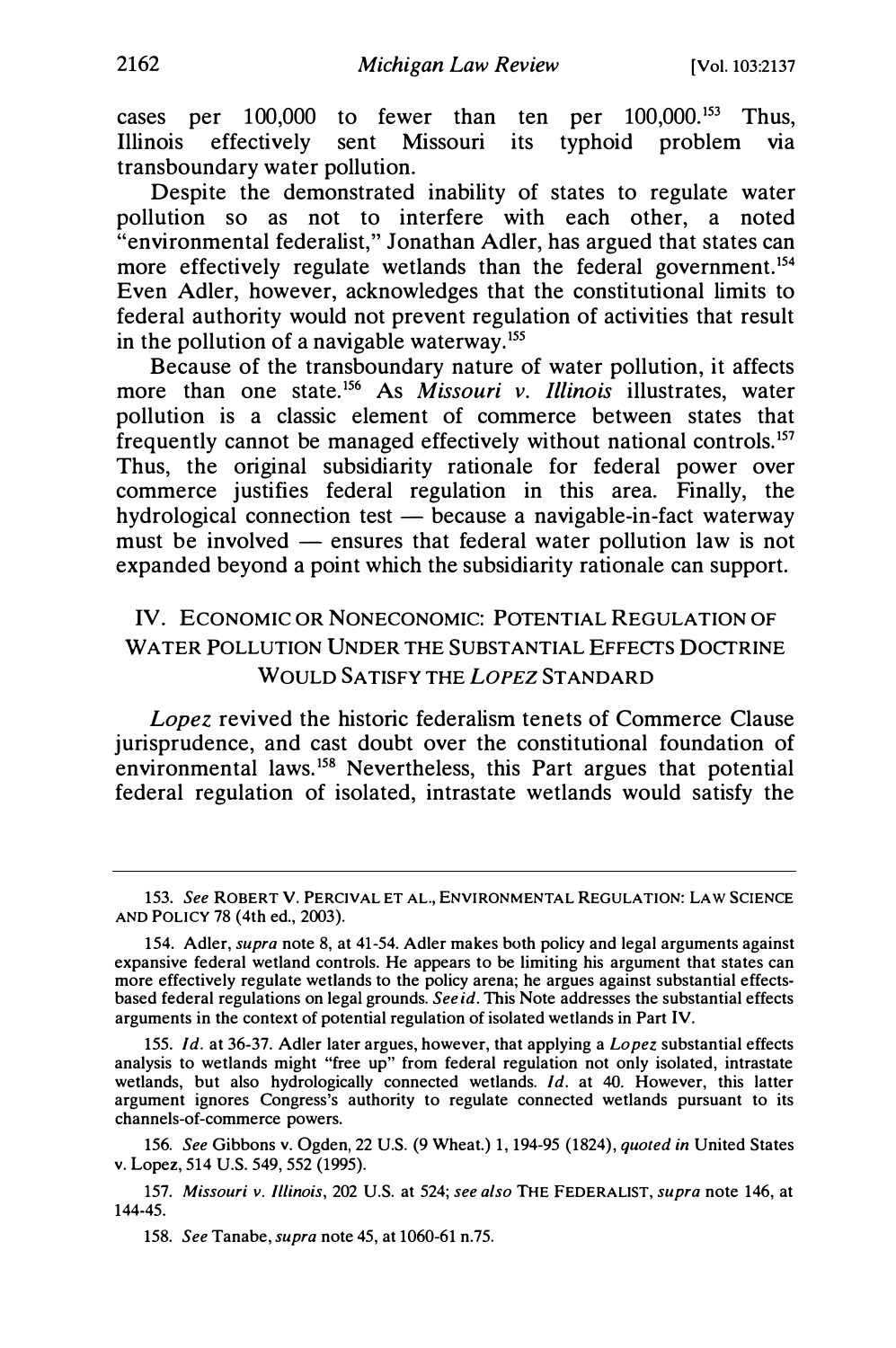Lopez substantial effects analysis.<sup>159</sup> Four factors make up the analysis: whether the activity being regulated is economic; whether the law at issue contains a "jurisdictional element" that courts can use on a caseby-case basis to determine the effect on interstate commerce; the presence of Congressional findings should the effect on interstate commerce not be "visible to the naked eye"; and, finally, the degree of attenuation between the actual regulated activity and the effect on interstate commerce.160

The economic/noneconomic distinction seems to be the only "make-or-break" element,<sup>161</sup> and the primary basis for the outcomes of Lopez<sup>162</sup> and Morrison.<sup>163</sup> Section IV.A argues that wetland regulation almost always involves economic activity. Whether the reasoning employed in determining the regulated activity's connection to interstate commerce is "attenuated" is also an important element because it seeks to limit the activities within the federal government's reach to those that are truly part of interstate commerce, thus denying the federal government a general police power, a role reserved for the states.164 Section IV.B argues that making the link between the economic activity affecting wetlands and interstate commerce does not require attenuated reasoning. Congressional findings<sup>165</sup> and the

160. Lopez, 514 U.S. at 559-565.

161. See Halberstam, supra note 130, at 796-97. Halberstam argues that Lopez created a new formal approach to delimiting Congress's Commerce Clause authority that cabins the authority in three areas: "1) the channels of interstate commerce, 2) the instrumentalities of interstate commerce, and 3) "economic' activities ... [that] must 'substantially affect interstate commerce."" Id. at 796 (emphasis added). Thus Halberstam, for one, views the substantial effects category as strictly limited to economic activities.

162. Lopez, 514 U.S. at 549.

163. Morrison, 529 U.S. at 610-11 (discussing the importance of the economic nature of the activity regulated by federal law).

164. Lopez, 514 U.S. at 549.

165. The Morrison Court, in striking down the Violence Against Women Act, reviewed extensive Congressional findings regarding the aggregate effects of violence against women on interstate commerce, but nonetheless denied federal jurisdiction to prosecute under the Act. Morrison, 529 U.S. at 617. There are myriad ways in which isolated wetlands affect interstate commerce, including use by migratory birds. It has been argued that the migratory bird "community," including bird aficionados who travel across state lines for observation purposes, as well as the scientific community that observes migration patterns, affects interstate commerce because of the total value of the industry surrounding the birds. See Tanya M. White & Patrick R. Douglas, Postponing the Inevitable: The Supreme Court A voids Deciding Whether the Migratory Bird Rule Passes Commerce Clause Muster, 9 Mo.

<sup>159.</sup> It is worth noting that some commentators have argued that in the area of water regulation, the traditional navigable waters doctrine is the only proper constitutional limit to federal regulatory authority over the nation's waters. See, e.g., Chipchase, supra note 121; Albrecht supra note 13. This is a problematic argument, though, because it would in effect limit Congress's authority to regulate water pollution more severely than *Lopez* and Morrison limit the federal commerce power generally. Specifically, by limiting Congress's powers in this area to the navigation power, no matter how permissive that power is, the limitation would undermine Congress's ability to regulate activities that substantially affect interstate commerce and involve nonnavigable waters.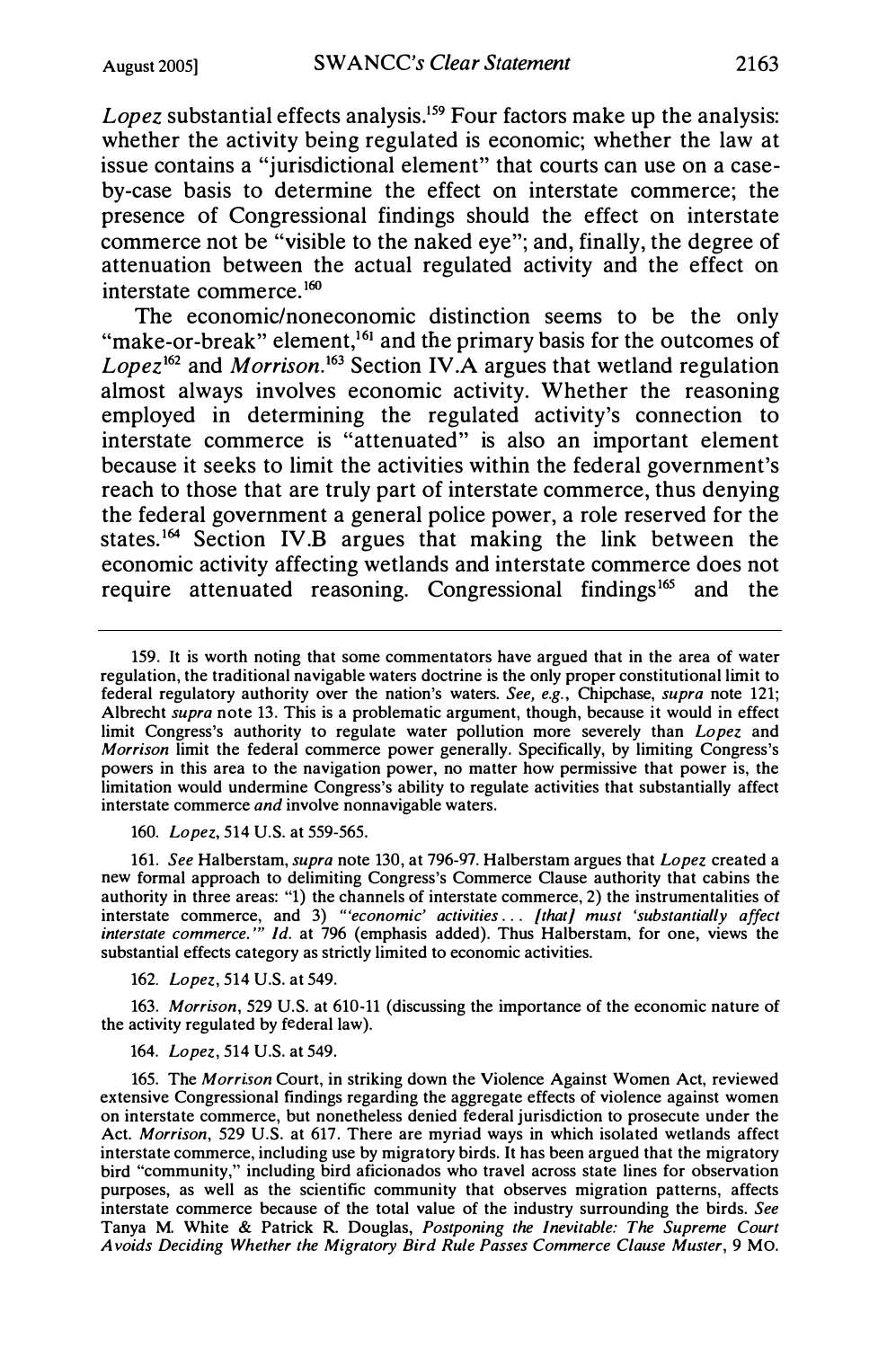presence of a jurisdictional element<sup>166</sup> are not dispositive elements, and thus are not the focus of this analysis.

It is worthwhile here to reiterate that as far as the Supreme Court is concerned, Congress has not yet passed any legislation regulating water pollution that should be analyzed under this framework.<sup>167</sup> Thus, the following analysis determines the proper constitutional limits to potential federal water pollution regulation over non-hydrologically connected waters.<sup>168</sup> The emphasis of any such new legislation will undoubtedly be on the regulation of isolated wetlands.<sup>169</sup>

166. The Lopez Court identified the usefulness of a jurisdictional element in a statute that "might limit its reach to a discrete set of [regulated intrastate activities) that additionally have an explicit connection with or effect on interstate commerce." Lopez, 514 U.S. at 562. The term "navigable waters" in the current CWA could be characterized as a jurisdictional element, see Chipchase, supra note 121, at 10786, but this Note has asserted a different and more traditional use of that term. Moreover, the substantial effects analysis, of which a jurisdictional element is part, is only needed to regulate waters that are beyond the scope of the navigation power. Still, though, no appeals court has struck down federal legislation for the lack of a jurisdictional element, and nothing in Lopez or Morrison indicates that this it is a required element in the legislation. See, e.g., GDF Realty Inv., Ltd. v. Norton, 326 F.3d 622, 640 (5th Cir. 2003) (interpreting the ESA's take provision to apply only to instances where there is a connection to interstate commerce). For example, the  $Ho$  court found that the Environmental Protection Agency (EPA) did not limit the scope of the asbestos workplace standard by means of any kind of jurisdictional element, but declared this deficiency not detrimental to the statute. United States v. Ho, 311 F.3d 589, 603 n.13 (5th Cir. 2002).

167. See supra Part I discussing the SWANCC Court's holding that the CWA does not invoke the constitutionally questionable substantial effects power in regulating "navigable waters," and "waters of the United States."

168. This assumes, of course, that this Note's analysis to this point is right, and that the CWA does not currently reach isolated, intrastate wetlands. However, until SWANCC, it was widely accepted that the CWA did authorize regulation of such wetlands. See infra notes 29-37 and accompanying text. Thus, much pre-SWANCC commentary and regulatory effort has focused on the constitutionality of isolated wetland regulation and is referred to in this Part.

169. See, e.g., S. 473, 108th Cong. § 4 (2003) (asserting federal jurisdiction over isolated wetlands); H.R. 962, 108th Cong. § 4 (2003) (same).

ENvrL. L. & POL'Y REV. 9, 20 (2001). However, one prominent criticism of the Migratory Bird Rule (MBR) is that, even assuming a statutory basis for it, it would in effect make every body of land or water in the country subject to a federal regulation since migrating birds can potentially alight anywhere. Thus, relying on migrating birds does not satisfy the requirements of Lopez and Morrison that there be some limit to federal jurisdiction. See Adler, *supra* note 8, at 28-30 (discussing the inadequacies of the MBR). Other valuable functions affecting interstate commerce include flood control, the preservation of surface and ground water quality, and preservation of water supply. These impacts, while clearly valuable, also do not, by themselves, make the case for federal jurisdiction. Id. at 33-34 (asserting that the value of wetlands is not relevant to the constitutionality of federal regulation of them). Rather, as discussed *infra*, the activity that pollutes wetlands is inherently commercial and hence is the sounder basis for federal controls. Under the Lopez/Morrison framework, it is only if the regulated activity is "economic" that the myriad impacts on interstate commerce matter. See Halberstam, supra note 130, at 795.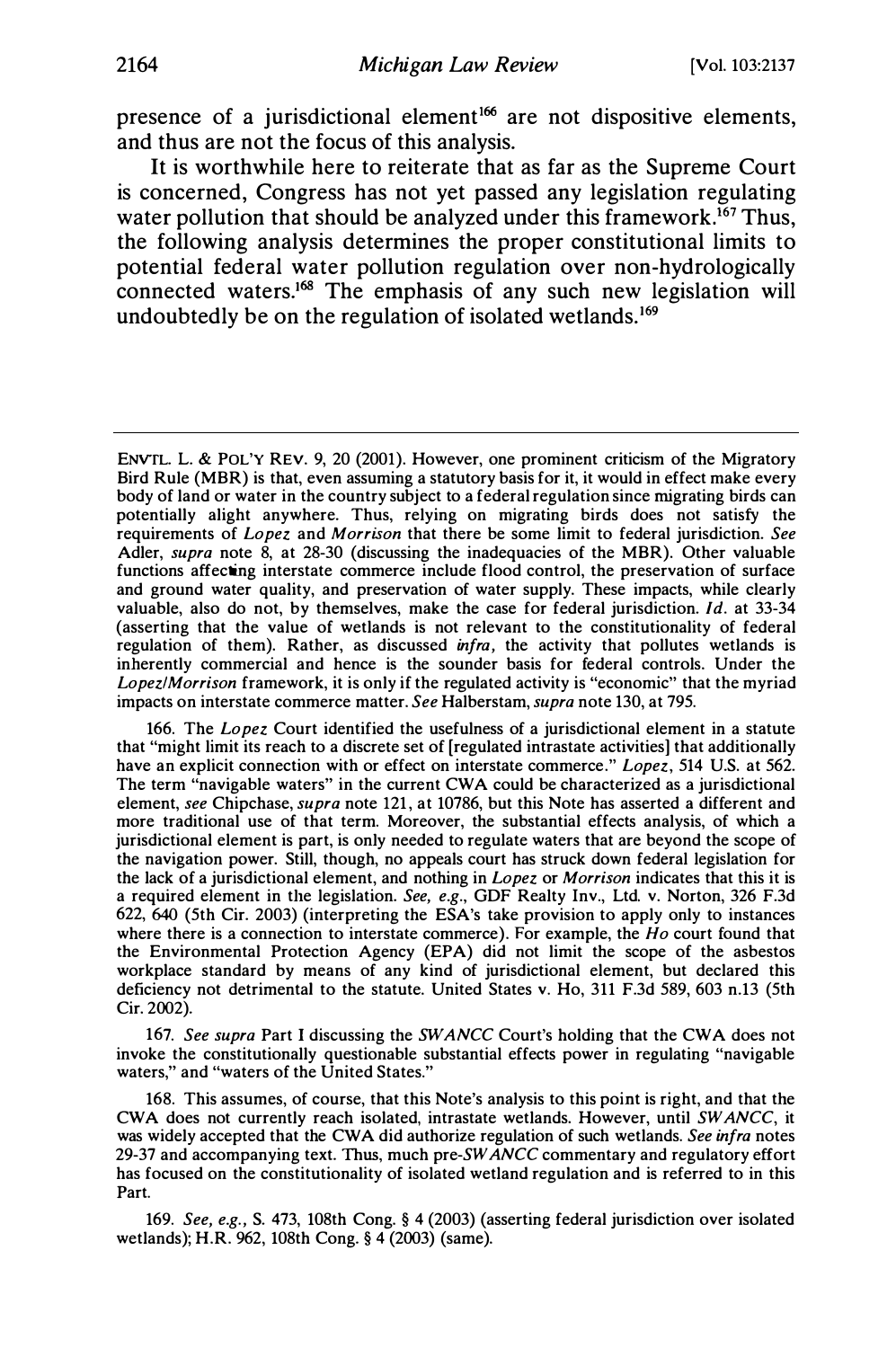#### A. Wetland Protections Regulate Economic Activity

Within the substantial effects analysis, the most significant consideration regarding Congress's power to invoke the aggregation principle to regulate wholly intrastate activities is whether the regulated activity is economic, or commercial, in nature.170 As  $\overline{SWANCE}$  noted, almost any application of such legislation could only be upheld under the aggregation principle, $171$  which permits federal laws to reach minor individual instances of conduct based on the aggregate effect of like instances on interstate commerce, thus meeting the substantial effects test.<sup>172</sup> For a court to consider the aggregate effects of the regulated activity on interstate commerce, that activity almost certainly must be economic in nature. $173$ 

The Supreme Court in Hodel v. Virginia Surface Mining and Reclamation Association, Inc.174 upheld federal water and land quality protection measures because the regulated activity was economic in nature. Hodel involved a Commerce Clause challenge to the Surface Mining Control and Reclamation Act. The Act was designed to "establish a nationwide program to protect society and the environment from the adverse effects of surface coal mining operations,"175 and specifically required that the mining land and affected water be restored to its natural condition.<sup>176</sup>

172. See Lopez, 514 U.S. at 561 (holding that because the GFSZA did not regulate economic activity, it could not be upheld under the aggregation principle). The aggregation principle has been recently applied by the Fifth Circuit, in United States v. Ho, 311 F.3d 589 (5th Cir. 2002), in upholding the Clean Air Act's federal asbestos removal performance requirements, as well as both the Fifth and D.C. Circuits in upholding challenges to the Endangered Species Act's take provision. GDF Realty, 326 F.3d 622 (5th Cir. 2003); Rancho Viejo, LLC v. Norton, 323 F.3d 1062 (D.C. Cir. 2003).

173. Morrison, 529 U.S. at 613 ("While we need not adopt a categorical rule against aggregating the effects of any noneconomic activity in order to decide [Morrison], thus far in our Nation's history our cases have upheld Commerce Clause regulation of intrastate activity *only* where the activity is economic in nature.") (emphasis added). The economic activity requirement is not a widely-accepted hard-and-fast rule, however. The Fifth Circuit considers it an open question whether the Supreme Court allows regulation of noneconomic intrastate activity under the aggregation principle. See Ho, 311 F.3d at 600.

174. 452 U.S. 264 (1981).

175. Hodel, 452 U.S. at 268 (citing 30 U.S.C. § 1202(a) (1976 ed., Supp. III)).

176. This included the restoration of land to its approximate original contour, segregation and preservation of topsoil, and minimization of disturbance to the hydrologic

<sup>170.</sup> Lopez, 514 U.S. at 560 ("Where economic activity substantially affects interstate commerce, legislation regulating that activity will be sustained.").

<sup>171.</sup> Because Congress can regulate only activities that *substantially* affect interstate commerce, the relatively minor effects of individual instances of activities would be beyond federal reach if not for the Court's acceptance of Congress's ability to regulate individual instances of activity that in the aggregate substantially affect interstate commerce. This is the basis of federal regulation first upheld in Wickard v. Filbum, 317 U.S. 111, 127-28 (1942). The Supreme Court recently affirmed Wickard's aggregation principle. Gonzales v. Raich, No. 03-1454, 2005 U.S. Lexis 4656, at \*29-\*35.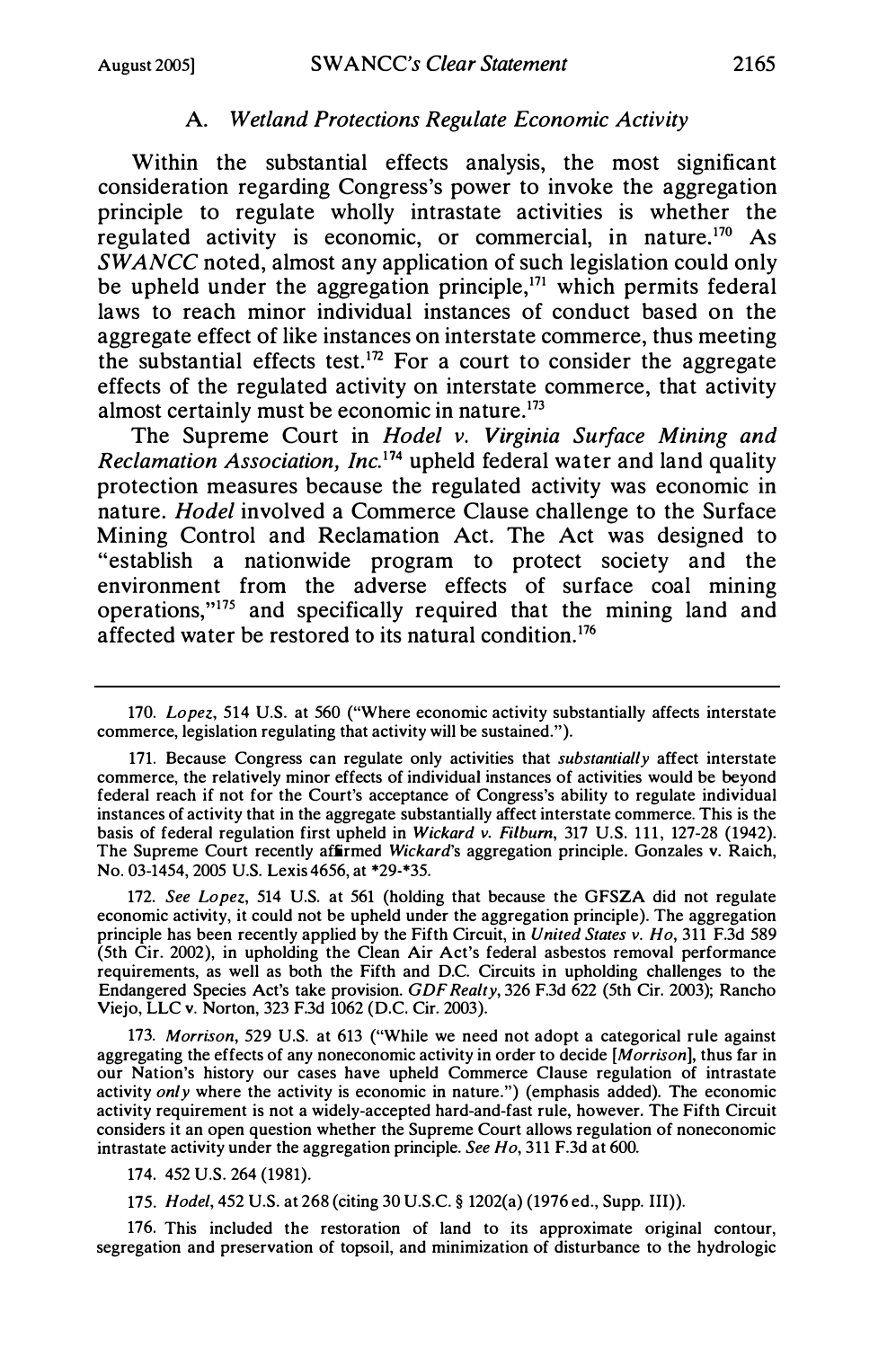The Supreme Court rejected the Commerce Clause challenge and the claim that the Act regulated land use, an activity traditionally left to the states.177 The Court's rationale was that Congress may clearly regulate the conditions under which goods are shipped where the local activity of producing the goods affects interstate commerce.178 The limited judicial scrutiny applied in Hodel indicated that Congress had nearly plenary power to enact environmental laws, irrespective of whether the laws infringed on traditional state functions.<sup>179</sup>

Although *Lopez* provides a more structured framework for evaluating the constitutionality of substantial effects-based regulations, it does not require more than rational basis scrutiny and does not preclude consideration of past Commerce Clause cases, including Hodel.<sup>180</sup> The Lopez Court specifically cited Hodel as an example of a case that upheld regulation of "intrastate economic activity."<sup>181</sup> Despite the *Lopez* Court's characterization of *Hodel* as a case of pure economic regulation, Hodel involved more than this. Hodel held that Congress has the power under the Commerce Clause to legislate to protect land and water resources from the effects of a particular economic activity  $-$  surface mining. Thus, even in Lopez there is a hint that the Court considers environmental regulations to be an aspect of the regulation of economic activities.<sup>182</sup>

Water pollution almost always results from activity similarly commercial to surface mining, namely: chemical dumping, development of housing structures, shopping malls, parking lots, even

177. Hodel, 452 U.S. at 270; see also, Adler supra note 8, at 36 (asserting that "regulation of land use is perhaps the quintessentially state activity" (quoting Fed. Energy Regulatory Comm'n v. Mississippi, 456 U.S. 742, 768 n.30 (1982))).

178. Hodel, 452 U.S. at 281.

179. Id. at 276 (applying a rational basis test). Despite the sweeping holding, Rehnquist's concurrence in Hodel articulated a limit to Commerce Clause powers. Id. at 311 (Rehnquist, J., concurring). In addressing the expansion of Commerce Clause powers, Rehnquist expressed uncertainty as to whether the "substantial effects" test had been restated as simply an "effects" test. Id. at 312 (Rehnquist, J., concurring). He nonetheless accepted the government's argument as rational, even though, in his view, "there can be no doubt that Congress in regulating surface mining has stretched its authority to the 'nth degree."'  $Id.$  at  $311.$ 

180. Lopez, 514 U.S. at 559 (citing Hodel with approval); Raich, No. 03-1454, 2005 U.S. Lexis 4656, at \*38 ("We need not determine whether respondents' activities, taken in the aggregate, substantially affect interstate commerce in fact, but only whether a 'rational basis' exists for so concluding.") (citing Lopez, 514 U.S. at 557, and Hodel, 452 U.S. at 276-80).

181. Id.

182. The Lopez Court did not discuss the environmental aspects of Hodel, only describing the case as upholding regulation of "interstate coal mining." Lopez, 514 U.S. at 559.

balance. Id. at 269. The federal role under the Act was predominant over the role of the states, which merely issued permits that complied with requirements set by the Secretary of the Interior. There was also federal enforcement. Id. at 270-71.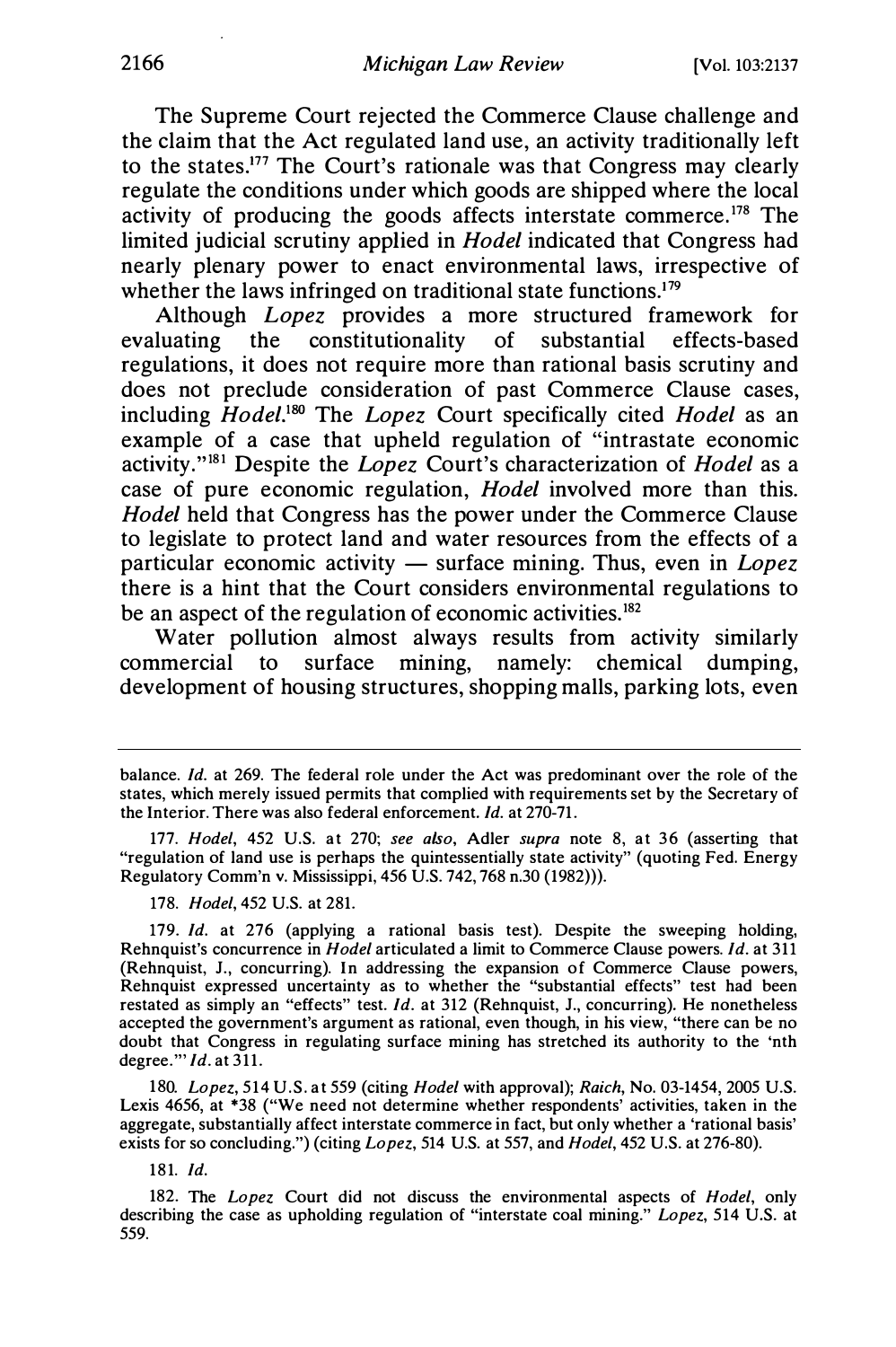sports stadiums.<sup>183</sup> Like the *Hodel* regulations, the CWA's permit requirement almost always applies to commercial projects. However, as it is currently written, the CWA prevents the discharge of pollutants into wetlands associated with any activity and for any reason.<sup>184</sup> Thus, one difference between water pollution regulations and the environmental performance requirements in *Hodel* is that the latter only restricted the discharge of pollutants resulting from surface mining activities, which are plainly economic in nature.<sup>185</sup> Current CW A-based water pollution regulations apply, at least superficially, to economic and noneconomic activity, the latter of which Lopez and Morrison inveigh against regulating.

This feature of the CWA has inspired criticisms focusing on the alleged noneconomic nature of wetland regulation.<sup>186</sup> Adler, for instance, noted that the filling of wetlands is not "inherently economic or commercial in nature," pointing to such examples as expanding one's home,<sup>187</sup> or even walking or riding a bicycle through a wetland.<sup>188</sup>

183. See Bueschen, supra note 2, at 951.

184. The CWA's permit requirement does not distinguish between economic and noneconomic activities; it simply says "the Secretary may issue permits, after notice and opportunity for public hearings for the discharge of dredged or fill material into the navigable waters." 31 U.S.C. § 1344(a).

185. See Lopez, 514 U.S. at 559 (citing *Hodel* as an example of a case upholding regulation of intrastate economic activity that substantially affects interstate commerce). Interestingly, the law in Hodel was valid even though the regulations involved had obvious land use implications. See Hodel, 452 U.S. at 311 (Rehnquist, J., concurring, despite the possible infringement on state autonomy in the area of land use regulation).

186. See, e.g., Adler, supra note 8, at 34; Chipchase, supra note 121, at 10785-86.

187. Adler, supra note 8, at 34-35 ("Many wetland permits concern nothing more than a family's effort to expand its home."). Construction or expansion of single family homes is subject to a "general" or "nationwide" permit, which, unlike a typical section 404 permit applied for by commercial developers, "requires minimal effort on the part of the applicant." 60 Fed. Reg. 38,650, 38,653 (July 27, 1995). This nationwide permit program is designed to simply allow such small-scale wetlands activities as expanding one's home, while freeing up agency resources to focus on commercial activities that more substantially impact wetlands.  $I\bar{d}$ . at 38,650. Thus, the permit requirement for single family homes, like the hypothetical federal regulation of walking through a wetland, may be considered so minimal as not to disturb the efficacy of the wetland regulatory scheme. See infra notes 194-195 and accompanying text.

Because of the small scale of single family home expansion, whether or not this is a commercial activity within the scope of substantial effects-based regulation is not central to this Note's argument that regulation of isolated wetlands is valid because of the focus on commercial activity. Indeed, this single family home facet, minimal as it is, of the section 404 permit program could be struck down without affecting the constitutionality of the bulk of the program, which is the focus of this Note. Thus, this Note does not attempt to characterize the expansion of one's home as either economic or noneconomic activity.

188. Adler, supra note 8, at 35 ("Moreover, the Corps has asserted that it could regulate 'walking, bicycling, or driving a vehicle through a wetland,' if it so chose, because such activities could result in the 'discharge of dredged material.' Clearly, regulatory authority of this scope extends far beyond the regulation of purely commercial activity, and is therefore constitutionally suspect."). There is in fact no record of a section 404 permit issuance for conducting any of these activities. In the very regulations Adler cites for his assertion that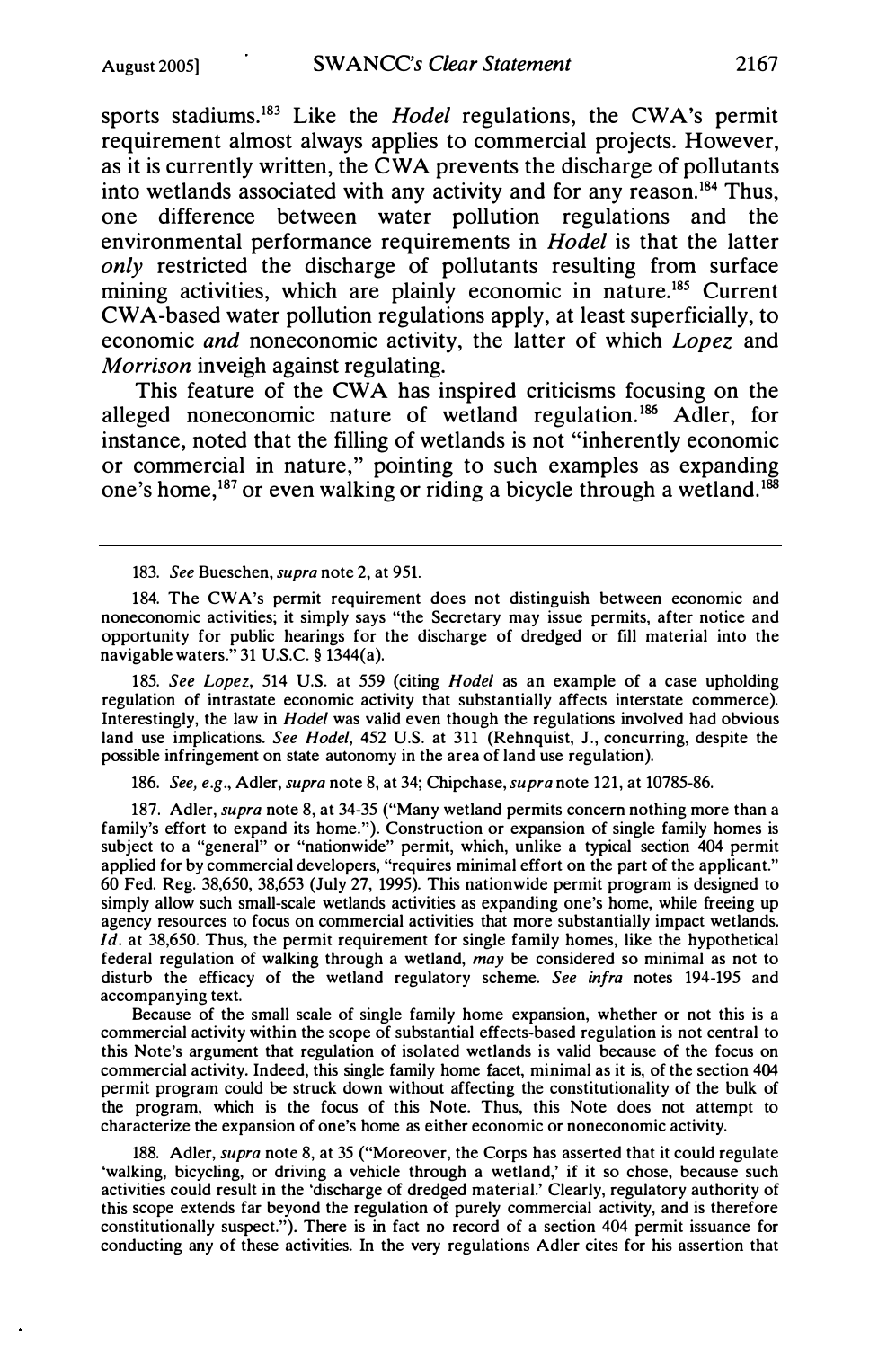Further, the argument goes, it is not the wetland's "value" in either an economic or ecological sense that makes regulating it constitutional. It is the "connection to interstate commerce,"<sup>189</sup> which is just as nonexistent in the case of backyard wetlands as in the case of guns in school zones.<sup>190</sup>

As an initial matter, the insignificance of the noneconomic impacts on wetlands means that the CW A could simply be limited to economic activity without losing much, if any, protective force.<sup>191</sup> Second, notwithstanding the remote possibility of federal regulation of walking through wetlands on a Sunday afternoon stroll, filling wetlands is far more economic than the criminal activities at issue in Lopez and Morrison. Filling wetlands with fill material and other pollutants is typically done by commercial actors for a commercial profit.<sup>192</sup>

Post-Lopez cases have recognized, just as Hodel did, that where economic activity produces environmental harms, the environmental regulation constitutes an inseparable part of the regulation of the economic activity.193 Moreover, these cases have addressed and rejected arguments emphasizing the mere theoretical possibility that minor noncommercial activity, such as walking through a protected wetland, can violate the regulation and hence prove the noneconomic nature of the regulated activity.194 Such illustrations do not undermine the efficacy of a complex set of regulations designed primarily to regulate commercial activity so as to minimize the environmental consequences of it.195 Thus, launching a constitutional attack on water

191. See, e.g., 58 Fed. Reg. 45,008, 45,020 (Aug. 25, 1993) (noting the minimal impacts of noneconomic activities on wetlands).

192. See, e.g., Wilson, 133 F.3d at 254.

193. See GDF Realty, 326 F.3d 622 (5th Cir. 2003); Rancho Viejo, 323 F.3d 1062 (D.C. Cir. 2003); United States v. Ho, 311 F.3d 589 (5th Cir. 2002).

195. See Hodel v. Indiana, 452 U.S. 314, 329 n.17 (1981) ("A complex regulatory program ... can survive a Commerce Clause challenge without a showing that every single

the Corps could regulate these activities, the Corps indicated that "[a]ctivities such as walking, bicycling or driving a vehicle through a wetland would have de minimis effects except in extraordinary situations, and the agencies do not intend to devote scarce resources to regulating such typically innocuous activities." 58 Fed. Reg. 45,008, 45,020 (Aug. 25, 1993). Moreover, it is far from clear that such authority would be "constitutionally suspect." The Court recently affirmed that when "a general statute bears a substantial relation to commerce, the de minimis character of individual instances arising under that statute is of no consequence." Raich, No. 03-1454, 2005 U.S. Lexis 4656, at \*30 (citing Lopez, 514 U.S. at 558, and Maryland v. Wirtz, 392 U.S. 183, 196 n. 27 (1968)).

<sup>189.</sup> Adler, supra note 8, at 37.

<sup>190.</sup> Id. ("An isolated wetland's value, ecological or otherwise, in and of itself, cannot form the basis of federal jurisdiction any more than the value of well-educated school children can provide the basis for federal regulation of guns in schools.").

<sup>194.</sup> See Rancho Viejo, 323 F.3d at 1077 ("Hence, because much activity regulated by the ESA does bear a substantial relation to commerce, it may well be that the hiker hypothetical proffered by the plaintiff is 'of no consequence' to the statute's constitutionality.") (citations omitted).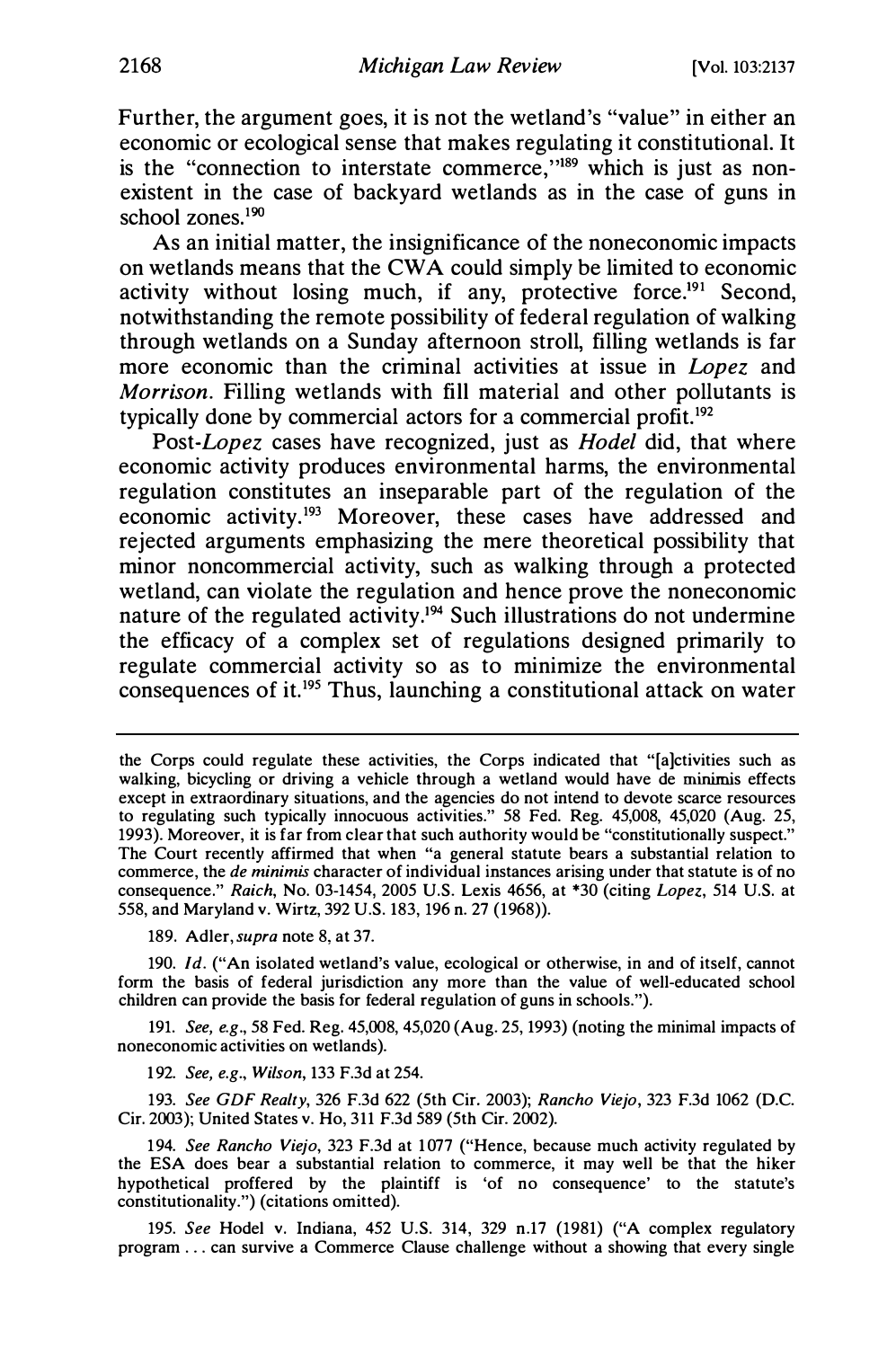pollution regulations based on unrealistic illustrations is not a critique that will influence the developing jurisprudence. Wetland protection regulations focus on commercial activity and should be sustained for that reason.

An example of sustaining environmental regulations on the basis of their focus on economic activity is the Fifth Circuit's recent decision in United States v. Ho.<sup>196</sup> The Ho court deemed asbestos removal to be "very much a commercial activity" in today's economy because of its connection to commercial purposes such as building renovation or demolition for land use.<sup>197</sup> Wetland regulations are substantially the same as asbestos removal safeguards in this regard: they both regulate activity that is a necessary precursor to commercial development.<sup>198</sup>

In *Lopez* and *Morrison*, the issue was clear: gun possession and gender- motivated violence were "in no sense" economic activities.199 The same can hardly be said of wetlands regulation. Indeed, one is hard pressed to imagine the need for such regulations without the presence of a large, national commercial development market, and other significant economic activities.200 However, the economic nature of wetland regulation also illustrates that should the Court reverse course and demand the kind of precision in each and every regulation that avoids even theoretical misuses of the commerce power, the CWA and its regulations could  $-$  if extended to isolated wetlands  $$ be re-written to reach only economic activity without losing any force.

196. 311 F.3d 589 (2000).

197. Ho, 311 F.3d at 602.

198. Both the Ho court and the Nat'l Assn of Home Builders court framed the respective regulations as applying primarily to economic activities rather than environmental protection. The D.C. Circuit took notice of this fact in Rancho Viejo. The Rancho Viejo court also rejected a Commerce Clause challenge to the ESA's take provision because the court considered the regulated activity to be the construction of a commercial housing development rather than the destruction of an endangered species. 323 F.3d at 1077-78.

199. Morrison, 529 U.S. at 610-11 (quoting Lopez, 514 U.S. at 573-74).

200. While this Note has focused on commercial development, that is certainly not the only type of commercial activity that poses a threat to water quality. United States v. Eidson, 108 F.3d 1336 (11th Cir. 1997), was a CWA enforcement case in which Eidson, whose business was cleaning underground gasoline tanks for gas and service stations, simply dumped untreated petroleum waste into nonnavigable tributaries of Florida's Tampa Bay, which then killed untold numbers of fish. Eidson was clearly a commercial actor attempting to gain a competitive advantage in his market by avoiding a cost of doing his type of business. Such economic activity has long been held to be within reach of the Commerce Clause. See Lopez, 514 U.S. at 559-60 (discussing the Court's approval of regulations on a wide variety of economic activity).

facet of the program is independently and directly related to a valid congressional goal. It is enough that the challenged provisions are an integral part of the regulatory program and that the regulatory scheme when considered as a whole satisfies [the Commerce Oause] test."). As noted, the single family home expansion permit requirement poses a more difficult question, but one that is not central to this Note's argument that isolated wetlands legislation could be validly enacted because of the focus on commercial activity. See supra note 187.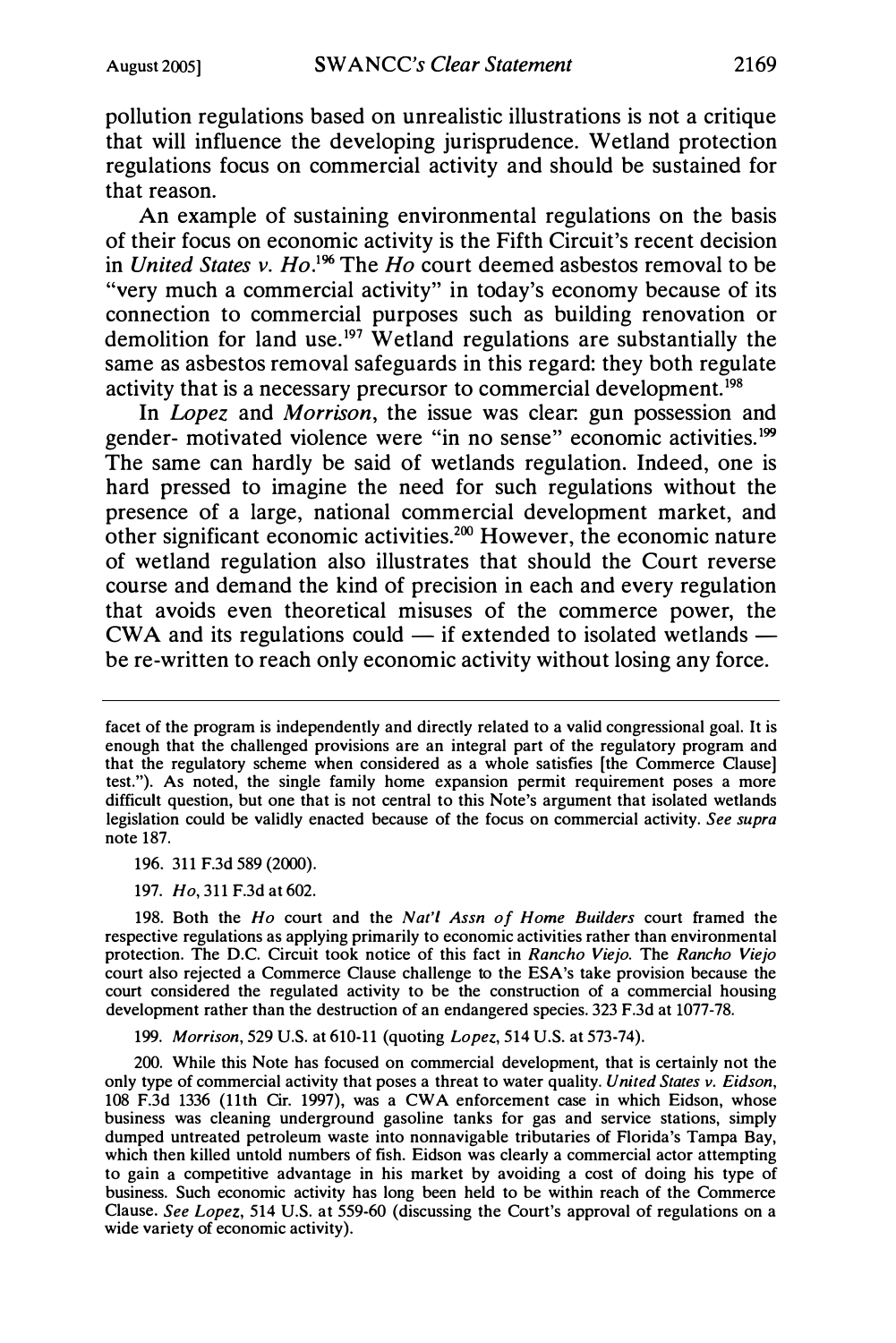# B. Upholding Federal Wetland Regulations Does Not Require Attenuated Reasoning

The substantial effects analysis does not permit attenuated reasoning in demonstrating a connection between the regulated activity and interstate commerce.<sup>201</sup> The purpose this element serves is to disallow limitless arguments that could justify federal control of nearly any activity. Because wetland destruction is typically a consequence of commercial development projects, this element of the  $L$ opez analysis does not appear to stifle regulation of isolated wetlands.<sup>202</sup> As long as the activity that pollutes or degrades the wetland is commercial, the imagination need not strain itself in order to conclude that a federal permitting requirement is part of a larger economic scheme relating to industrial or commercial uses of water resources.

For instance, the H<sub>o</sub> court found, "most importantly," that the relationship between asbestos removal and interstate commerce was "direct and apparent."203 The court found rational Congress's recognition of a national asbestos market and Ho's activities' injuries to it.204 Specifically, Ho gained a commercial advantage on licensed asbestos abatement companies by ignoring the cost-imposing federal standards.<sup>205</sup> Moreover, the court noted that "the presence of a national market in the regulated activity also serves as a limiting principle"206 in the sense that activities unrelated to a national commercial market would not be reached under the regulations.

While it could be argued, just as Adler has in the case of wetland regulations,<sup>207</sup> that the asbestos requirements at issue in  $Ho$  are too far removed from interstate commerce because of the potential that a private home owner would have to comply when expanding his or her house,<sup>208</sup> the presence of a national market and the directly intertwined nature of the regulations with what is usually commercial activity was enough to uphold the federal regulations, just as these

204. Id.

205. Id.

206. Id. at 604 & n.15 (citing Perez v. United States, 402 U.S. 146, 154-57 (1971) (national market for commercial credit), and Wickard v. Filburn, 317 U.S. 111, 127-28 (1942) (national market for wheat)).

207. See supra notes 187-190 and accompanying text.

208. See Adler, supra note 8, at 34-35 (discussing the possibility of needing a federal permit to expand one's home if situated on a wetland).

<sup>201.</sup> Lopez, 514 U.S. at 564 (holding that the government's reasoning demonstrating a link between interstate commerce and gun possession in a school zone was too tenuous).

<sup>202.</sup> See GDF Realty, 326 F.3d at 640 (holding that the "ESA is an economic regulatory scheme").

<sup>203.</sup> Ho, 311 F.3d at 603.